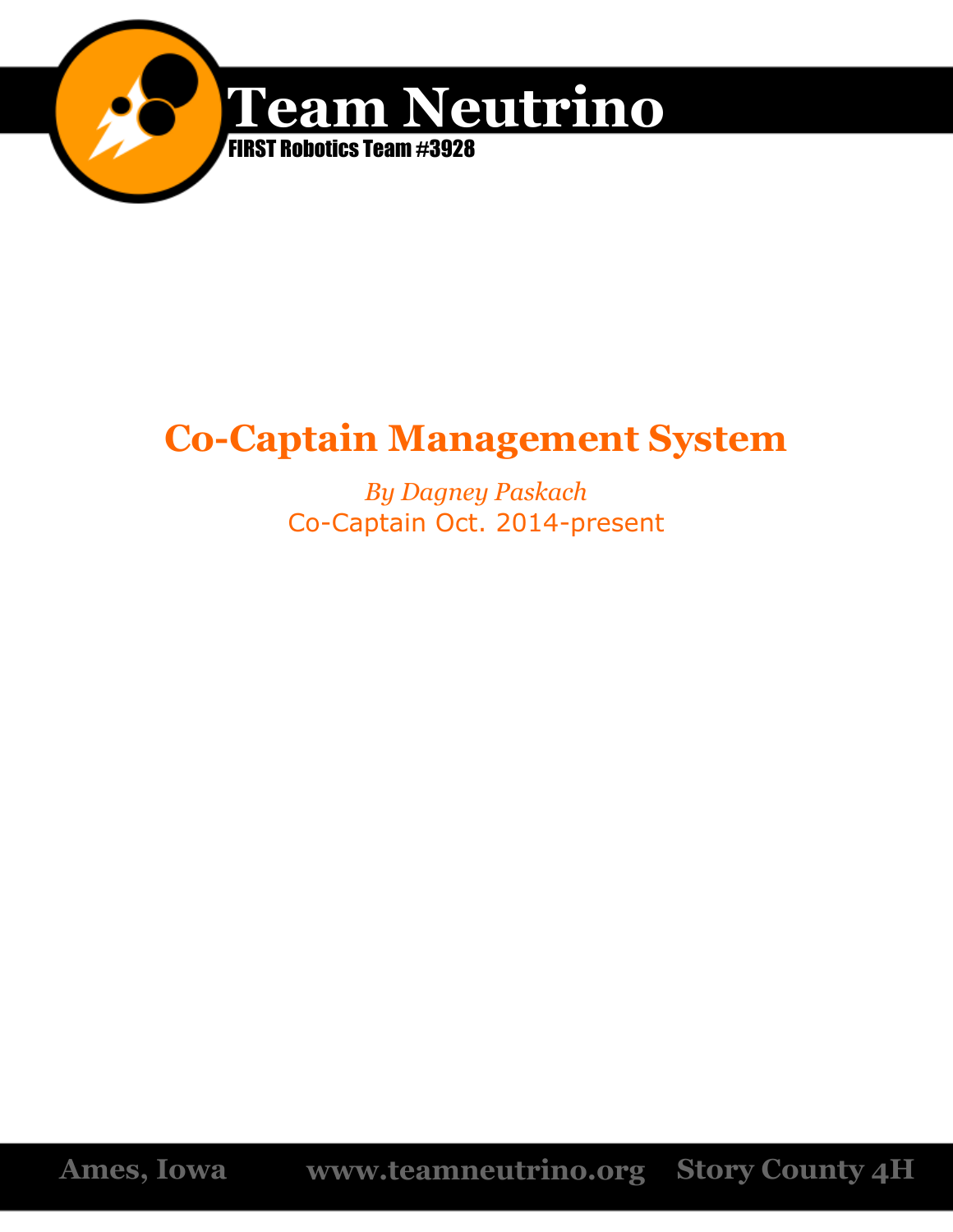

**FIRST Robotics Team #3928** 

# **Table of Contents**

| 20 |
|----|
|    |
|    |
|    |
|    |
|    |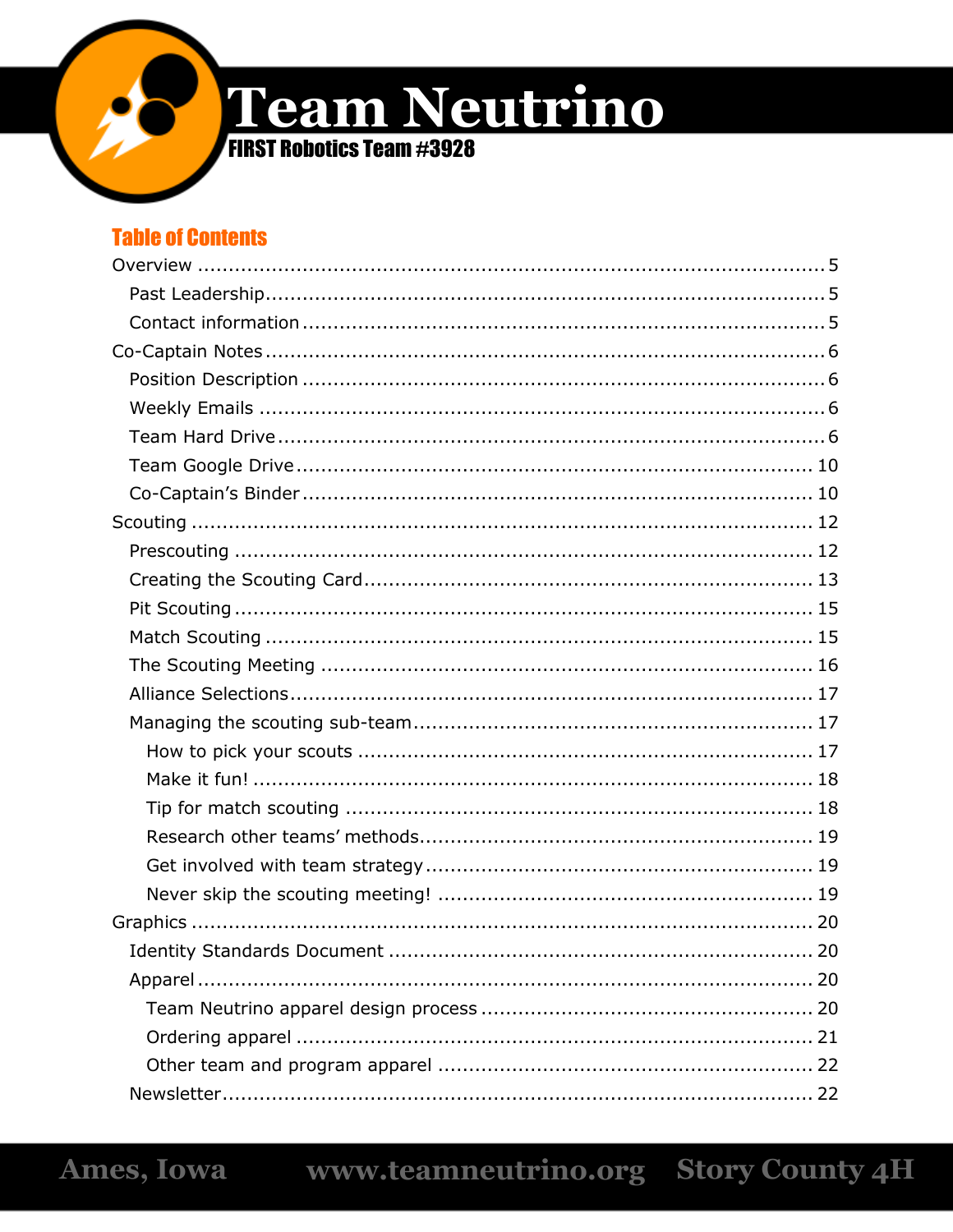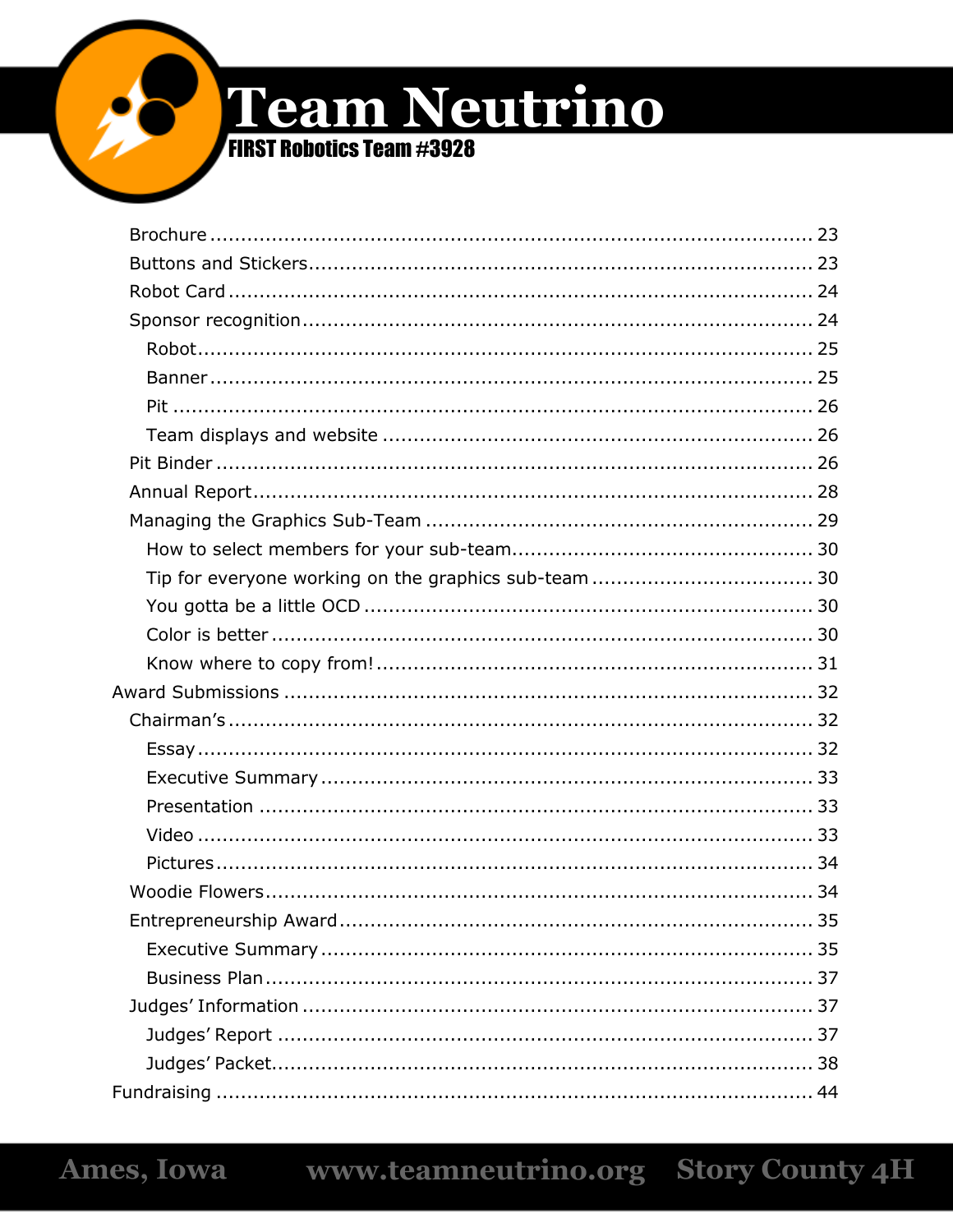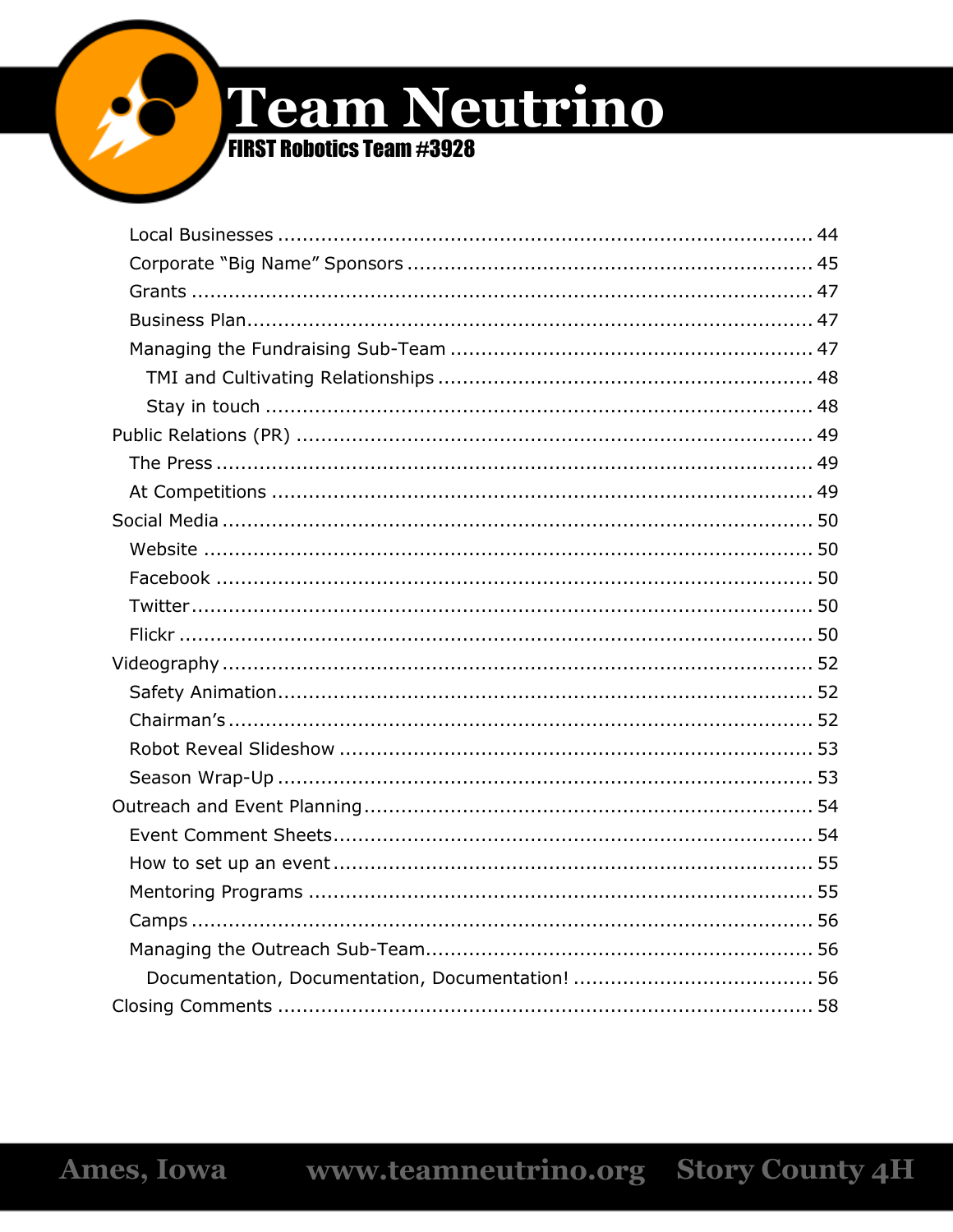

# **Overview**

In this document, I have written up instructions for how to do pretty much everything I did on Team Neutrino. This is meant to be used as a resource for Team Neutrino and other FIRST teams. Please don't hesitate to email me with questions about anything you read here! I'm always eager to help a fellow FIRST enthusiast!

# **Past Leadership**

|      | <b>Lead Mentor</b>  | <b>Captain</b>         | <b>Co-Captain</b> |  |
|------|---------------------|------------------------|-------------------|--|
| 2012 | Dori Pinkerton      | <b>Tyler Witte</b>     | Sarah Pinkerton   |  |
| 2013 | <b>Tony Milosch</b> | Bojun Song             | David Runneals    |  |
| 2014 | <b>Tony Milosch</b> | Jeremy Grzywacz        | Dagney Paskach    |  |
| 2015 | <b>Tony Milosch</b> | <b>Timothy Steward</b> | Dagney Paskach    |  |
| 2016 | <b>Tony Milosch</b> |                        | Dagney Paskach    |  |

# Contact information

Dagney Paskach

(515)-520-2673

[dagneypaskach@gmail.com](mailto:dagneypaskach@gmail.com)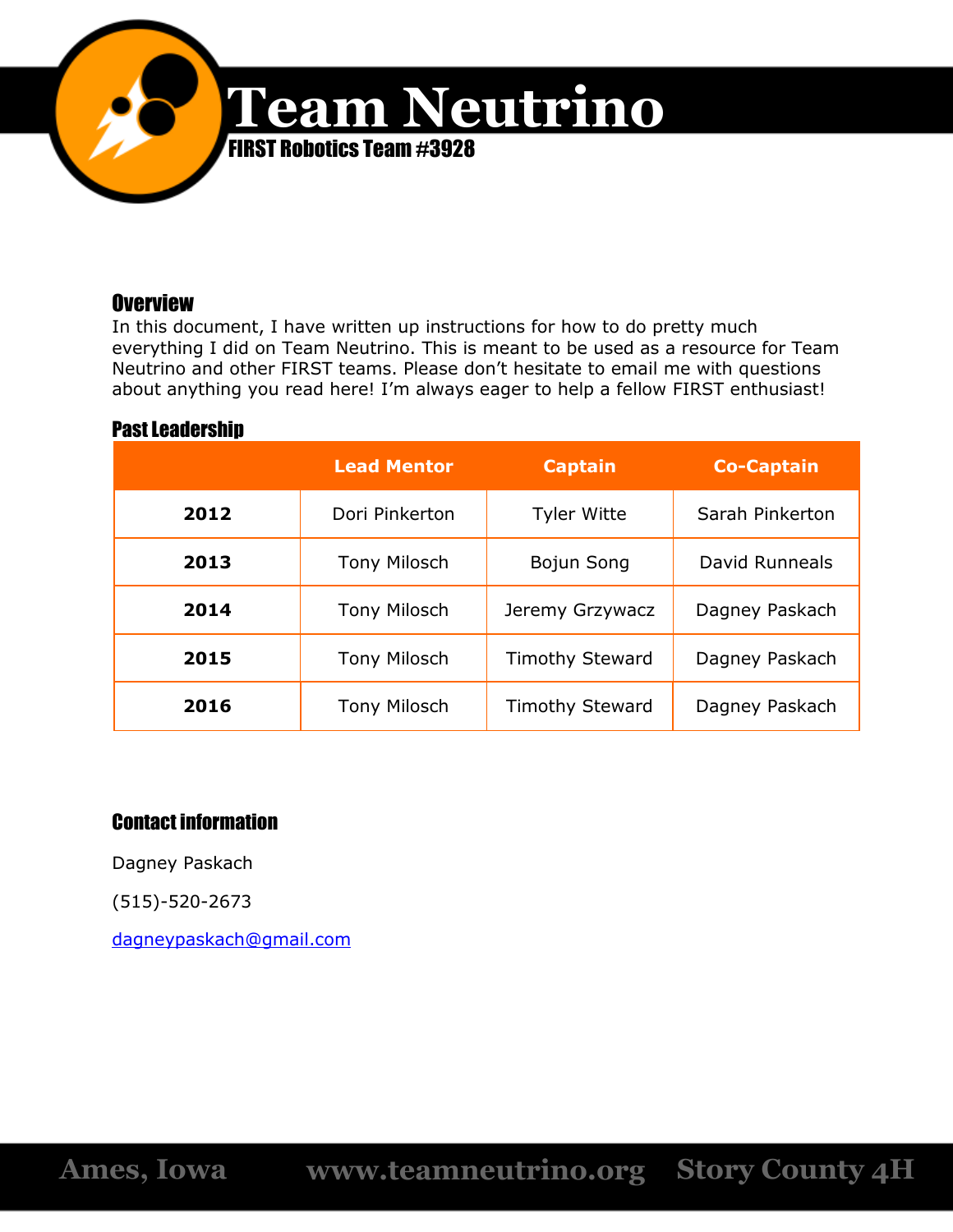

# Co-Captain Notes

I first applied for the Co-Captain position at the end of my freshman year for my sophomore year. I wasn't sure if I could handle all the work, but Tony told me that he thought I should apply, so I did.

# Position Description

The Co-Captain's role is to oversee all the non-technical aspects of the team. This includes, but is not limited to, outreach events and programs, mentoring FLL and FLL Jr. teams, fundraising, scouting, graphics, photography, social media, and award submissions. The Co-Captain also runs team meetings when the Captain isn't there. I created several manager positions over the summer of 2015 and filled them with underclassmen to help with our team sustainability. The managers were in charge of doing the work, and I was in charge of overseeing everything.

# Weekly Emails

Throughout the entire year, Team Neutrino sends out weekly emails to the team. Either the Captain or the Co-Captain can do this. My freshman year, mentor Katie Widen actually sent the team emails. They are usually sent on Sunday nights, and they include meeting times for the upcoming week, as well as a summary of upcoming events and any other important information. Be careful not to include too much information in these (I failed at that a lot) because people will stop reading them if they get too long. Refer to the Event Planning and Documentation binders for examples of past team emails.

# Team Hard Drive

Team Neutrino has way more than 16 GB of information now, so instead of having four separate flash drives, Tony donated a 1 TB external hard drive to the team. You can open files from either a Mac or Windows, but you can only add/delete files from a Windows computer (annoying—I know). I organized the hard drive loosely based on our manager positions. The folder tree is displayed below. Please note that it is very important to have files stored in two places; thus, we have (almost) all the pictures that are stored on our Flickr simultaneously stored on our hard drive.

**00-Co-Captain** (documents specific to team organization)

Co-Captain Binder Labels

Team Roster Form

**00-Handbook** (handbooks since Rebound Rumble season)

**01-Scouting** (each game has its own folder, which includes the following)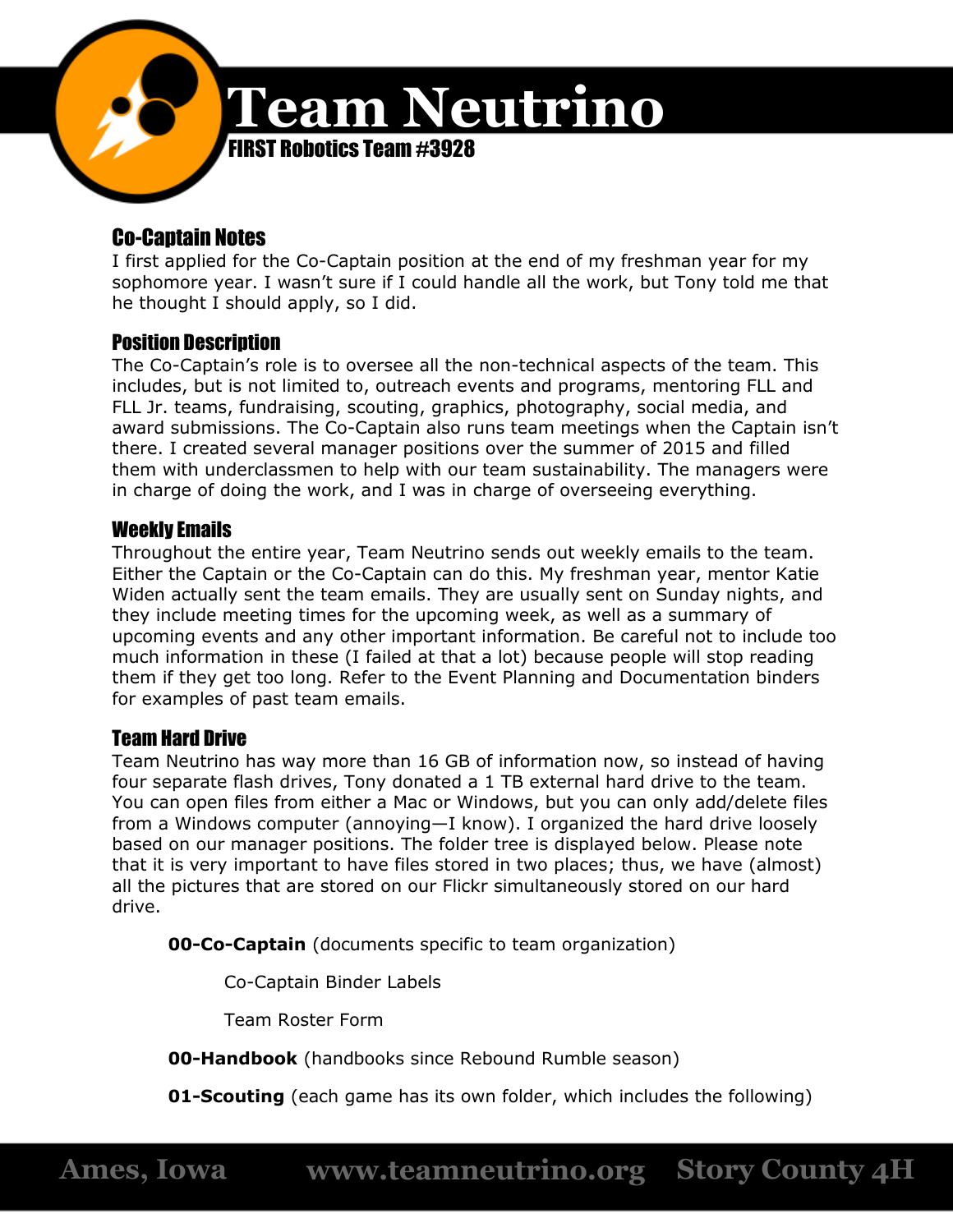

# FIRST Robotics Team #3928

Quantitative Data Table (Excel and PNG)

Scouting Card (Word and PDF)

Scouting Card Explanation (Word and PDF)

# **02-Graphics** (handouts and marketing materials)

Annual Report

Apparel

Brochure

Bumper Numbers

Business Card

Buttons & Stickers

Copies for Website Resources (versions we posted online in fall 2015)

Identity Standards

Invitations & Event Programs

Neutrino Guy Vectors

Newsletter (separated by volume)

Pit Binder

Robot Card

Sponsor Recognition (each year has the following)

Sponsor Poster

Sponsor Robot Stickers

Sponsor Banner

**Templates** 

# **03-Awards**

Chairman's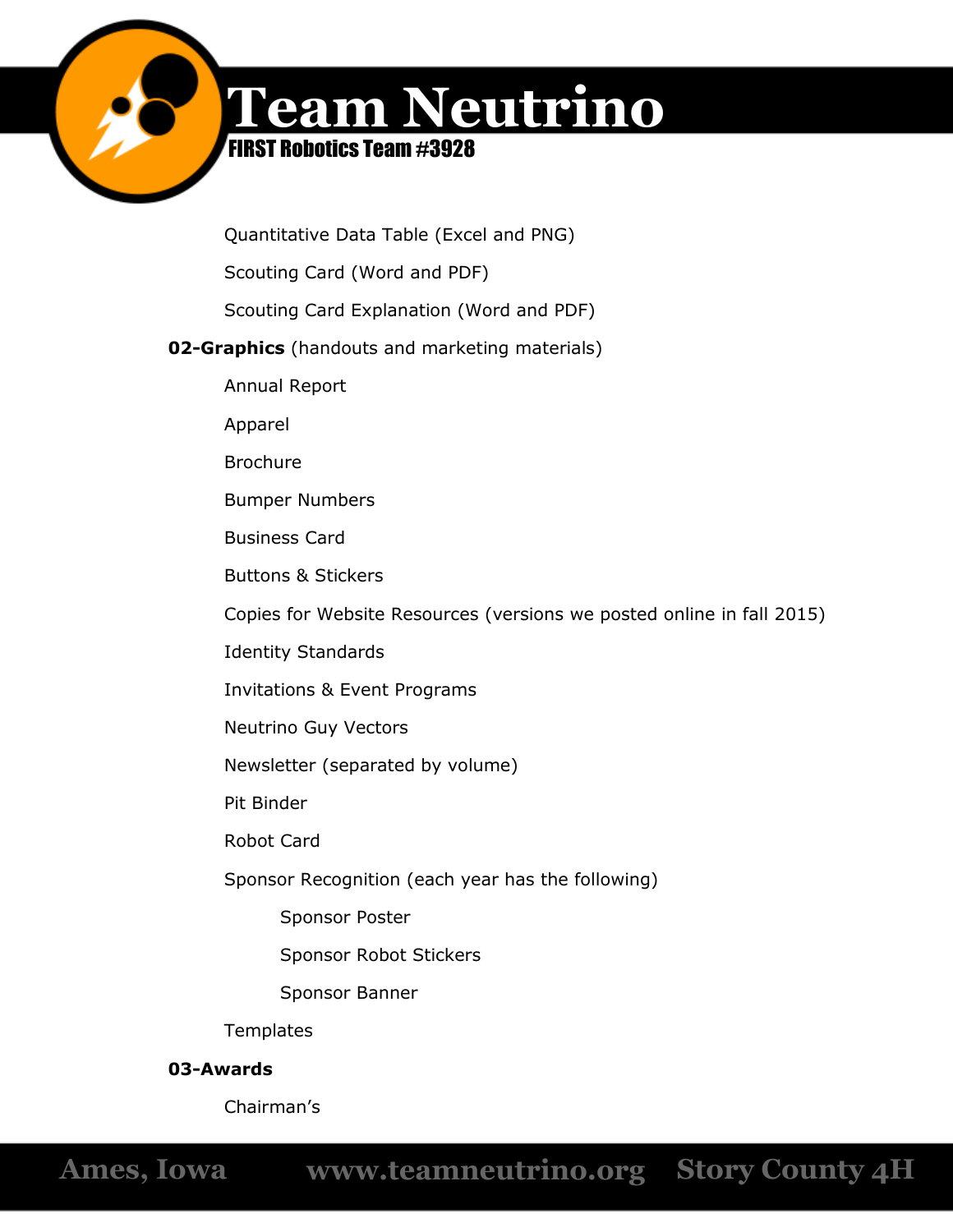

# FIRST Robotics Team #3928

Dean's List

Entrepreneurship (Business Plan)

Judges' Packet

Woodie Flowers

# **04-Fundraising**

Copies for Website (versions we posted online in fall 2015)

Eco Fair (list of things to bring to the Eco Fair)

FIRST\_Green\_FAQ (information about FIRST e-Watt Saver Light Bulbs)

Grants & Proposals (includes all grant proposals and company-specific sponsor letters)

Invoices

Sponsor and Partner Logos and Guidelines

Black and White

Color

Rules and Guidelines

Sponsor Packet

501(c)3 official status letter

Sponsor Contact Sheet

Sponsorship Packet with Information (4-Page Brochure)

Sponsor Letter (all versions of sponsor letter)

W-9 Form

Thank-You Materials

Thank-You Paragraphs Composite (Official Annual Sponsor Thank-You Letter)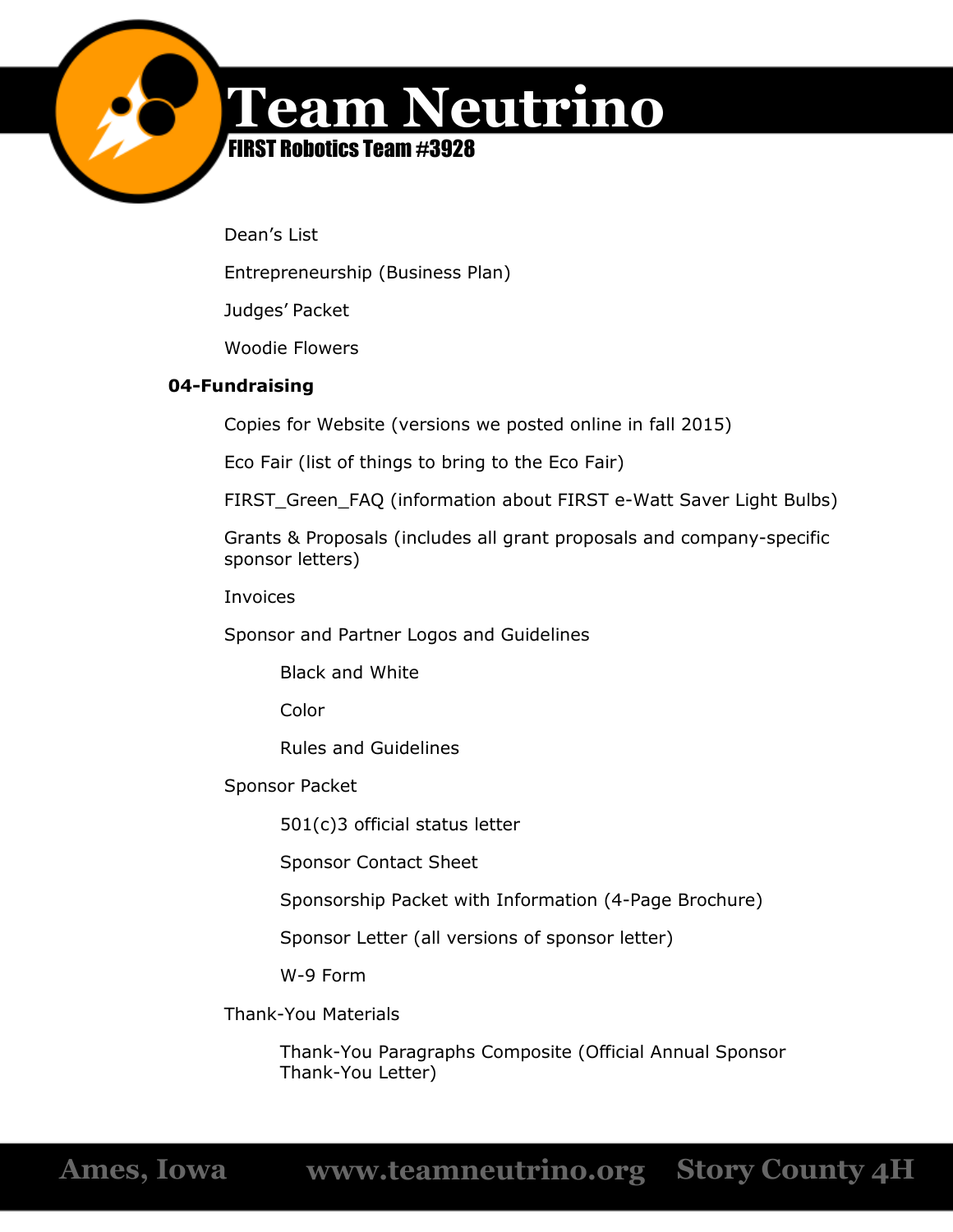

Thank-You Poster

Thank-You Card

## **05-Public Relations**

Presentations (PowerPoints for Robot Reveal, sponsor visits, demonstrations and outreach presentations)

Press Releases

## **06-Pictures&Videos**

Folder for each year

Background pic (website background image)

FIRST logos

Team Neutrino logos

## **07-FIRST Lego League**

## **08-FIRST Lego League Jr.**

Sample Season Schedule

Edwards, Fellows, and Sawyer each include the proposal to start FIRST Lego League Jr. at their school. Edwards also includes Club Proton

#### **09-Safety**

Safety Animation

FRC Team Safety Manual

Team Neutrino Safety Manual

## **10-Outreach**

Engineering 0.101 (how to run the camp)

LEGO Mindstorms Robotics (how to run the camp)

Maker Tech Camp journal (Word and PDF for beginner and advanced classes)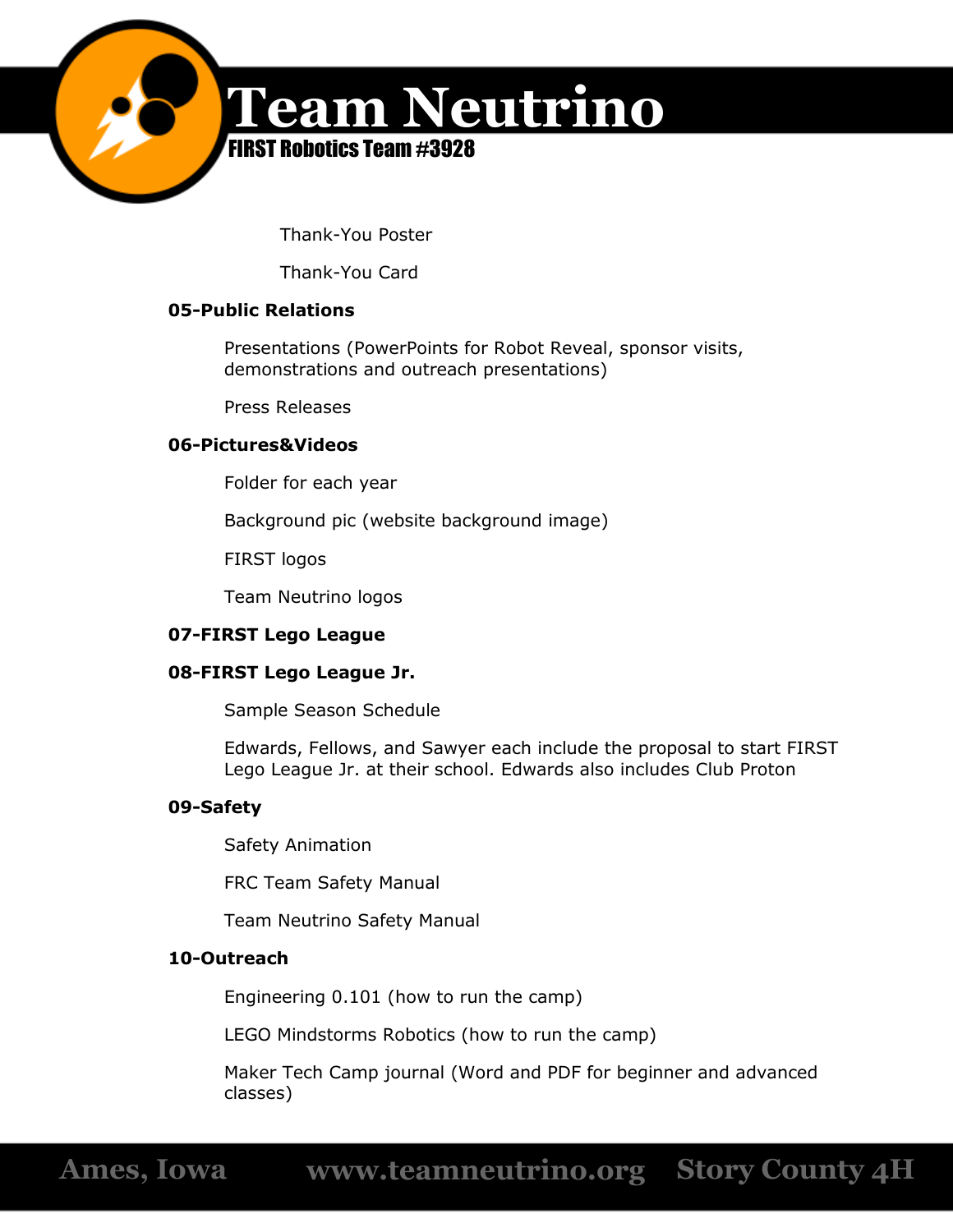

Maker Tech Camp Teacher Guide - Advanced (how to run the camp; Word and PDF)

Maker Tech Camp Teacher Guide - Beginner (how to run the camp; Word and PDF)

## **Misc. for Each Season**

# Team Google Drive

Like I mentioned above, we try to have copies of our documents in two places. I don't like to put editable versions of documents in our Google Drive since you can't be sure you are the only one editing them like you can if you have complete control of the hard drive. Instead, I usually will upload PDFs. If I want someone to edit a document on the hard drive, I'll email it to them.

On our google drive, we have a folder for each season. Beyond that, the organization is not uniform; it is unique to each team that year. You can base each new season folder off of last year's if you want.

The Captain, Co-Captain, and coach should share *all* the season folders with themselves. You never know when you might need to look at the Chairman's essay from three years ago, or some documents from our rookie season! :)

# Co-Captain's Binder

Although I don't post a second copy of all our team documents on Google Drive, I do print out all the vital ones (if not all documents, period) and keep them in a binder. There was honestly a point during my senior year when I had about 15 binders purely devoted to Team Neutrino stuff on a shelf in my bedroom.

I make a new binder for each season called "Team Neutrino / Co-Captain's Binder / 2015-2016." In the binder, I have a set of 15 Avery <serial number> tabs (which I absolutely love–they're so pretty!) labeled with these sections:

- 1. Handbook
- 2. Roster (including mentor, member and parent phone numbers and addresses)
- 3. Member Information Sheets (hard copies of the team information sheets I have everyone fill out at the "New-Trinos" informational meeting and/or kickoff)
- 4. Business Plan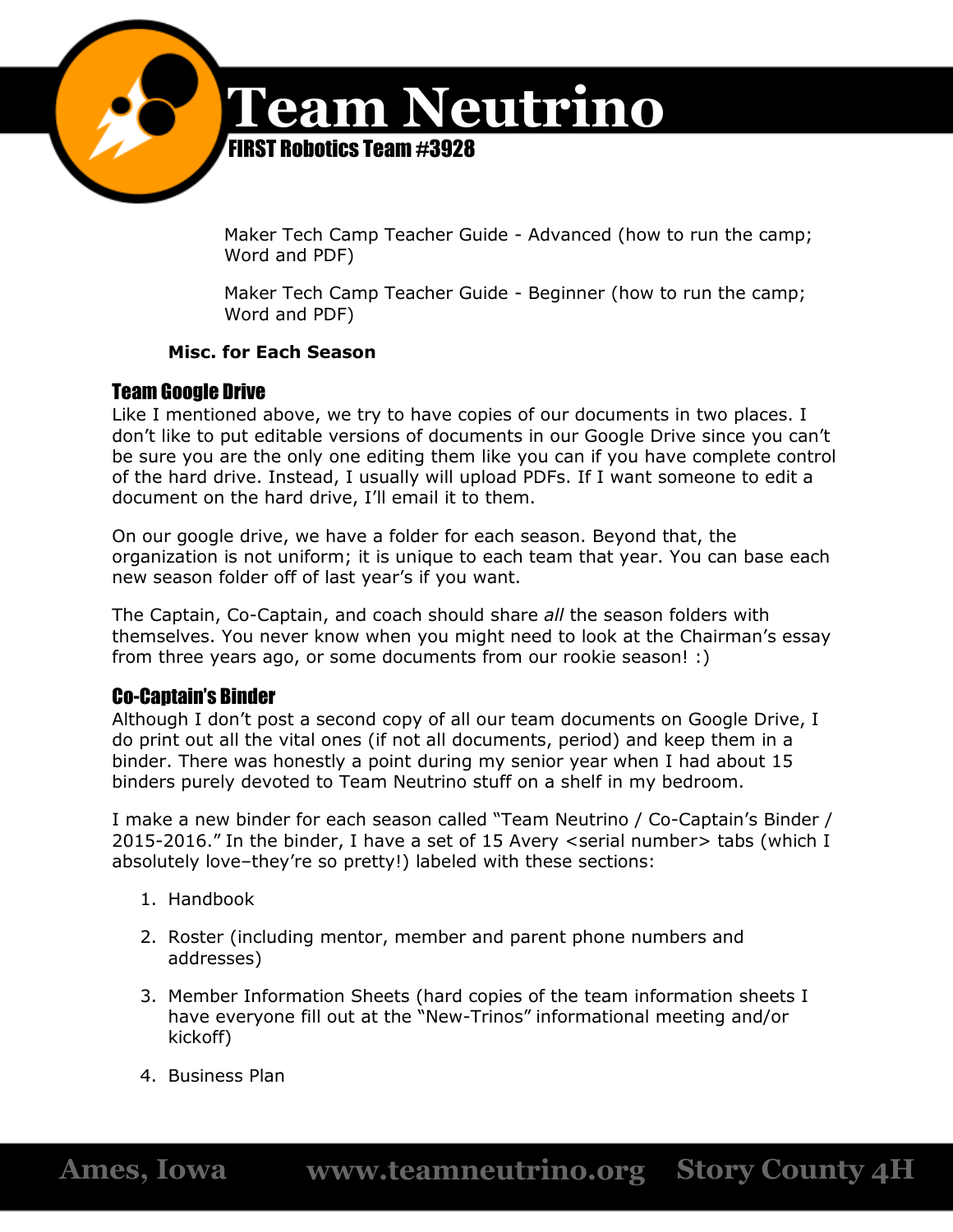

- 5. Identity Standards
- 6. Chairman's Submission
- 7. Other Award Submissions
- 8. Sponsor Contact Spreadsheet
- 9. Sponsor Contact Details (printed emails and snail mail)
- 10.Grant Proposals
- 11.Team Neutrino Handouts (brochure, robot card, etc.)
- 12.FIRST Handouts
- 13.STEM Handouts
- 14.Safety
- 15.Misc. Information

The table of contents above is on the team hard drive. Make a new document for each year and update the Co-Captain's name. I continually keep this updated throughout the year. My family bought a black and white laser printer and a color laser printer from ISU surplus for a very low cost, and now I don't feel guilty printing reams of information.

Since Preseason starts on September 1, I transition to a new binder then so that all the hard copies of the grants for the new year will go into that binder.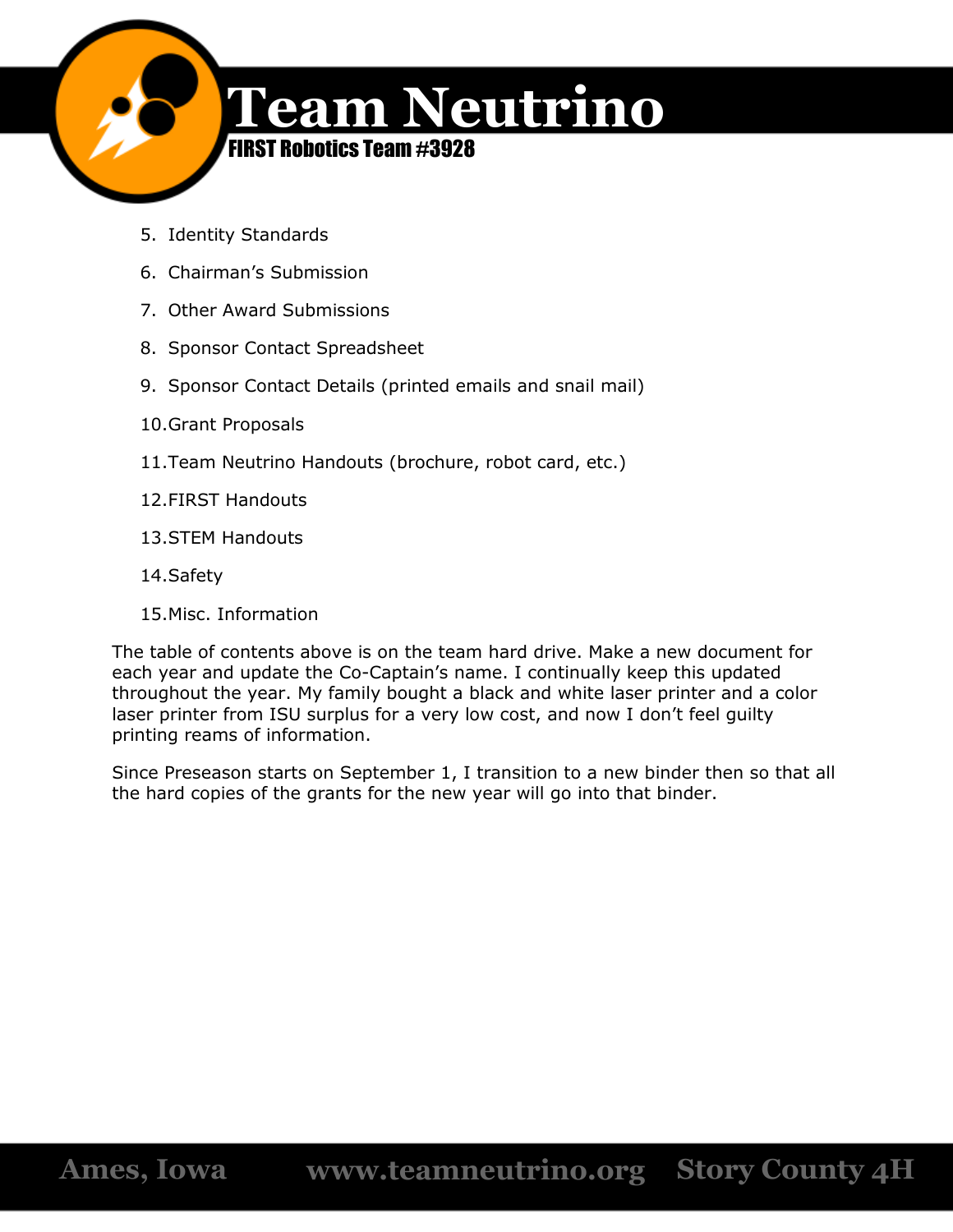

# **Scouting**

My first time scouting was at Cow Town Throw Down of my freshman year. At that time, our team's scouting system consisted of just a pen and paper, and it was hard to keep all the information organized. Over winter break, David Runneals emailed me 3929's scouting system, and I used that as an example to create the system Team Neutrino used in 2013.

There are many reasons to scout. The most obvious reason is to gain information about each team so you can make a good decision about who you want on your alliance for the elimination matches. Sometimes the drive team also likes to look at the data and have match breakdowns before each match so they know what the other teams will do.

I HIGHLY recommend going to watch Simbotics' scouting seminar right now. Karthik Kanagasabapathy does a really nice job of explaining everything you need to know about scouting. What I've done here, then, is described things with a lot more application for 3928. (If you're reading this and you're from another team, keep in mind that our system won't work for every team, but Mr. Kanagasabapathy talks about a lot of things that are generally applicable for everyone.)

Simbotics' Scouting Seminar: <https://www.youtube.com/watch?v=l8syuYnXfJg>

# **Prescouting**

This is a way to get a little background information on teams before going to competitions. Historically, Team Neutrino has not done a whole lot of prescouting, since we've been able to get sufficient (and accurate) data at the competitions themselves. The one exception to this was 2016, since it was very important to know what defenses teams were capable of crossing. It is still a good idea, however, to watch some matches before your first competition using the live video streams available on the Blue Alliance to get a feel for how the game is played that year.

Since 2015, we've had a scouting prep session a couple weeks before our first competition. We use this to train members interested in being on the scouting subteam in using the new cards. Here is the schedule for the day:

- 1. Start 10:00am
- 2. Watch Simbotics' scouting seminar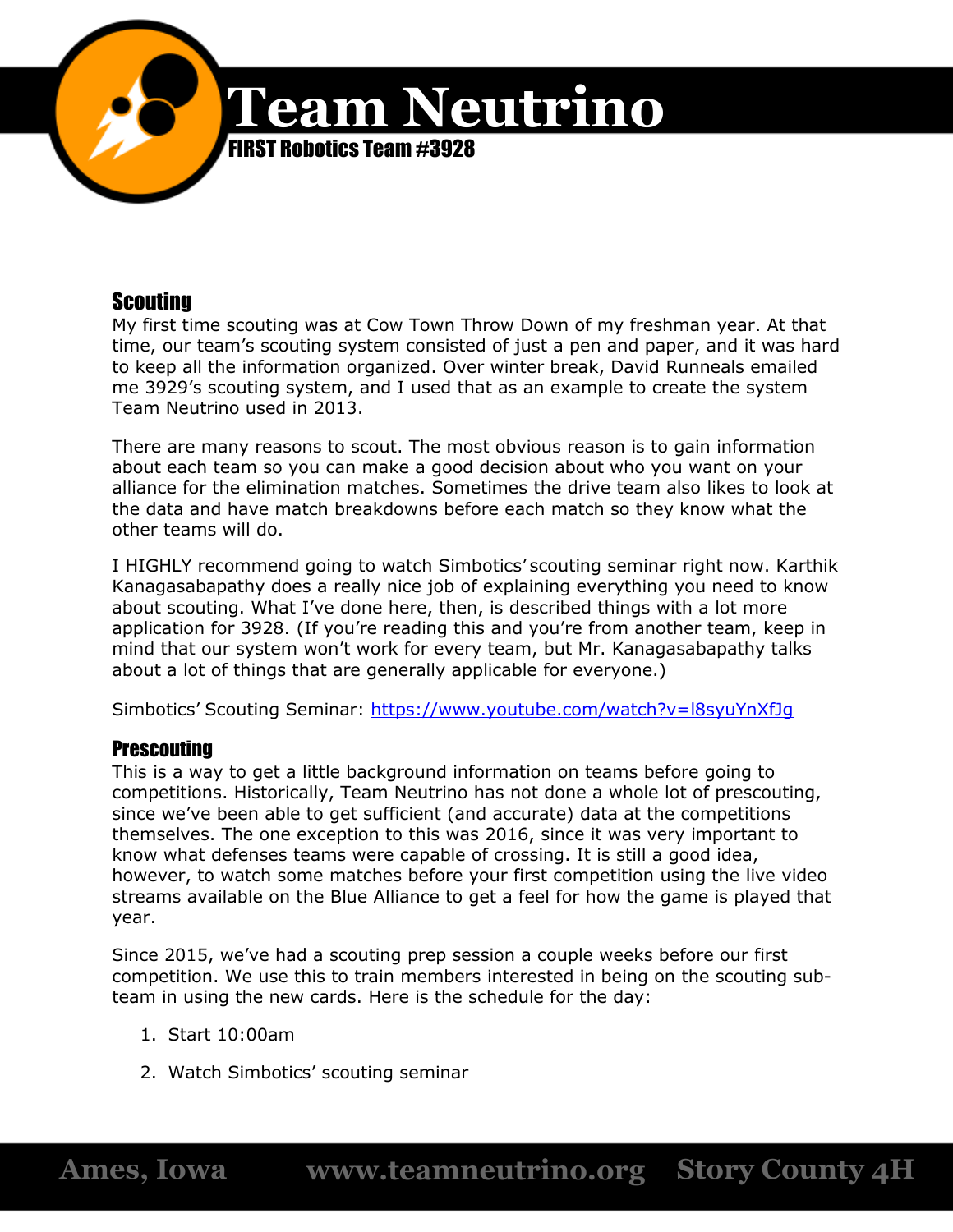

- 1. how will scouting work for us?
- 3. go over cards
- 4. practice pit scouting with partners
- 5. Watch live video stream of week 2 playoff matches and practice scouting using cards
- 6. Watch prerecorded week 1 matches (some easy, medium, hard), and have scouting test.
- 7. Takeshi's scouting app
- 8. Done at 3:00ish
- 9. Lead scout and co-captain grade tests and select the scouting sub-team members

The data that we collected during the live video stream wasn't used in the selection process; it was just a way for students to get the hang of the system before being tested.

If you actually want to do good prescouting, you can research the teams attending your next competition using Chief Delphi, the Blue Alliance, and individual teams' websites.

## Creating the Scouting Card

To create the scouting card, I start by re-watching the game animation and brainstorming what aspects of a robot would be worth tracking for that year. In 2014, for example, I split up the quantitative data into autonomous and teleoperated modes, and then kept the fouls and total points scored from the 2013 card. I tried to keep the number of columns as small as possible to maximize the size of each box and minimize the complication of finding your spot on the card. In 2015, that resulted in the card being a little complicated to fill out, but because we had the scouting practice session that year, it worked out okay. It's a good idea to plan on using tally marks for stats you'll be writing down during the match, mainly things related to scoring points. Here's a list of things you want to make sure you include (from Simbotics' Seminar):

- Match score
- Points scored by the individual team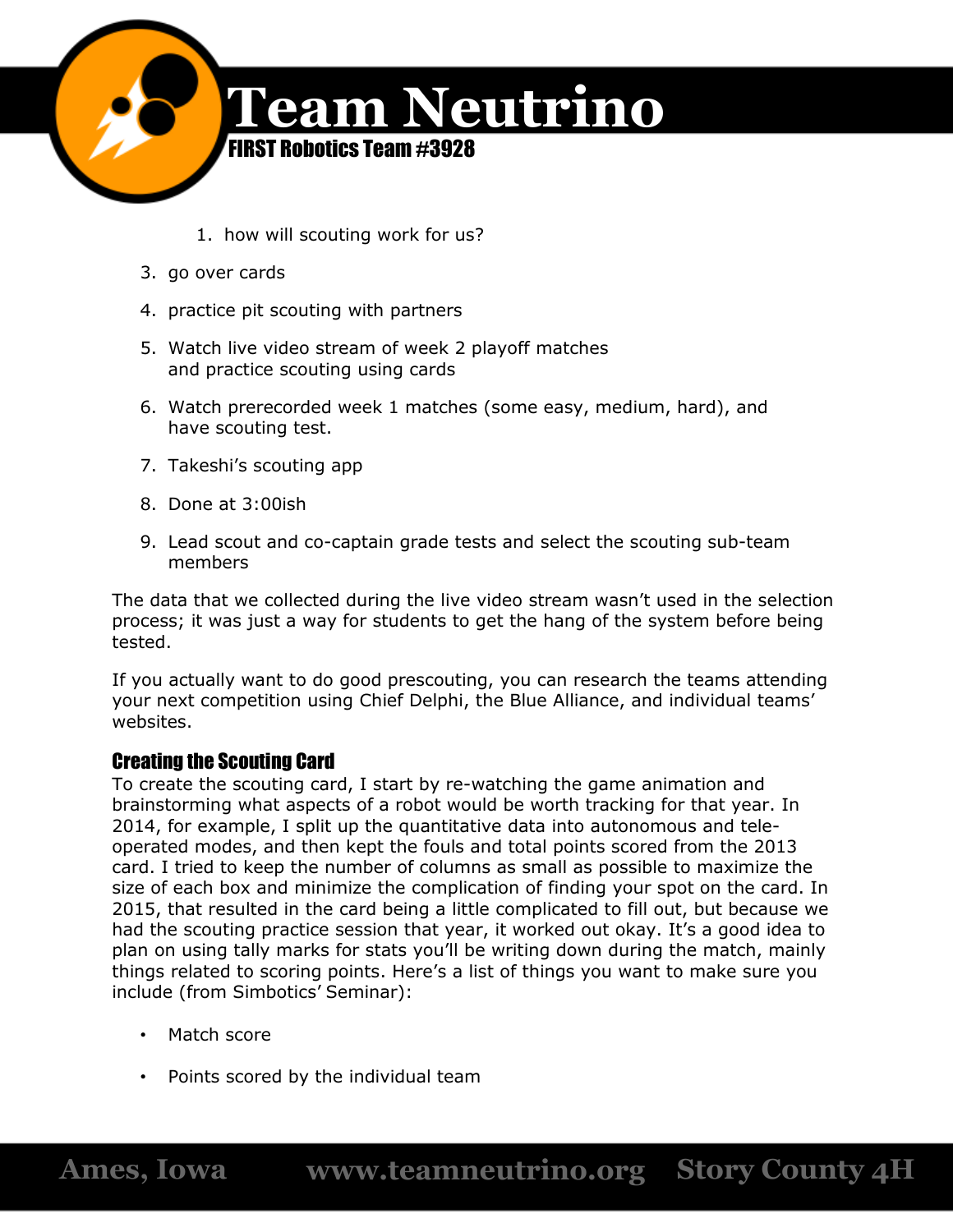

- Scoring attempts and failures (important for getting an accuracy percentage)
- **Penalties**
- Starting position
- General strategies and tendencies
- Drivers and human players

After I have an idea of what I want to look for, I make a copy of the previous years' quantitative data table (Excel spreadsheet) and make the changes. Then, I take a screenshot of the table. I then make a copy of the previous years' actual scouting card, right-click on the data table, and select "Change picture." I locate the screenshot I just took and put it in the new card.

That's pretty much it for the quantitative side. For the qualitative side, I update the pit scouting table for the new year. The top four rows (wheel type, #CIMs, weight, etc.) stay the same from year to year. After that, you put in rows for tasks you think that robots might be able to do. For 2015, that was abbreviated questions like (Can your robot pick up totes?, can your robot handle litter?, etc.). You want to be as specific with these questions as you can, yet also fit a lot into a small space. Sometimes that requires some creative thinking, like in 2015 with the table.

You also need to update the field diagram. Depending on the simplicity of the field, it might be easier to create your own diagram using Illustrator, snip the diagram off of the game manual, or find one online or on Chief Delphi.

There are also boxes for autonomous notes and tele-operated notes. Basically, you can write the teams' strategy for these two periods in the boxes. If they have more than one strategy they can do, indicate that with bullet points or something. When you're creating the card, you don't have to edit much here.

When the rough draft of the card is done, send it to the drive team and me for comments and suggestions. Alumni are always happy to help, too!

When the final version of the card is done, find the page for your next upcoming competition on the Blue Alliance. Print out a card per team, put the team number in the box on the front side of the cards (and the top right hand corner of the back side), and put the team name right on top of the box.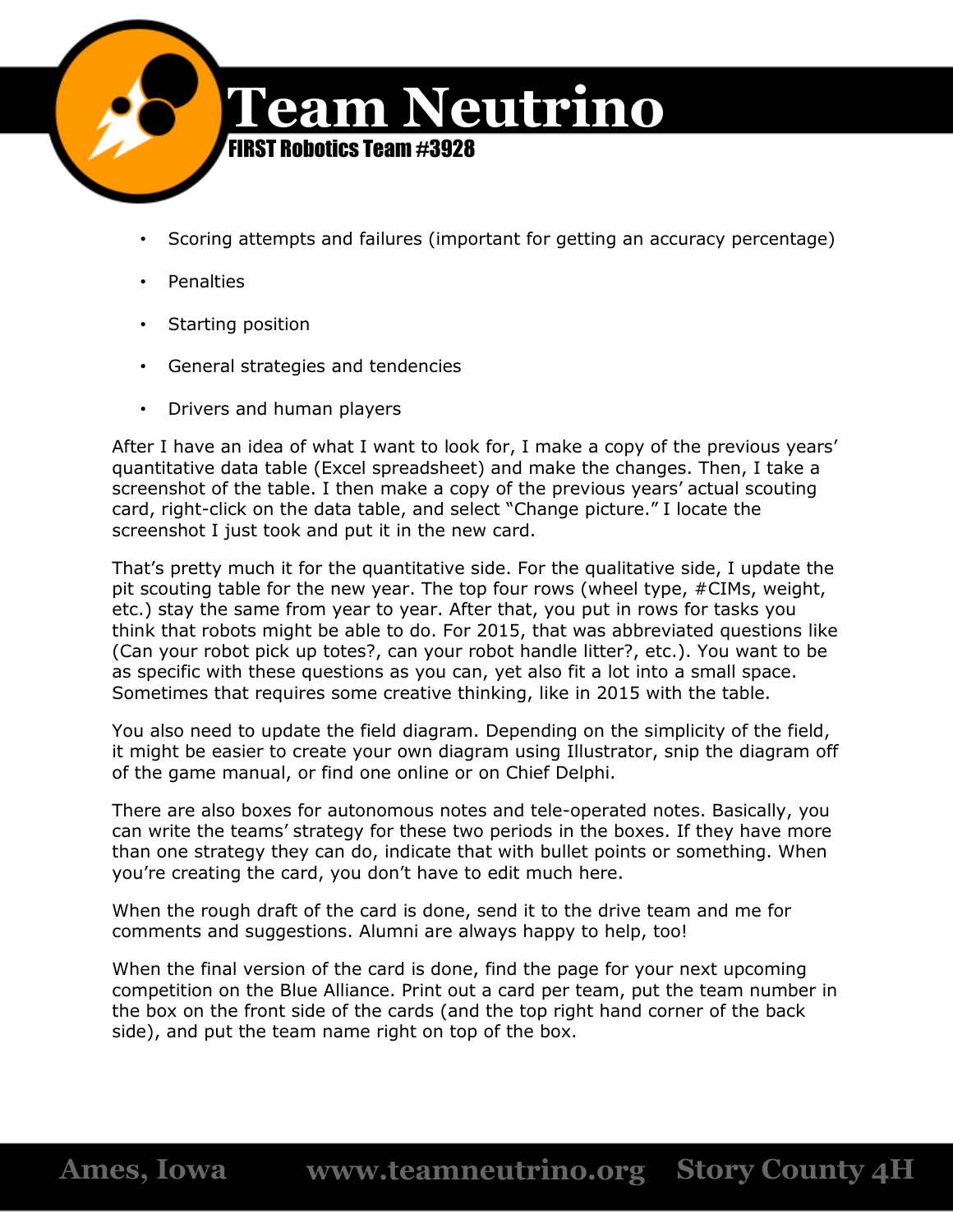

# Pit Scouting

As soon as you enter the competition venue, send one person to get a paper copy of the pit map (or take a picture of one if that isn't available) and tell them to meet you up in the stands. Have the rest of the scout team who is not needed in the pit follow you to the bleachers to claim a good spot. Then, put the deck of cards in the same order as if you snaked around the pits.

Split the scouts into groups of two and make sure each group has a camera/phone camera and a cell phone. Exchange phone numbers with everyone so you can call them if they're taking too long. Hand a clipboard, a stack of cards, and a pencil to each group. Remind everyone how to fill out the cards, and TO TAKE PICTURES OF ROBOTS THEY SCOUT! (get a nice view of robot and make sure team number is in the picture. This can be accomplished by putting the corner of the robot card in the frame of your camera if the bumpers aren't easily visible. This is important because you want to be accurate with the data and get good pictures! It's really nice to have pictures for the scouting meeting so you can remember what robots looked like. When everyone gets back, sort the cards numerically and put them back in the box.

To pit scout, you need to take each card to its team's pit and fill out the back side. Ask the team questions about the items on the back, such as what kind of drive train they have, what their autonomous strategy is, and where they shoot disks from. Note: some team members won't know all of the information, such as how tall their robot is in inches. That's okay. Just keep asking people until you get an answer (or bring your own tape measure).

# Match Scouting

It is a good idea to have at least 6-8 team members scouting in the stands during qualification matches, however, you might be able to manage with less at offseason events.

Before the match starts, one scout will pass out the six cards to six scouts (one for each scout, including himself/herself). The scouts will then fill in anything they can prior to the match starting (i.e. alliance color, match number, playing pieces preloaded, etc.). They could also add descriptive details about the robot to make it easier to recognize the next time like "has purple spot" or "neon yellow."

During the match, each scout will pay full attention to the robot on their card (even if you think it won't do anything the whole match). Follow the directions for that year's card that you created. When it makes sense, use tally marks. If something sticks out about the robot, write it in the additional comments space on the back. Things that might go there (I'm using 2013 as an example): good D-bot, awesome driver control, 6 runs-wow!, climb and dunk, tippy...fell over!, blocks teammates, doesn't know rules, etc.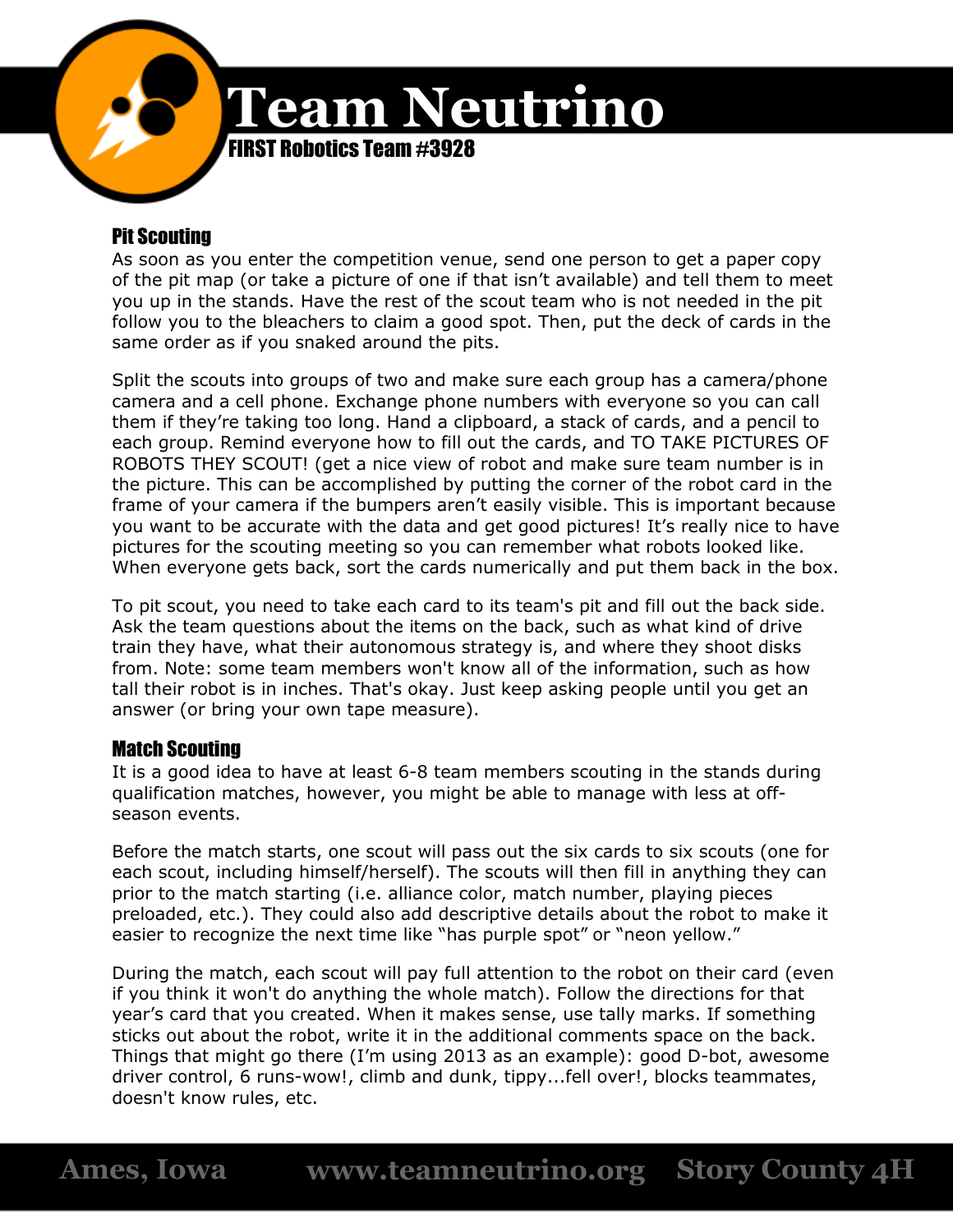

After the match is over, the scout with the box collects all of the cards and sorts them numerically back into the box. Then they get out the next set of cards, and you repeat the process for all of the qualification matches on Friday.

You do not need to scout any more of the qualification matches using the method described above if you don't want to on Saturday morning. Your time would be better spent looking for specific things, such as "Team so-and-so is a good cycler, but can they be used as a defensive bot?" and so on. *Note: every team with a good driver can be turned into a team with a good defensive bot.* You may also want to do more pit scouting to clean up some of your data, such as, "I know team so-andso has a tank drive, but how many CIMs do they have?"

One last thing: in 2015, we tried adding another aspect we called "alliance scouting," where basically we had a scout for each alliance. They would write down what strategy the alliance used during that match, and how effective it seemed to be. In hindsight, this idea wasn't the greatest (especially because we used up almost 200 index cards!), and so I'm thinking of abandoning this for future years.

## The Scouting Meeting

Invite the scouting team, the drive team, and "anyone who's watched matches in an analytical way" as Mr. Kanagasabapathy says. The goal for the data you collected is to use it to make the rough draft for your pick list. DO NOT SKIP THE SCOUTING MEETING! (We tried it at IRI in 2013. It doesn't work!)

Entering data can be done modeled off of other competitions' internet failure spreadsheets. It will basically look like a bunch of scouting cards all strung together end to end. You will use this spreadsheet and programs from former competitions to predict the final rankings.

Note defining characteristics of each robot. I like to color code using the sticky-tabs included in the box. Things to categorize by (using 2013 as an example; these aren't necessarily in a specific order):

- 1. Top all-around bot
- 2. Top offensive disk/scorer
- 3. Top defensive
- 4. 30-point climb
- 5. Full-court shooter (effective)
- 6. floor pick-up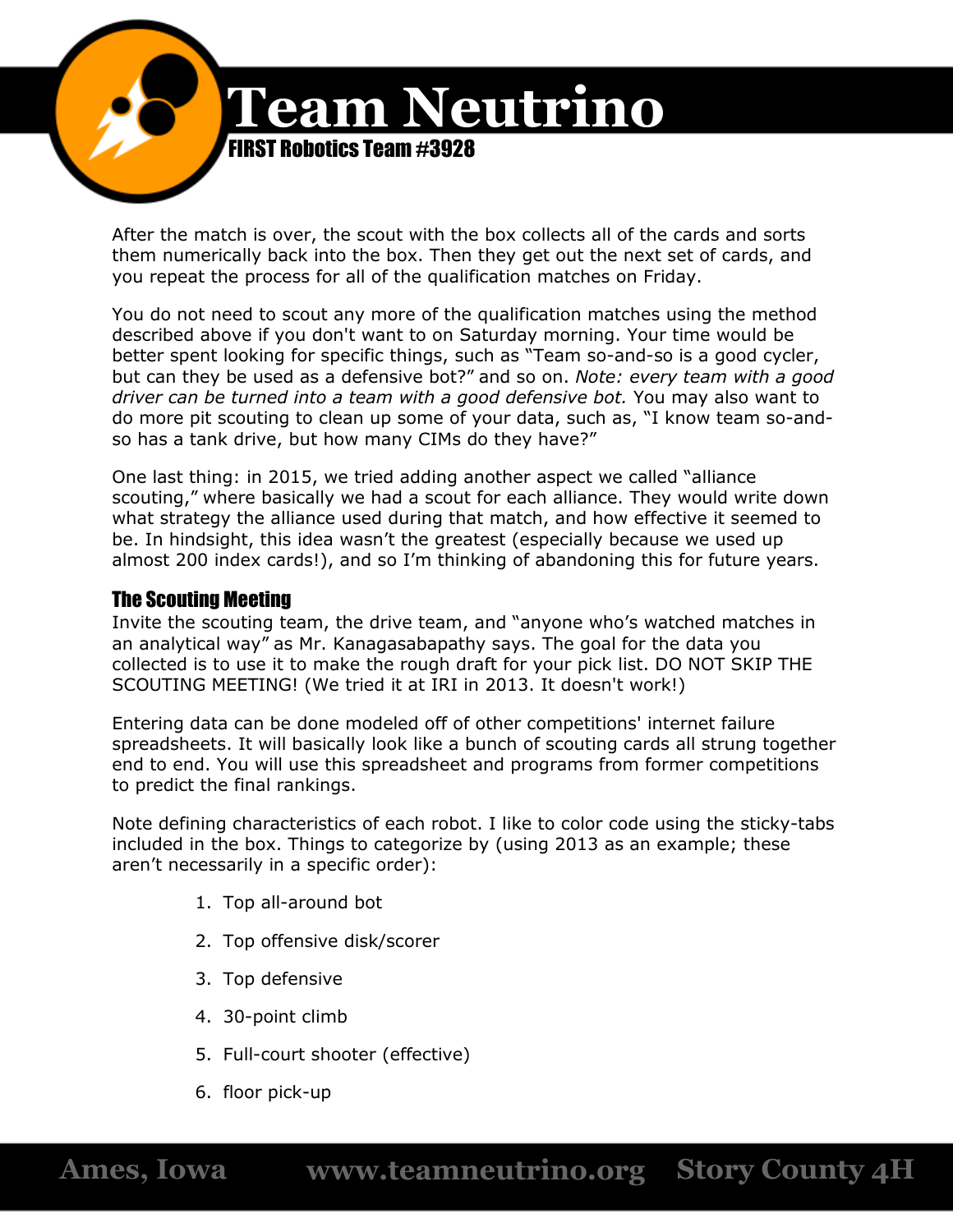

Predict the outcome of alliance selection and highly-ranked teams' strategies for alliance selection. This is the fun part! Start by putting the predicted top 8 ranked teams in a row. Then predict you are team #1. Who would you pick to be on your alliance? This will depend on several factors. If team #1 picked, say, team #4, team #4 becomes a part of alliance #1 and all the other robots below 4 move up in rankings (e. g. #5 becomes #4, etc.). Next, go to team #2. Who are they going to pick? Continue in this manner until there are 8 alliances of two teams each. Now you are going to go in reverse order. Alliance #8 will pick another robot. Then Alliance #7 picks another robot, and so on until all the alliances have 3 robots total. The reason you want to go through this is to see where you think Team Neutrino will end up among the other teams, as well as gain a feel for the process of alliance selection (for any new members).

Come up with your rough draft of your ordered list of teams. Knowing what information you have based on the teams you marked earlier with the colored tabs, you can now come up with a list of 24 teams you may want to choose, plus 3-6 extras so you have a buffer. It is a good idea to split your list into categories according the traits above (or make multiple lists), and mark any that you want to pay special attention to.

# Alliance Selections

If you are chosen to go down to alliance selection, good luck!! You will do fine. Make sure you bring: safety glasses, the scouting box, a team list, your ordered list of 24 (or 32) teams, and a pencil. If you are seeded/ranked 1-8, you will go onto the field with the other highly ranked teams. If you are ranked 9 or more, you will stand in a line around the field. The announcer will explain how alliance selection works to the audience, and then seed #1 will choose their first team. If you are chosen, congratulations! A good thing to say is "Team 3928 Team Neutrino graciously accepts." Then everyone moves up and team #2 chooses. If you are alliance captain, refer to your list to choose. Make sure you are crossing teams off of your list as they become alliance captains or are selected. When alliance selection is over, if you are on an alliance, the alliance captain may want to hold a strategy meeting over lunch. Pat yourself on the back; the hard part is over!

## Managing the scouting sub-team

If you are chosen to be the Scouting Manager (or "lead scout"), congratulations; this is a pretty important roll! Most of the things you'll need to do are described above, but I have some more tips and tricks.

## How to pick your scouts

Hopefully, Team Neutrino will continue to be large enough to have a good-sized scouting team. As the Scouting Manager, you can choose who will be on the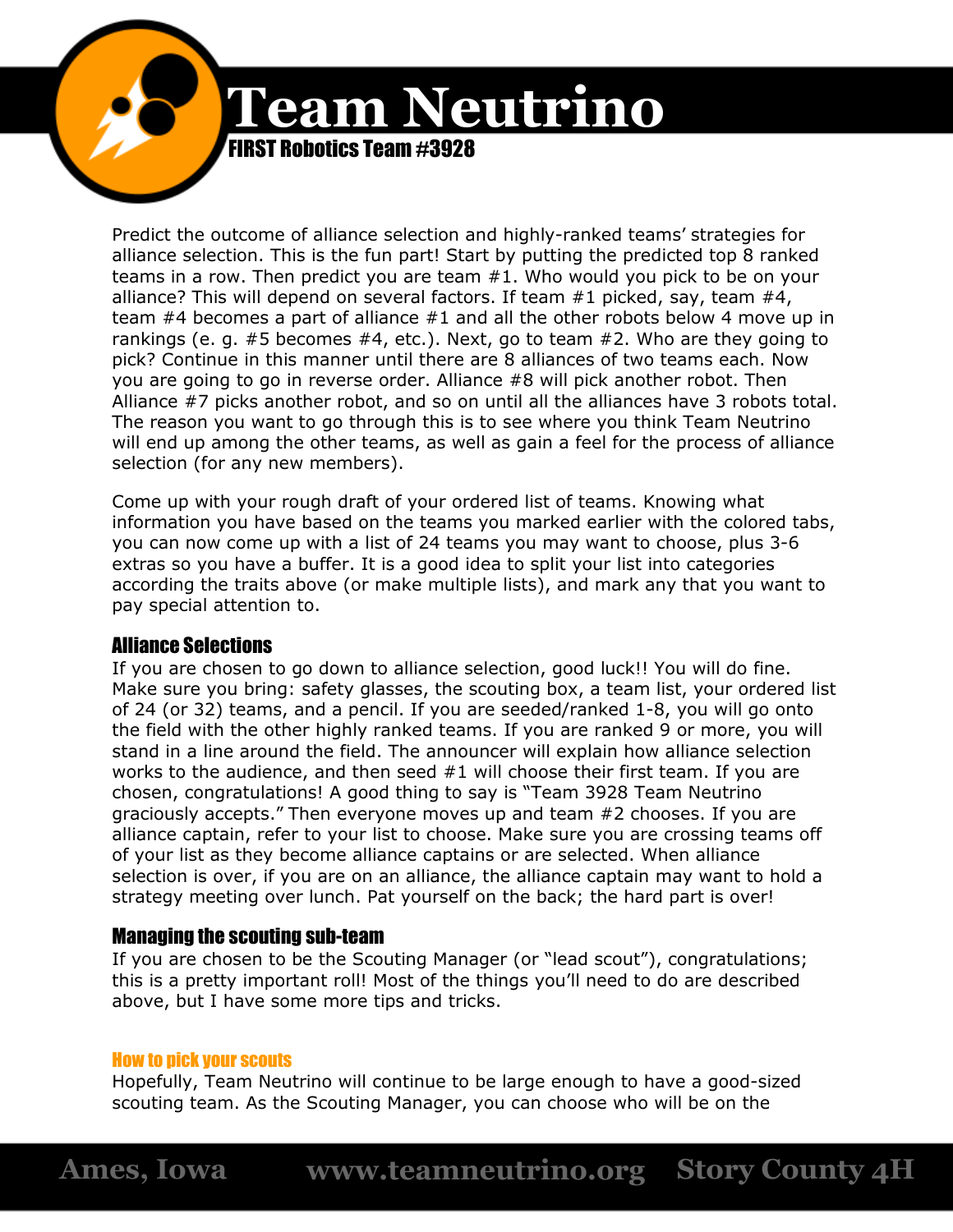

scouting team. You need to eliminate the drive team since they'll be really busy and have "tunnel vision" anyway, but don't count anyone else out yet. You can include mentors, but let students have priority.

You need 7-8 members on your scouting team during regional events. You'll need yourself (duh) plus five other primary scouts, and a couple backups if possible so people can take breaks. You also need someone to be in charge of the scouting box (this needs to not be you; see "Tip for Match Scouting" below) and someone to input data onto the octopus/scouting database if you want to use that.

Once I knew who the drive team, pit crew, and Chairman's presenters were, I always just emailed the entire team and asked people to apply. In hindsight, this wasn't the best way to do it… because then scouting is seen as something you do if you don't get to do anything else, and not something that you need some of your best team members, your best tacticians, working on. You might want to consider having a scouting practice day to assess how well interested members scout, a scouting test, or something like that so you can minimize bias. I'd like to keep the number of match scouts as low as possible, so you have less people knowing a lot more, as opposed to more people having less firsthand analyses about each team.

#### Make it fun!

Scouting is treated as a punishment on some teams, believe it or not. That is no way to incentivize people to work hard and care about what they are doing. As Mr. Kanagasabapathy says in his seminar on scouting, inaccurate data is actually worse than having no data at all! So… how can you make scouting a fun experience for all involved? I started by getting mini neon-colored clipboards and fun pencils. In 2015, we thought about bringing stickers so everyone could personalize their own clipboards, but we ended up not doing that because that would've been too many clipboards to carry; maybe that idea will work out in the future? Mr. Kanagasabapathy suggests creating some sort of gambling game to incentivize scouts to really pay attention to which teams are good and what they're good at (Watch the full seminar for a great description of "SimBucks!"). Remember to keep the atmosphere fun, and don't force anyone to be on the scouting sub-team that doesn't want to be.

#### Tip for match scouting

When you're match scouting, you (lead scout) should be sitting right next to the scout with the box. I suggest actually having a parent holding the box and sorting cards, because this person won't have time to actually watch matches and get any first-hand data or make first-hand analyses. This person should hand the cards to you for the upcoming match, and you should have first pick for either a robot you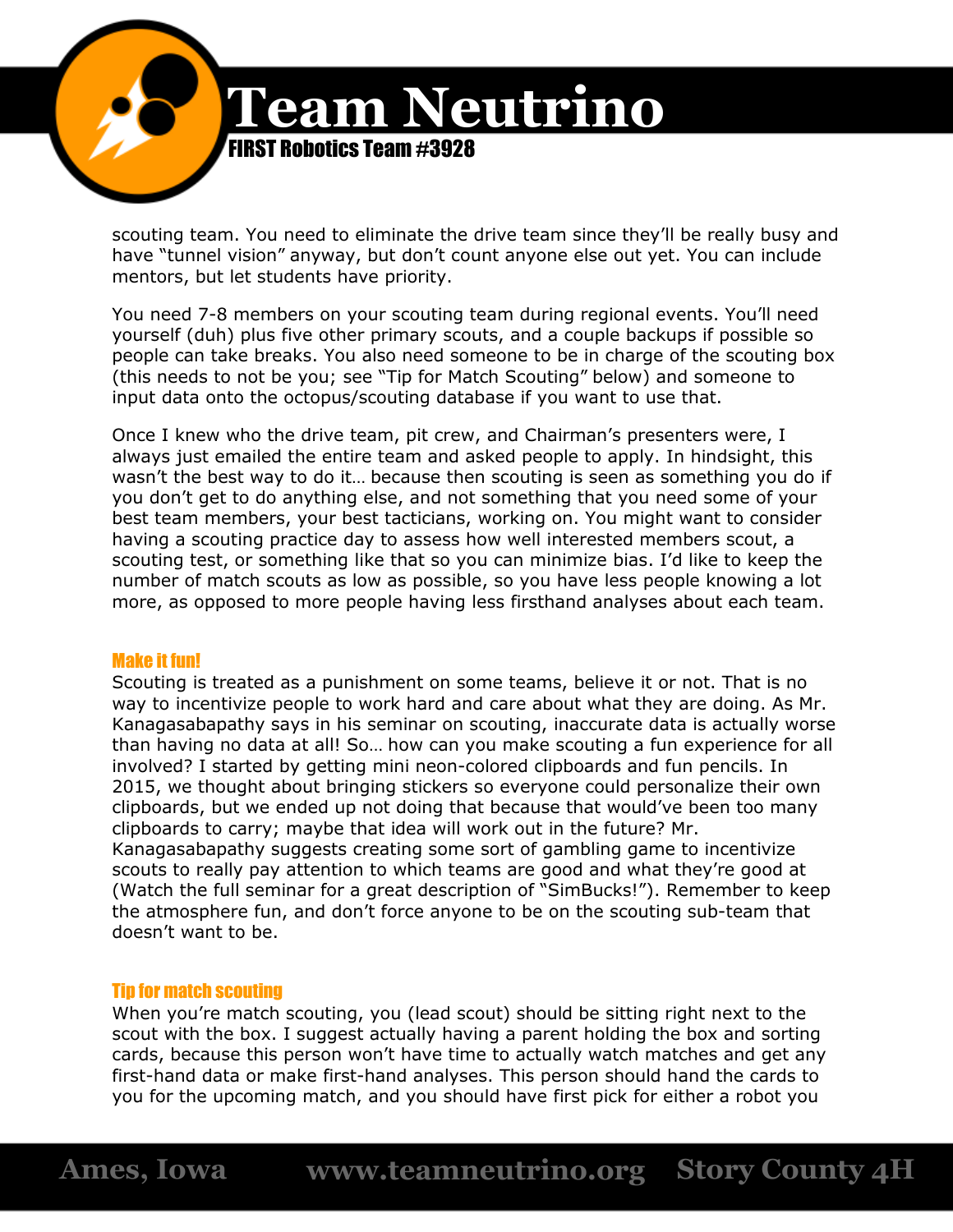

haven't scouted before or a robot that isn't especially good or not-so-good. Your goal is to be able to summarize what each robot does at the end of Friday's matches (a daunting task, I know!), and the middle-ranked robots are the ones you want to know the most about. It's easy to know who the top five ranked robots are, and who the teams are that really don't do much, but the real challenge comes in when you're trying to order, say, teams that are ranked 10-30. This will pay back later during the second round of alliance selections.

That being said, you do want to know what the top ranked teams do and are good at, but there comes a point where you don't gain any information from watching them again (a great example of this would be WAVE Robotics in 2015).

After you've picked your card, share the stack with the next best scout (or best analyst, etc.) so he/she can also develop that list of summaries. Then, pass out the rest of the cards. See below for a suggested "seating chart."

3456B

21 XCB 21 2000 1 = Scouting Co-Manager 2=Scouting Co-Manager 3436=rest of scouts X=Scouting box C=Scouting database, if applicable B=Backup scouts

#### Research other teams' methods

Although Team Neutrino's method is pretty good (if I do say so myself), there are some even better methods out there! Asking other FRC teams how they scout might just give you some ideas on how to improve our methods.

#### Get involved with team strategy

One of my biggest regrets is not being more involved with creating and helping to implement our match strategies. Because you'll end up knowing the most about all the teams at any competition you attend, it's important that you can see how any other team could potentially fit into our strategies. In order to be able to do that, you need to be thoroughly involved with creating 3928's strategies from kickoff, or at least know them really well after they're all developed.

#### Never skip the scouting meeting!

Just don't do it. It can make you really uneasy the next day, especially if your ranking starts to go up!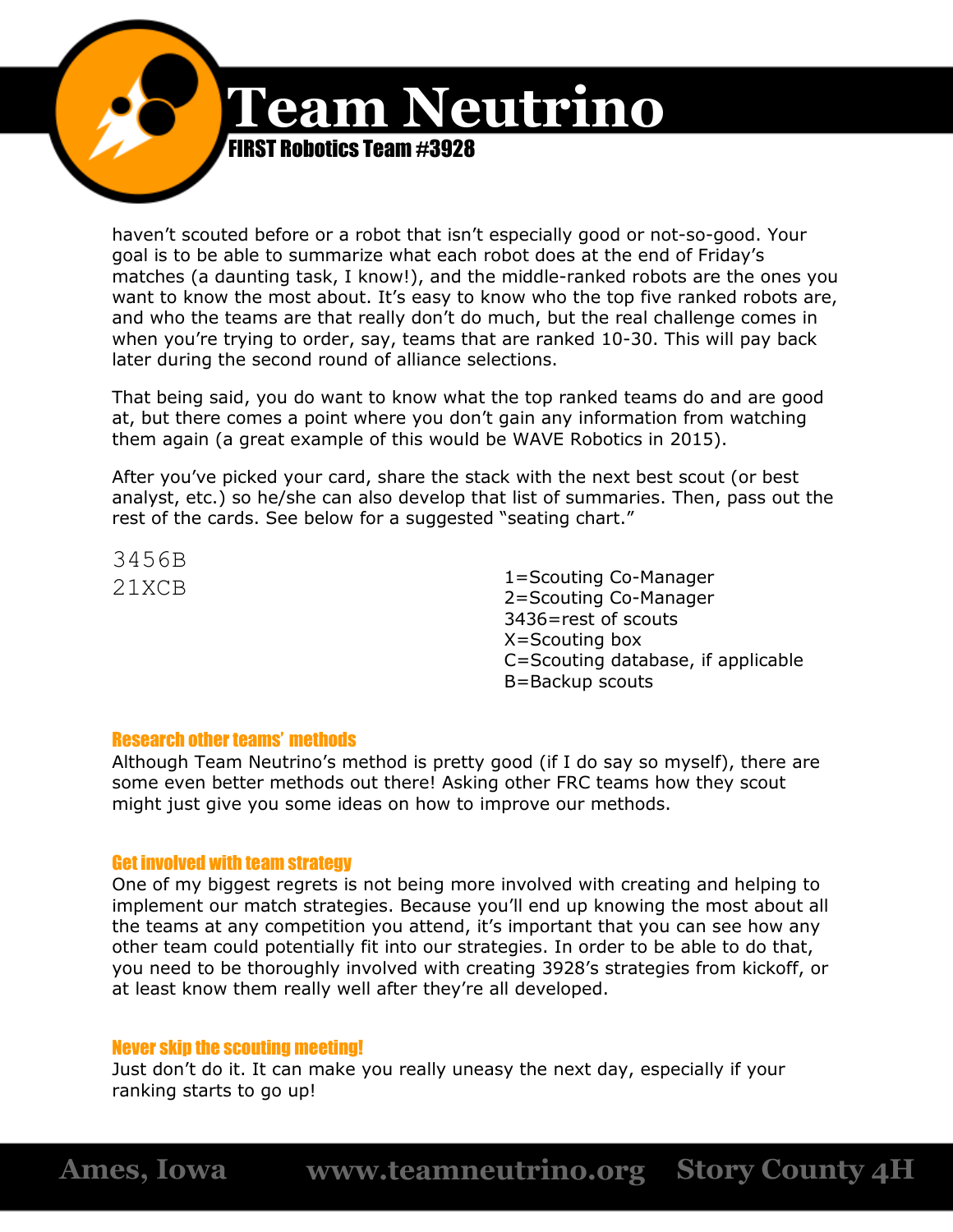

# **Graphics**

A consistent and recognizable team image is essential to the team's success. I got involved with Team Neutrino's graphics team my freshman year after I realized that I could apply my graphic design skills to robotics. Note: most skills can find a place on an FRC/FTC team… ;)

The graphics sub-team is in charge of maintaining our team's image and making sure everything looks awesome. This includes updating our brochure, business card, robot card, etc. and creating newsletters, annual reports, posters, banners, etc. The graphics sub-team is also in charge of giving our sponsors appropriate recognition.

# Identity Standards Document

The Identity Standards Document (ISD) is a record of appropriate colors and fonts to use on all team documents. The Graphics Manager will need to use this as a reference when approving documents for printing and publishing. If the ISD is updated for any reason, you need to update the "updated: mm/dd/yy" which is a part of the footer. Save the ISD as a new file and name it "Identity Standards Team Neutrino\_Updated-mm-dd-yy." Finally, switch out the former ISD on the website with the one you just created.

# **Apparel**

Each year, team apparel needs to be updated and ordered. Historically, we've designed and ordered t-shirts and sweatshirts from Sigler annually.

## Team Neutrino apparel design process

I'd like the front of the 2015 t-shirt to be used as the front design from now on, but the back needs to get updated with our new sponsors. Ideally, we'll know who our sponsors, team members and mentors will be at kickoff each year, and then the graphics manager can have the design done by the end of kickoff weekend and can place the order at the end of week 1.

Start by creating copies of the previous year's designs and putting them into the appropriate folder in the new season's folder on the hard drive. The t-shirt designs are Illustrator files. Open your new version of the back and delete any sponsor logos for companies that are not sponsoring the team this year with at least a silver sponsorship (\$500). Next, locate the logos for companies that are newly sponsoring Team Neutrino at at least a silver level. Then you need to "play Tetris" with the logos and make them all fit underneath the header. Make the logos for companies

**Ames, Iowa www.teamneutrino.org Story County 4H**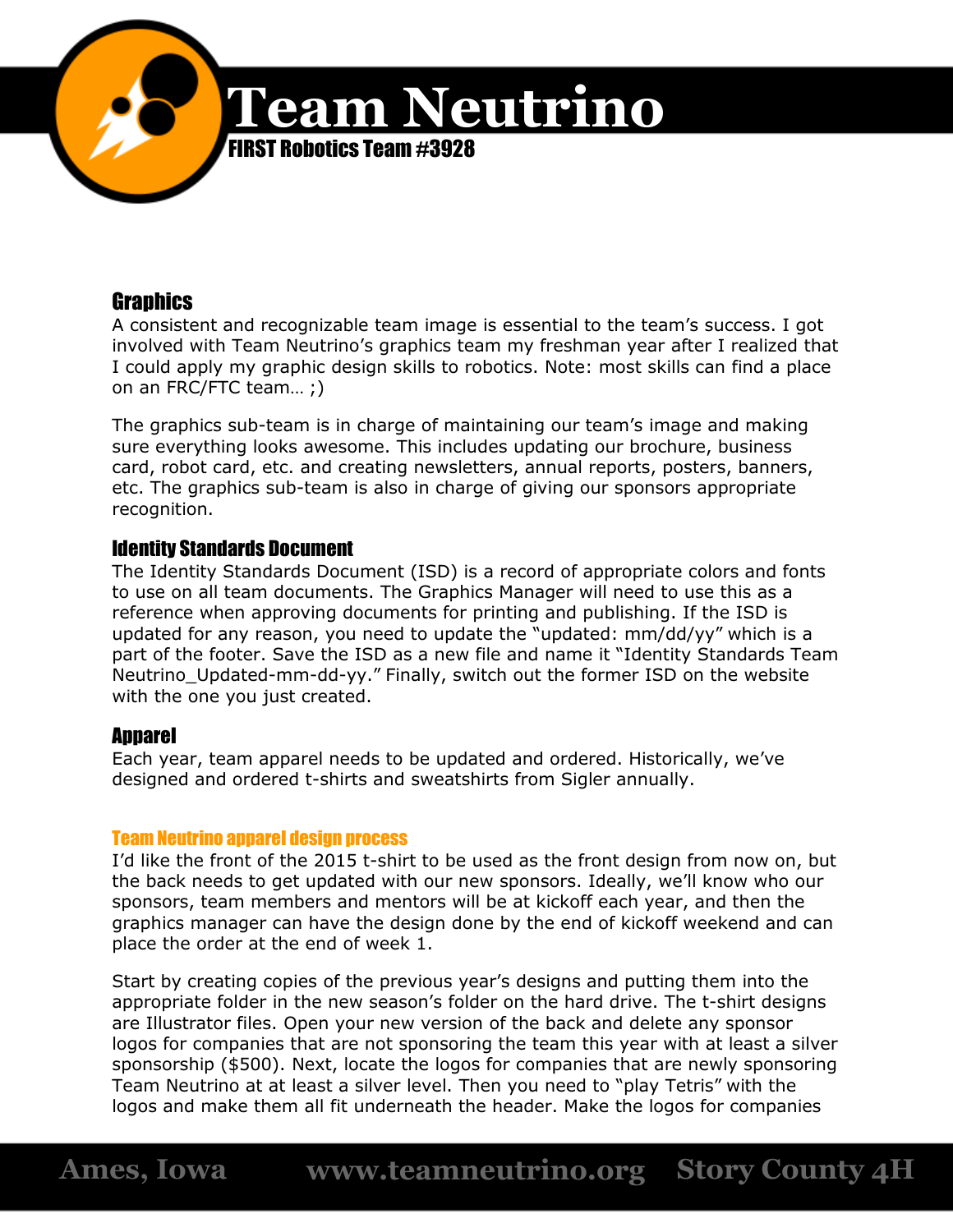

that donated a larger amount of money bigger and higher up. Since Iowa State University's logo is long and flat, it looks good as a psudo-footer at the bottom of the shirt. Make a copy of the back you just designed and replace "3928" with "MENTOR." This way, the relative placement and size of the logos will stay the same. Finally, have the Graphics Manager and Co-Captain approve the designs and submit them to Sigler as PDFs with your order.

### Ordering apparel

With the designs done by Sunday night right after kickoff, you can have the order form included in the first weekly team email of the season. To create the order form, create a copy of the previous year's order spreadsheet and put it in the appropriate folder in the new season's folder on google drive. Delete all the names and orders from the previous year, and put your order in the first line as an example. Get the sharable link and send it to the co-captain along with the designs to put in the weekly email. Make sure it's set so that if you have the link, you can edit the sheet.

Historically, we've designed and ordered these products. All products have a completely black base. All members are required to buy an official t-shirt. Mentors should receive one official t-shirt (mentor version) for free.

- Official T-Shirt (Members): has the official front design that stays the same from year to year and the back that has 3928 in the header.
- Official T-Shirt (Mentors): has the official front design that stays the same from year to year and the back that has MENTOR in the header.
- Non-Official T-Shirt: has the official front design that stays the same from year to year and a blank back.
- Hoodie Sweatshirt: has the official front design that stays the same from year to year printed on a black hoodie.
- Youth Hoodie Sweatshirt: has a mini version of the front design that stays the same from year to year printed on a youth size black hoodie.

We have an account at Sigler. This account has our front design from 2015 already in a standard and mini size. They also are familiar with the colors and base products we like, but it's still a good idea to bring in a shirt from a previous year so you can make sure the orange color matches.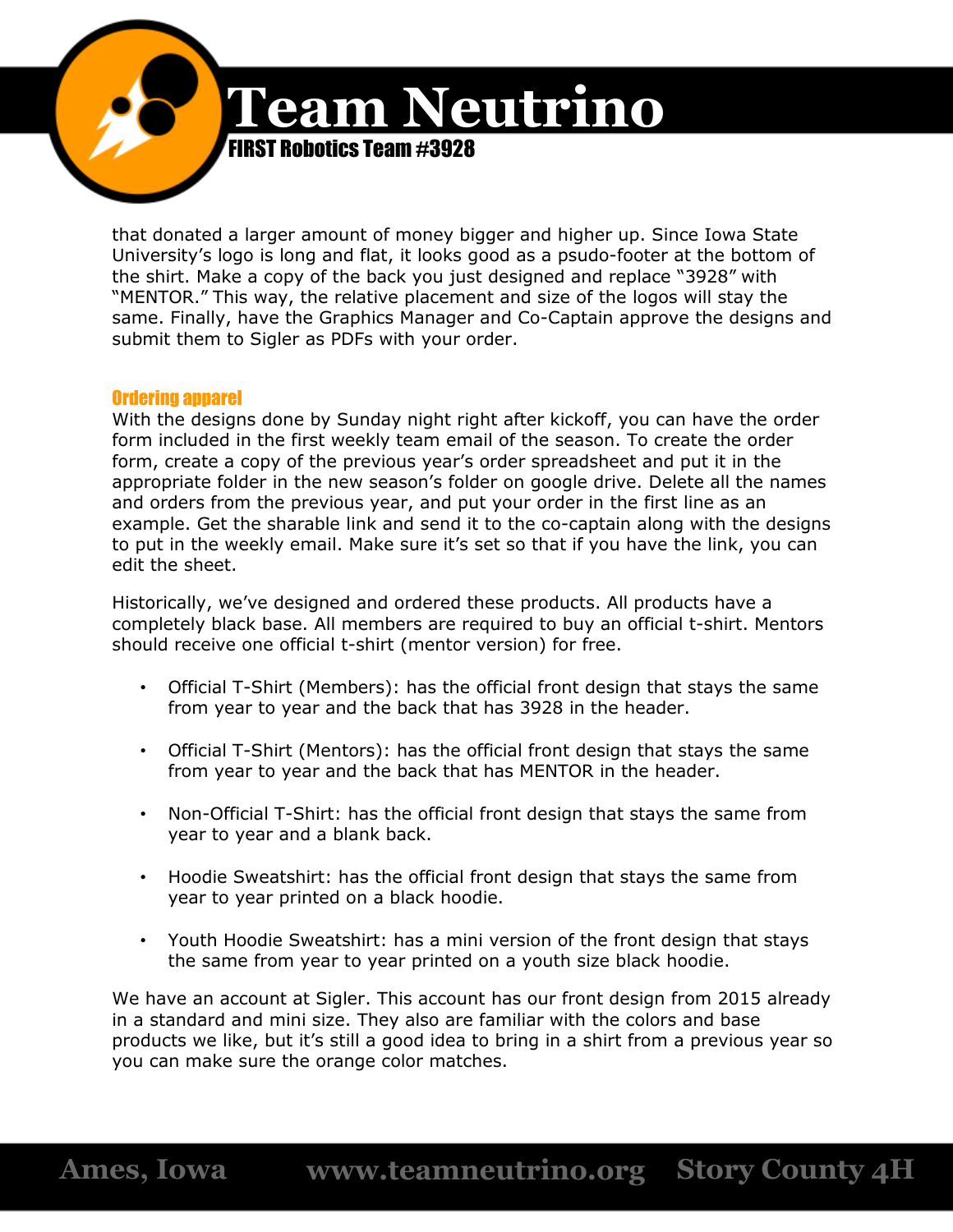

#### Other team and program apparel

In 2015, we started Jr. FLL teams at Edwards Elementary school that were collectively known as "Club Proton." I designed t-shirts for Club Proton that were based off of Team Neutrino's t-shirt design. When more teams are created (such as Quark), they should also follow those designs.

### **Newsletter**

I started the newsletter during the 2014 season as a way to keep parents, sponsors, alumni, friends of the team, and team members updated on how Team Neutrino was doing. The newsletter is a professional and impressive way to achieve this kind of update.

To start a new *volume*, begin by creating a new folder on the team's external hard drive called "Volume YYYY - Game Name." Open the last newsletter from the previous year and save it as a new document named "Volume YYYY - Issue 1." Now that you are working off of a new PowerPoint document (please confirm now!), go up to View>Slide Master. On the left, click on the slide called "Team Neutrino Slide Master: used by slide(s) 1." You are now able to edit elements of the slide background. Wherever the string of sponsor logos is, update it to include color versions of the logos for FIRST, 4-H, Iowa State University College of Engineering, and the Diamond and Platinum sponsors for the new season. Once you have all the logos generally in the right spot, select them all and click on Home> Arrange> Align> Align Centers. Keeping them selected, click on Home> Arrange> Align> Distribute Vertically. Update the year to the current year. Save the document.

Issues are created for each week of the build season, each official competition, and each month of the off-season. To start a new *issue*, begin by opening your last newsletter and save it as a new document named "Volume YYYY - Issue #." After confirming that you are, in fact, working off of the new issue that you just created, delete all the pictures left over from the last issue and change the title (this is the thing that should be in white Impact font). Next, get a piece of scratch paper and make a list of significant things that happened on the team that week (build season), competition, or month (off-season). Make sure you include all outreach events so that the newsletters remain a quick record keeping tool. Write down short summaries for each topic you want to include and download good pictures from our Flickr page to go with each topic. Once you have all the pre-writing stuff done, you can get back to the actual newsletter. Update the text boxes to the new content for this week/competition/month. Insert the pictures you just downloaded from Flickr. Select them all, size them down, and click on Picture Tools> Format> Rounded Diagonal Corner, White." Change the picture border color to our Dark Grey color. Save the document and submit it to the graphics manager for approval. Once the newsletter is approved, email it to the Co-Captain to include in the weekly email,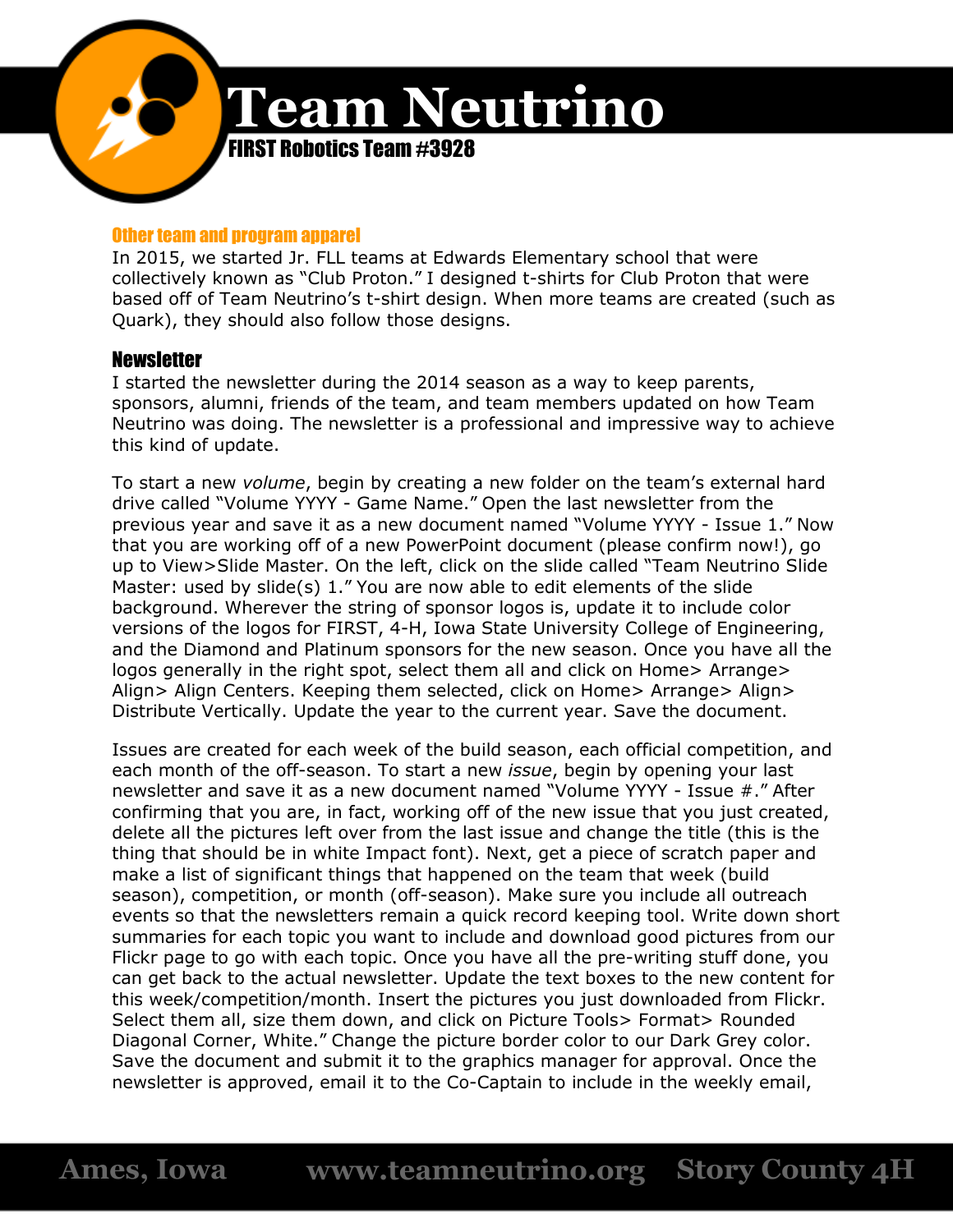

the fundraising manager to forward on to the sponsors, alumni, and friends of the team, and the social media manager to post on our website.

## Brochure

Our brochure is example of what I call a "living document." It's updated frequently (annually at the very least) and more copies are printed as needed. (Other examples of living documents include our sponsor letter and business plan.) The brochure is a Microsoft Publisher document. To update it, start by creating a copy of the most recent document and renaming it "neutrino brochure-trifold YYYY-mmdd." Open the new version of the brochure you just made and get started!

I've listed the elements of the brochure that get updated here. When you update, make sure things that are aligned in any way (such as the text box in the middle of page 2 and the team picture directly below it, which are vertically centered) stay aligned in that way.

- On page 1, the only thing that needs to be updated is the year and the team picture. This can be updated with each new team picture (kickoff, robot reveal, competitions, etc.). If we take a new team picture and there is already one on the brochure for the current year, I'd update it only if the new team picture is has more people, better resolution/lighting, or some other valid reason. Don't update it just because it's the latest team picture.
- On page 2, the pictures need to be updated. Try to keep the main idea of the picture the same and just change the content. For example, the top left picture is of the robot competing. When you replace this picture, make sure the new picture is of the newest robot competing.
- On the left side of page 2, the text box about what the robot was designed to do needs to match the robot in the pictures on that version of the brochure.
- Whenever you update the brochure, do a quick skim of the other text boxes and make sure they are correct grammatically and content-wise.

# Buttons and Stickers

Buttons are a staple among FRC team handouts at competitions. We first had them during the Ultimate Ascent season, and slight variations were made to the design in 2014 and 2015. Since our logo is a circle, it makes it a little odd to fit onto a button and make it look good. I think it is okay to violate the ISD a little so that the team nickname and number are easily visible. We got a button maker donated in the summer of 2015, but I still prefer ordering Team Neutrino buttons from 24hourwristbands.com because they have a great price and you don't have to go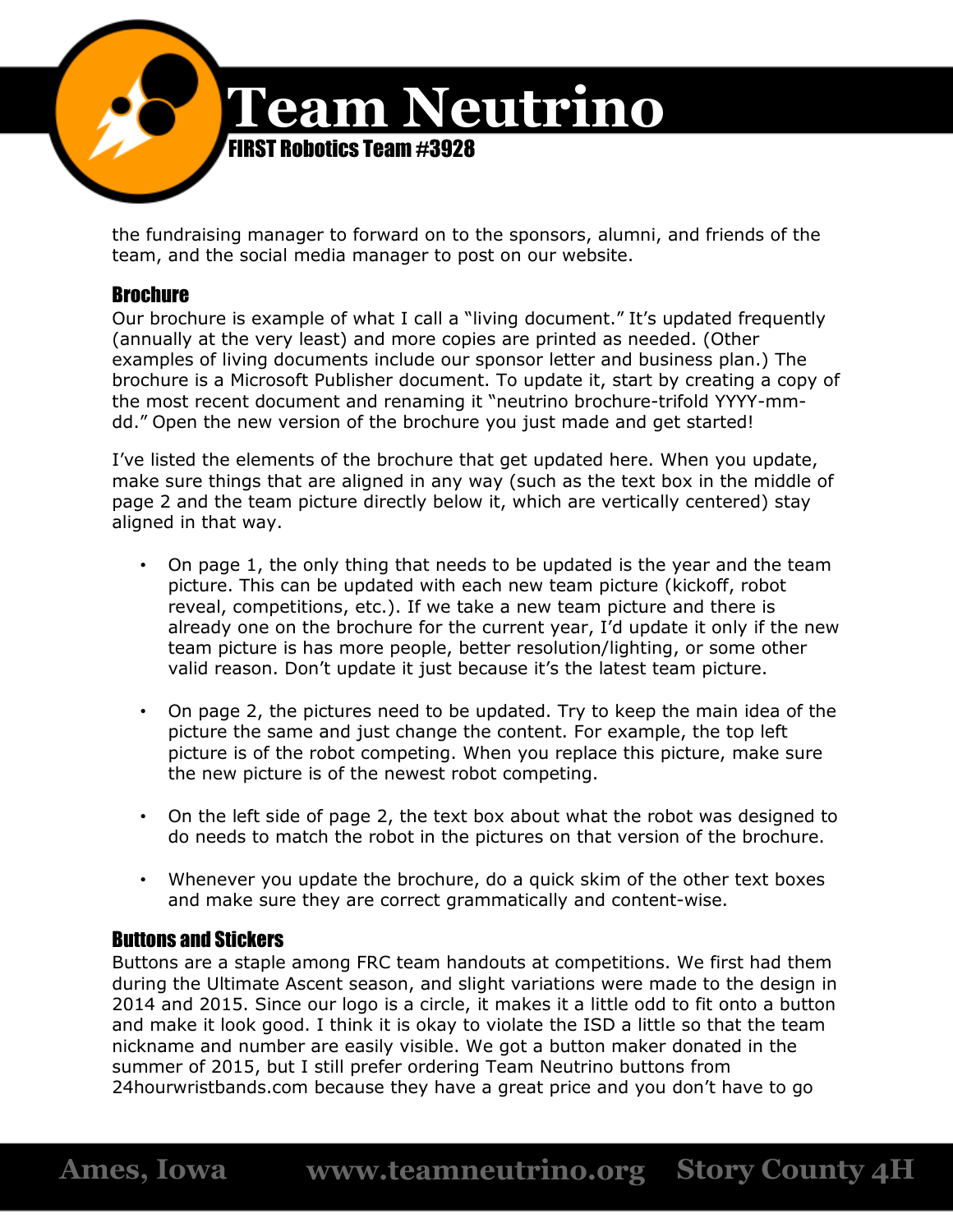

through the work to make all those buttons. I think it's best to order 1000 buttons a year and get 1.5" or 1.25" diameter size.

Stickers can be cheaper than buttons, especially if you can get them donated from a local business. My dad donated three thick stacks of blank white stickers to the team in late 2013, and that lasted for three seasons. The design for stickers and buttons can be the same since they are both round. Depending on how creative the graphics sub-team is, button and sticker design is where they can have a little fun if they want!

For other programs that Team Neutrino starts and mentors, such as Club Proton, the buttons and/or stickers should be round and display their logo and level of FIRST program prominently. The Club Proton sticker designs from 2015 can be found on the team external hard drive under 09-Jr. FIRST LEGO League> Club Proton.

# Robot Card

We had a robot card for our Ultimate Ascent and Aerial Assist seasons. Creating a robot card is a good idea if the design and functionality of the robot, as well as the team's main strategy, is consistent. You can usually get great deals from Vistaprint if you have an account, like 50 4x5" cards for \$5 (that's usually enough for one competition)! If you do choose to create a robot card for this season, start by creating a copy of the most recent robot card. I really liked the one that I designed for Champs in 2014, if you want to start there. Update or delete the competition name and replace the picture of the robot with a really nice one for this year. Digital renderings are nice, but I prefer one of the actual robot on the field, which will make it more recognizable for other FRC scouts.

In 2015, we had a robot spec sheet instead of a robot card since the robot changed its capabilities about once every day, and it just wasn't going to be practical to order a bunch of robot cards and then have them turn out to be inaccurate. We printed out a copy to display in our pit and another for the pit binder. This way, we only had to replace two paper sheets if we needed to update it.

# **Sponsor recognition**

We show our gratitude for our sponsors' support by displaying their logos on our robot, website, team documents, posters, and banners. Here's a guide to which logos should be displayed where:

Diamond (\$5000+) – Large logo on robot, banner, pit, t-shirt; mention on team displays and website Platinum (\$2500+) – Small logo on robot, banner, pit, t-shirt; mention on team displays and website Gold (\$1000+) – Logo on banner, pit, and t-shirt; mention on team displays and website Silver (\$500+) – Logo in pit and t-shirt; mention on team displays and website Bronze (\$250+) – Mention on team displays and website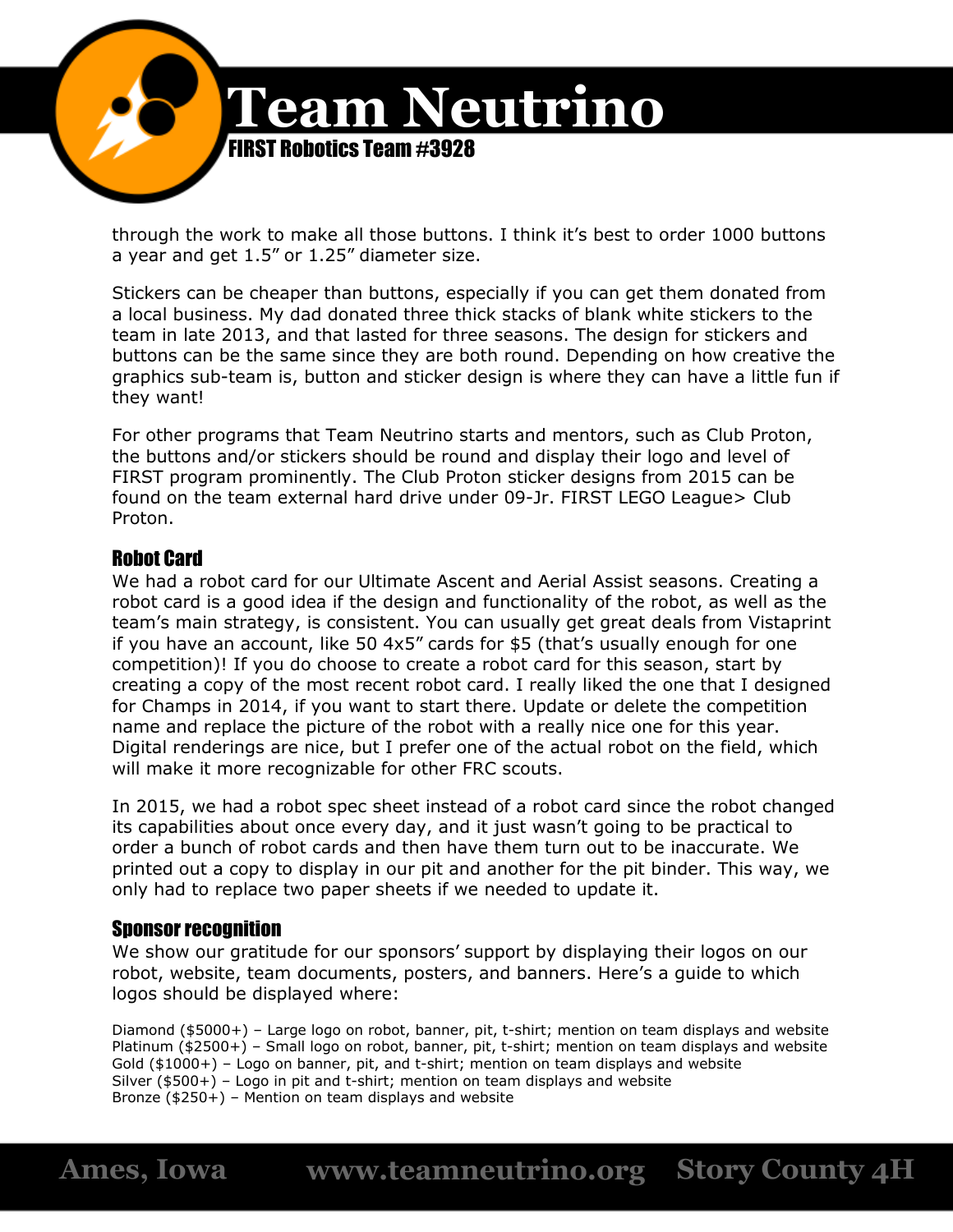

Honorable Mentions (\$50+) – Mention on team website

I've already described how to give sponsors appropriate recognition on our t-shirt, but I'll go through the rest here.

#### **Robot**

As soon as the technical side of the team knows where they're putting poly-carb and what shape it will be, have them tell you. Create a new document on Adobe Photoshop with those dimensions, name it "YYYYsponsor robot stickers composite," and open all the color logos for the Diamond and Platinum sponsors. Go to the first logo you opened, and right click on the layer with the logo. Duplicate the layer into the robot logo document you just created. Do this for all the other logos and close those files as you finish duplicating the layers onto your document. Now, "play Tetris" with the logos and fit them all onto the poly-carb, making sure that the Diamond sponsor logos are bigger than the Platinum ones. When you have the robot sponsor logo display done, save it again. Next, create a new document called "YYYYsponsor robot stickers p1" with dimensions 8.5x11." Duplicate logos from the composite document over to page 1, but don't resize them. This way, they will actually keep their same actual size. When you fill up page 1, create another document called "YYYYsponsor robot stickers p2" and do the same. Create new pages until you are out of sponsor logos. It's a good idea to try to put black and white logos together and color logos together to save on printing costs.

When all of the pages are done, have them printed at a copy shop on sticker paper (8.5x11" paper that is actually a big sticker!). Cut them out nicely and give them to the mechanical sub-team to put on the robot.

#### **Banner**

The sponsor banner is attached below the big Neutrino banner at competitions. In 2014, we transitioned from having a new sponsor banner printed every year to having a felt-covered base that we can Velcro new sponsor logos to annually. When you know who your sponsors are for the upcoming season, create a copy of the previous year's sponsor *banner* layout document and call it "YYYYsponsor banner logos composite."

Start by deleting any logos of companies that decided not to sponsor us for the current season and inserting logos for companies that are new. Remember which logos were for sponsors from last year (if you forget, you can always check our website under seasons> sponsors) and try not to change their size; you don't want to print anything more than you have to. "Play Tetris" with the logos and make them all fit. Then, make a new document called "YYYYsponsor banner logos p1"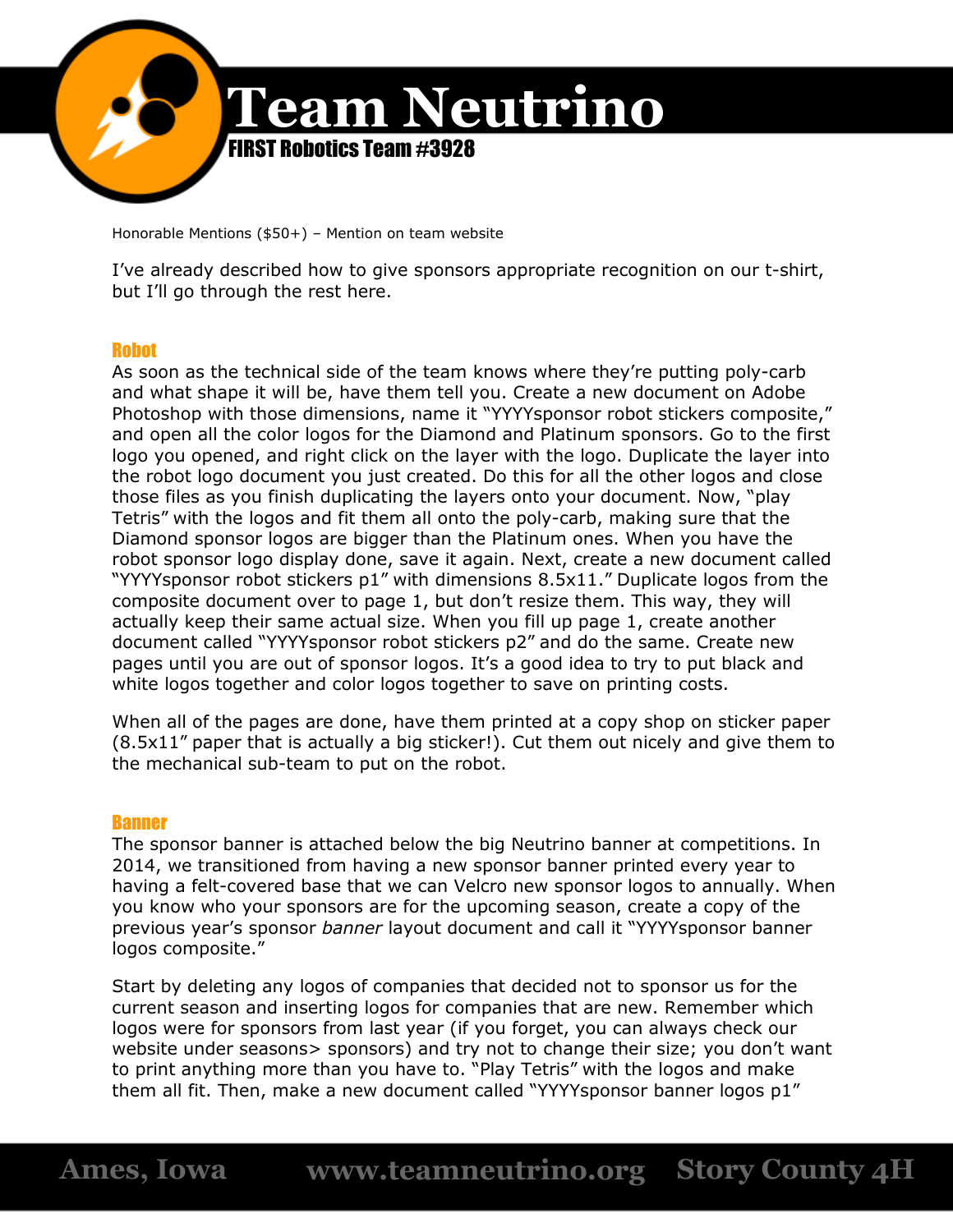![](_page_25_Picture_0.jpeg)

with 8.5x11 dimensions and duplicate the layers with the new logos onto it. You might not be able to fit all the new logos onto one page, and in that case, create another document called "YYYYsponsor banner logos p2."

Print the new documents out at a copy shop onto cardstock, cut them out into rectangles, have them sheet laminated, cut them out again (leaving about an 1/4" margin of lamination), and put some sticky Velcro on the back. Before you leave for your next competition, confirm that you have all the logos that you need for the banner in a folder with a picture or sketch of the composite layout. At the competition, it's super easy to set up the banner!

## Pit

When we say that a sponsor's logo will be displayed in our pit, we really just mean that their logo will be displayed in color on our sponsor poster stand-alone that we keep in the pit at competitions and display frequently at outreach events. In 2014, we transitioned from printing a new poster every year to having a Velcro version like the sponsor banner. When you know who your sponsors are for the upcoming season, create a copy of the previous year's sponsor *poster* layout document and call it "YYYYsponsor poster logos composite." From here, follow the instructions for the sponsor banner.

#### Team displays and website

When we say that a sponsor's logo will be displayed on team displays and the website, we mean that it will be displayed on team publications (when they fit), the sponsor page http://www.teamneutrino.org/sponsors/ and the year-specific sponsor page that is located in the season page. When you are displaying sponsors on team publications, such as the PowerPoint theme and Robot Reveal invitation, include their names or logos in order of donation amount. For instance, include all of the diamond sponsors before you include the platinum sponsors, and so on.

## Pit Binder

Each year, we create a new pit binder to use at outreach events and when talking to judges at competitions. Included in the pit binder are the following documents. This is the order they came in for 2015.

- FIRST description (same year-to-year)
- Description of game (copy and paste select paragraphs and diagrams from the game manual)
- Team history (added to each year)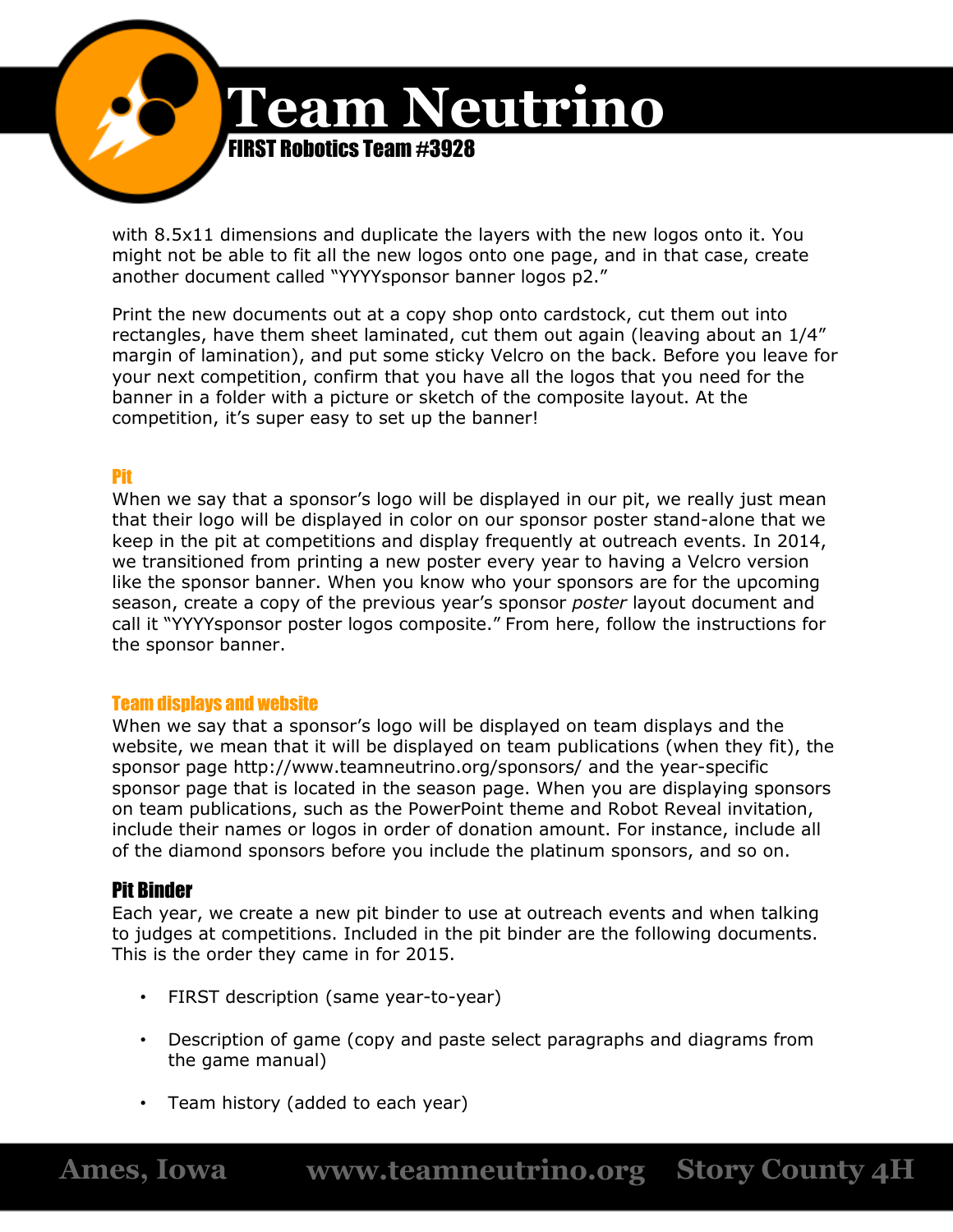![](_page_26_Picture_0.jpeg)

- Build Season
	- o Build season collages
	- o Programs from each competition for that year
	- o Newspaper articles
- Off-Season
	- o Off-season and pre-season collages
- Marketing
	- o Marketing materials with descriptions
	- o Identity Standards document
- Newsletters (current volume)
- Other
	- o Team Handbook
	- o Chairman's Essay
	- o Chairman's Executive Summary
	- o Business Plan
	- o Woodie Flowers essay
	- o Dean's List essay
	- o Safety Handbook
	- o Event comment sheets since June 1 of preceding year
	- o Tabulated outreach
	- o Layout of sponsor logos for pit poster

The build season and off-season collages will need to be created each year. The graphics sub-team will creatively develop new collages using pictures from the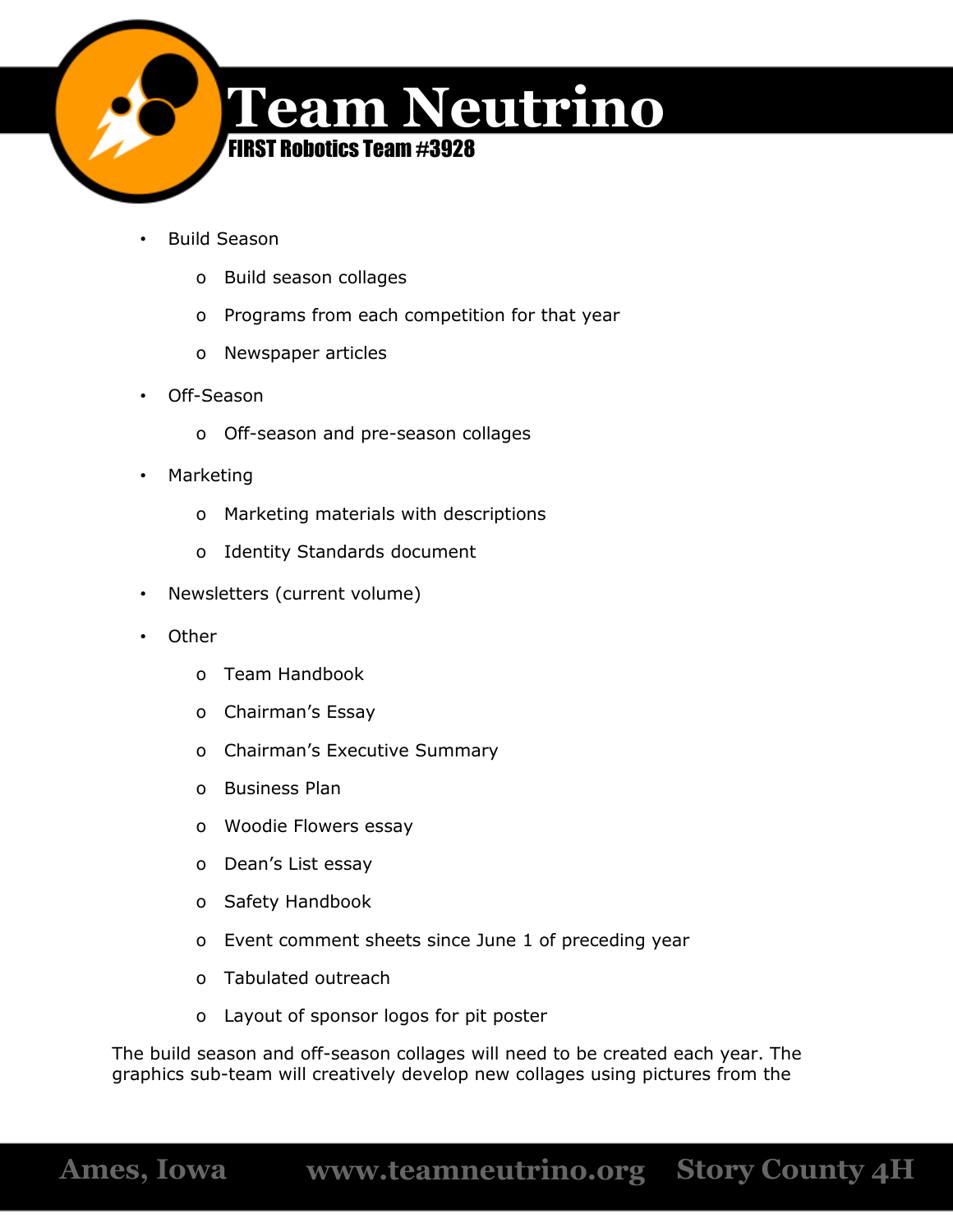![](_page_27_Picture_0.jpeg)

current build season and off-season. The marketing materials section can be copied and pasted and pictures replaced with new PNG versions of each file.

Title pages for each section should be modeled off of the ones from 2015, meaning that the same formatting should be used. Any team documents, such as the Chairman's essay and Business plan, should be printed on the team letterhead, which can be found on the team hard drive under 02-Graphics> Templates. (For those documents specifically, it's actually easier to go file> save as on the previous year's document and then just replace text.)

## Annual Report

The annual reports are Adobe InDesign files, and it would be easiest if they stayed in that format. Adobe InDesign can be downloaded for free onto an Ames High laptop at the Media Center. Annual reports are created once each year, and they cover September  $1^{\text{st}}$  of the corresponding school year until August  $31^{\text{st}}$  of the next. For example, the 2013-2014 annual report was created in the fall of 2014, and covered September  $1^\text{st}$ , 2013 - August 31 $^\text{st}$ , 2014.

To create a new annual report, start by creating a copy of the previous year's annual report and naming it "Team Neutrino Annual Report YYYY." The year should be the year of the competitions it covers.

Start by replacing the year on the cover to the current year. Next, find a high resolution action shot of the whole drive team and the robot (talk to the team photographer and make sure this gets taken) and use it to replace the one from the previous year. Next, copy and paste the text of the Chairman's essay into the text of the Chairman's essay from the previous year. The word count for the 2015 essay was almost at maximum, so you shouldn't need to add or subtract any more pages. Titles of sections should be all caps instead of bold or underlined.

#### By the Numbers

Next, you'll need to create a copy of the previous year's By the Numbers Infographic, which is a Photoshop file. Start by adding to the award history, but keep the same formatting. Next, update the number of outreach events and outreach hours, which can be found on our tabulated outreach document. You want the number for Sept-Aug for the years you are doing the report for.

Next, add to the list of Iowa FRC teams. Make the color of the team name, number, and city their primary team color. To find teams' primary colors, go to their website and use the eyedropper tool over what you think is probably their primary color. If you can't tell, email them. If for some reason you absolutely can't figure it out, use our official dark grey.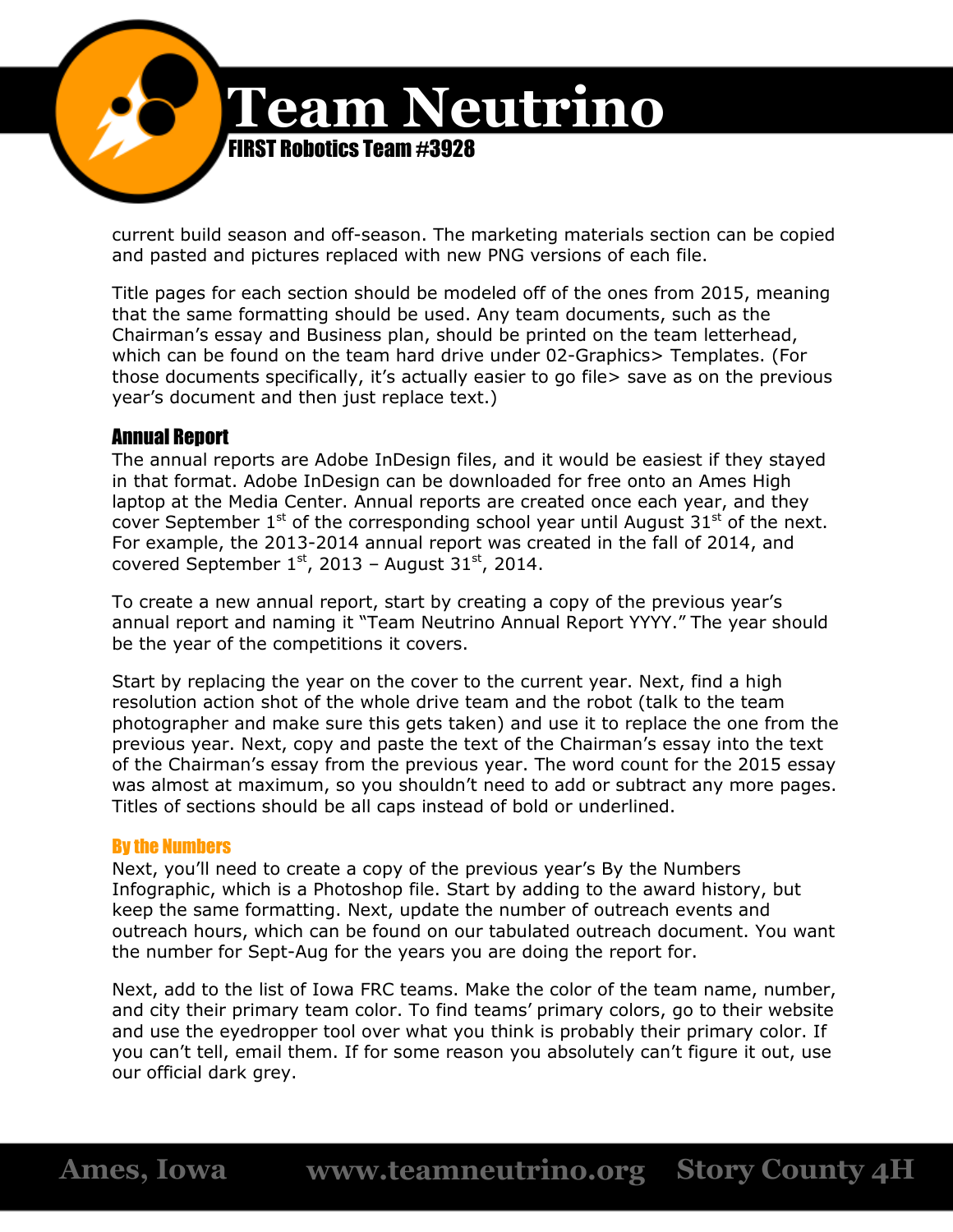![](_page_28_Picture_0.jpeg)

Next, update the map of Iowa FRC teams, which is also a Photoshop file. Start by creating a copy of the previous year's map and naming it "iowa frc yyyy." Next, Change the opacity of the grey map of Iowa to 30% and making the colorful Iowa map visible. Make a copy of one of the pins by holding down the alt key while dragging it to the hometown of a new FRC team. Repeat this process for the other new FRC teams that competed in this season. Change the color of the pin by going to image> adjustments> hue/saturation and using the slider bar. I typically will pull in a screenshot of their website so I can get as close as possible to their actual color. Don't forget to hide the colorful Iowa map again when you're done!

Add to the Award History by following the same formatting as previous years. Reference our Blue Alliance page if you're unsure what the official name of an award we won is.

Update the Team Neutrino membership by going to our Piktochart account and adding the new team size there. Take a screenshot of the graph and insert it into the By the Numbers Photoshop file. The x and y axis have text layers in the Photoshop file that cover up the ones from the snip since they are in the correct font (Verdana, 6 pt). You will need to update these by at least adding a new year.

The Alumni Stat pie charts are also on our Piktochart account. Similar to Team Membership, take a screenshot of the graphs, insert them into the By the Numbers, and edit the text layers to match the current year's information.

#### Events and Programs, Team Roster, and Sponsors

The Events and Programs should cover September to August. Reference the preseason, build season, and offseason planning documents to make sure that you are including everything. Put an asterisk after outreach and volunteering events.

Relink the team photo to the official one from the current year. Update the team leadership, members, and mentors. Update the sponsors to fit the current year.

Finally, have the annual report approved by the Graphics Manager and the Co-Captain, save it as a PDF, and upload it to the website. Get five copies printed double-sided on cardstock with a comb binding and clear front and back covers at Copy Works. Give one to the Co-Captain to keep on file, one to the Chairman's group for the Chairman's presentation, and the other three to the PR Manager to keep in the pit at competitions.

#### Managing the Graphics Sub-Team

The Graphics Manager needs to have an eye for design and be fluent (or become fluent) in several programs such as Microsoft PowerPoint and Adobe Photoshop. Just like every other manager position, this person also needs to be organized and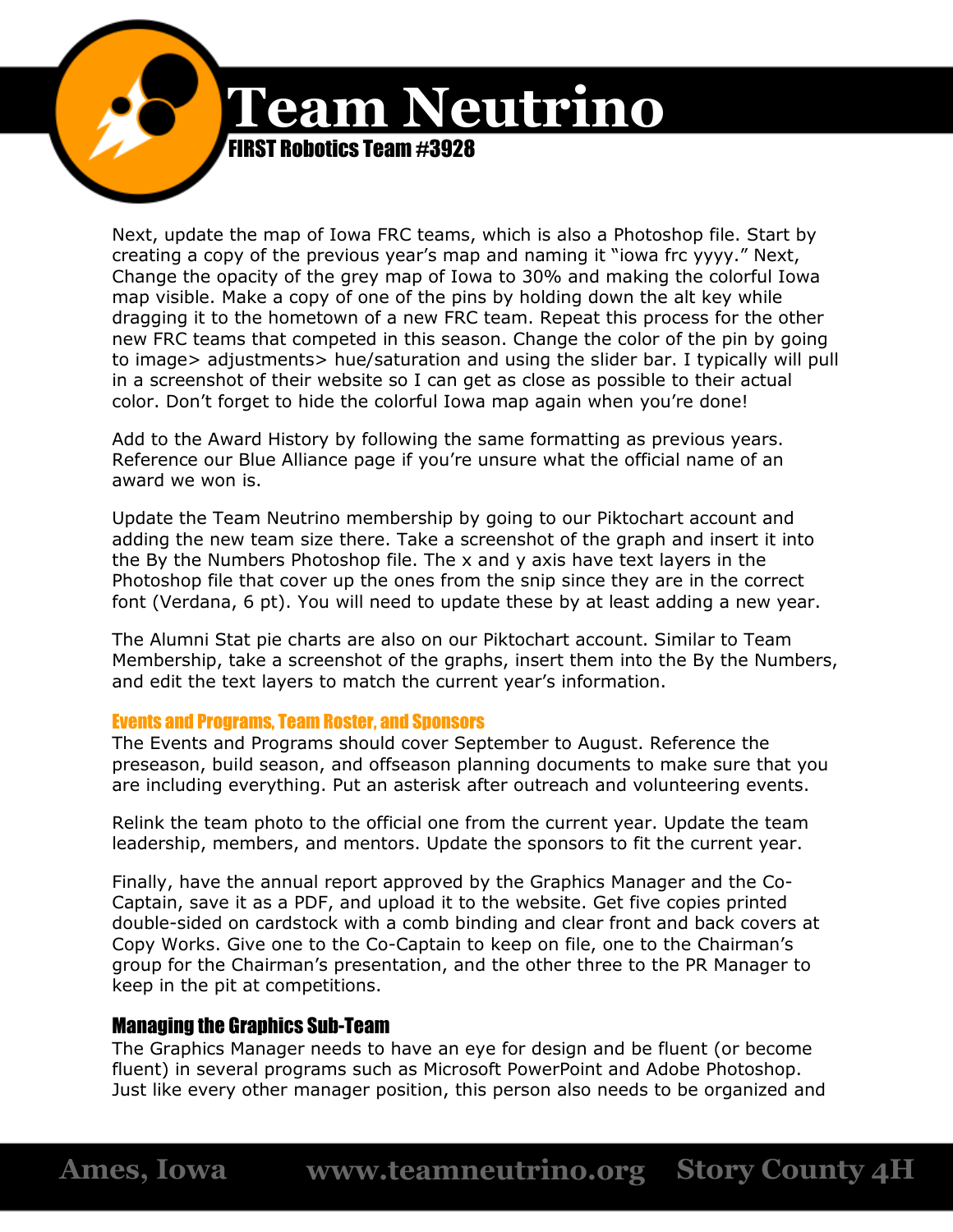![](_page_29_Picture_0.jpeg)

able to meet deadlines. Everything you're required to make sure gets done is described above, but here are some more tips.

#### How to select members for your sub-team

I think our team is at a point where you don't really need to create anything truly original on the graphics team if you don't want to. This means that pretty much anyone can work on things for the graphics team, but they should make sure to get things approved by the Graphics Manager and Co-Captain before anything is published and/or printed.

#### Tip for everyone working on the graphics sub-team

Everyone who works on anything for the graphics sub-team should make sure to have a new-ish version of Microsoft Word, Microsoft PowerPoint, and Microsoft Excel on their laptops. Install the templates from Team Neutrino's external hard drive. They can be found under 02-Graphics>Templates. At least the Graphics Manager should also have Microsoft Publisher, Adobe Photoshop, and Adobe Illustrator. Adobe programs can be downloaded for free by an Ames High student onto an Ames High laptop. (This leads to fun times when you have PowerPoint open on your personal laptop and Photoshop open on your school laptop at the same time...! The Graphics Manager needs to be fluent in all the programs mentioned above, and hopefully taken at least one graphic design class.

#### You gotta be a little OCD

When you're working on any graphics for Team Neutrino, you need to want them to look perfect. Colors and fonts need to always follow our identity standards, elements of a document need to be lined up, resolution needs to be as high as possible (keep snipping to a minimum; linking is better) and grammar and spelling mistakes need to be eliminated. Don't settle for "It looks close enough." Triple check each document for mistakes, and have everything approved by the Graphics Manager and the Co-Captain. All of this is especially true for the annual report, which is created purely for the sake of aesthetics, since all of the information can be found somewhere else.

#### Color is better

If you're deciding whether or not you should print in color (since it is more expensive), think about what the document is for. Most of the time, you should print in color because your designs will pop out more. You should also think about the type of paper you are printing on.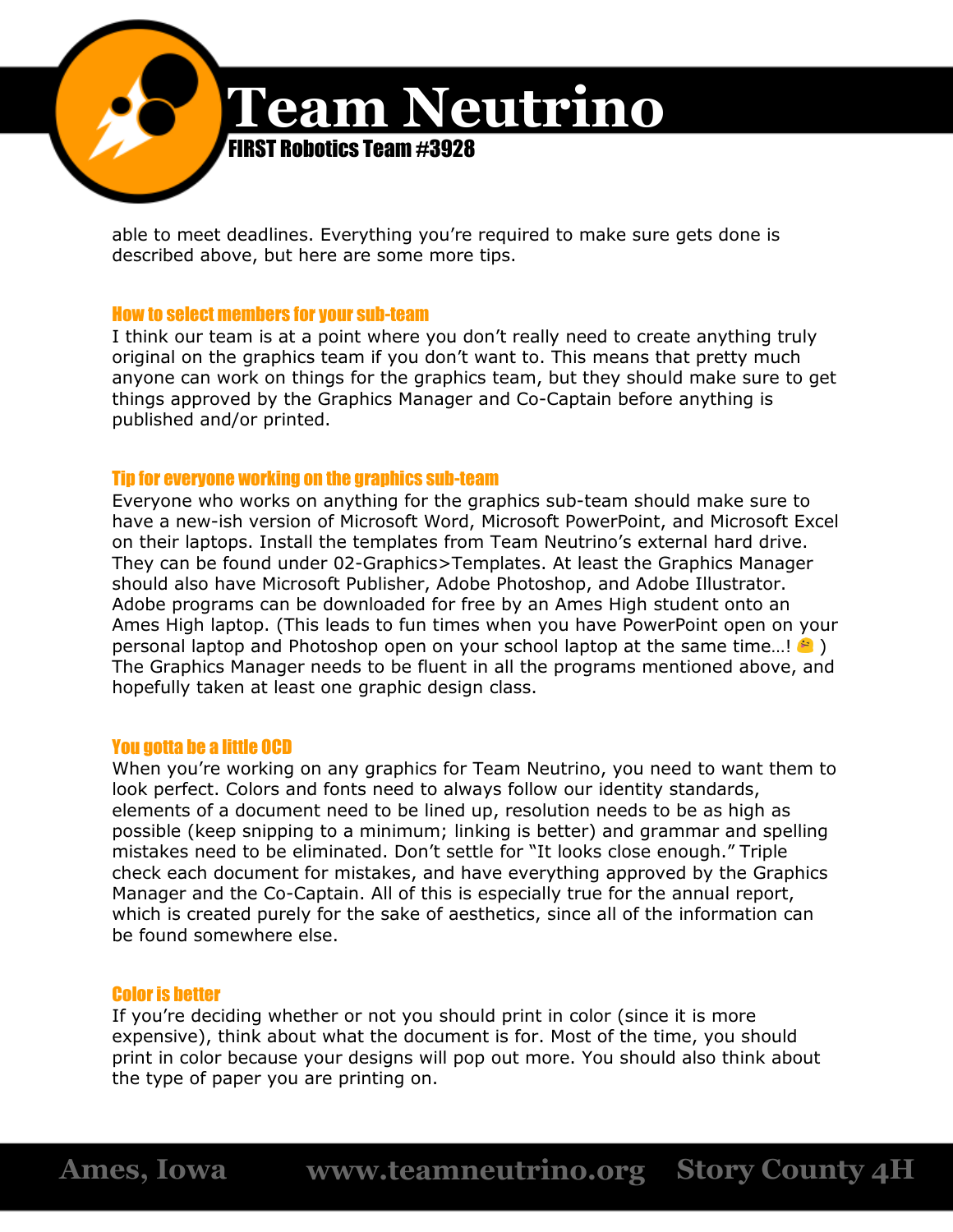![](_page_30_Picture_0.jpeg)

#### Print at Copy Works

ISU students get a 20% off discount and alumni get a 25% off discount. Use your resources! :D

#### Know where to copy from!

One of the most important tricks is that you can save a lot of time (and create a more uniform look) if you copy and paste text and formatting from previous elements either within the same document or others. For instance, when Kelsey Draus and I created the pamphlet in 2013, we copied and pasted the information for the "What is FIRST?" flap from **www.usfirst.org**. When you're creating a new document, chances are that what you want for text can be found somewhere else. This also applies for formatting. I LOVE the "Format Painter" tool! The shortcut key in Microsoft Word is ctrl+shift+c. To use it, first select a section of text with the desired formatting. Next, press the shortcut key and then select the text you want to change.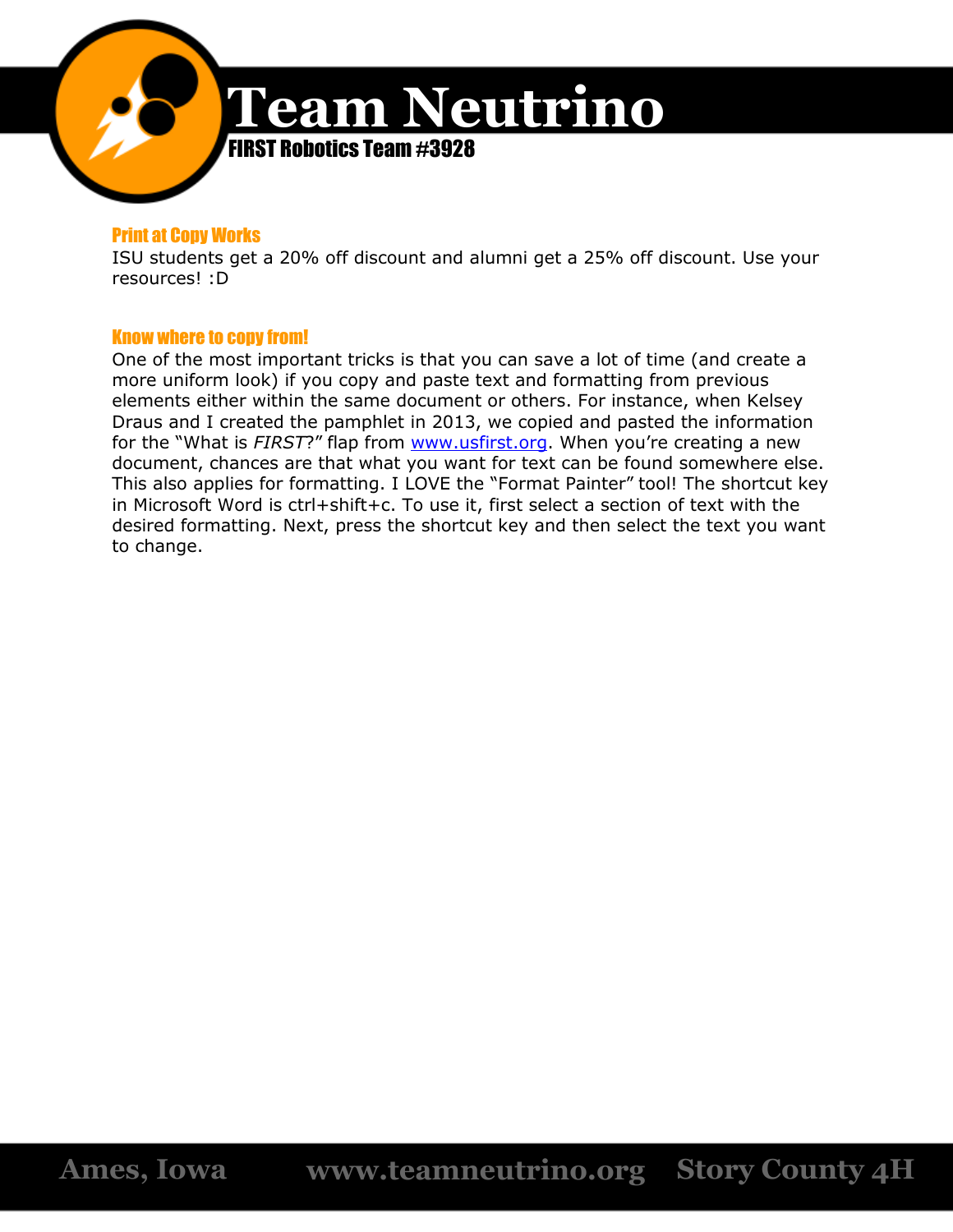![](_page_31_Picture_0.jpeg)

# Award Submissions

There are several awards in FRC. For the 2015-2016 season, I appointed managers for different non-technical areas. The awards category is split between a few different managers. The Chairman's award submission is directly overseen by the co-captain. The Woodie Flowers essay submission can be delegated off to another team member to oversee, but there does not need to be a specific manager for that role. The Dean's List essay (not described below) is written by the mentors for up to two members on the team in grades 9-11. The Entrepreneurship Award submission is overseen by the fundraising manager. Finally, the Media & Technology Innovation Award submission (not described below) is created by the social media manager.

Make sure to read about each of these awards in the Administrative Manual.

## Chairman's

The Chairman's Submission is the most important thing that the Co-Captain oversees. There are five sections to the submission: A 10,000 character essay, 12 500 character short essays (executive summary), a six minute presentation and six minute question and answer period, a three minute video, and four 4x5" picture collages. Simbotics also has a phenomenal seminar on the Chairman's submission, which I highly recommend. [https://www.youtube.com/watch?v=G\\_aixQwlNcw](https://www.youtube.com/watch?v=G_aixQwlNcw) Similar to scouting, I will describe Team Neutrino's process in creating our Chairman's submission whereas Karthik Kanagasabapathy describes the submission process in a more general way. I'm not going to write a whole lot because all of our brainstorming, outline documents, all drafts, and all final versions are saved on our Google Drive.

## **Essay**

10,000 characters seems like a lot, but it really isn't. Every year, our rough draft always hits a higher and higher character count (the one exception being 2014; I still can't believe our essay ended up being a mere xx characters!). We start the essay writing process by selecting a theme, being careful not to use one that we've already used or blatantly copy from another team.

From there, we typically write an outline and then flesh it out. Once we are into our second or third draft, we send the link to the Google Doc out to the team with commenting rights so they can give us feedback. Our fourth or fifth version gets sent to friends, teachers, parents, alumni, friends of the team, and anyone else we can think of who would give some helpful comments. It's a really good idea to send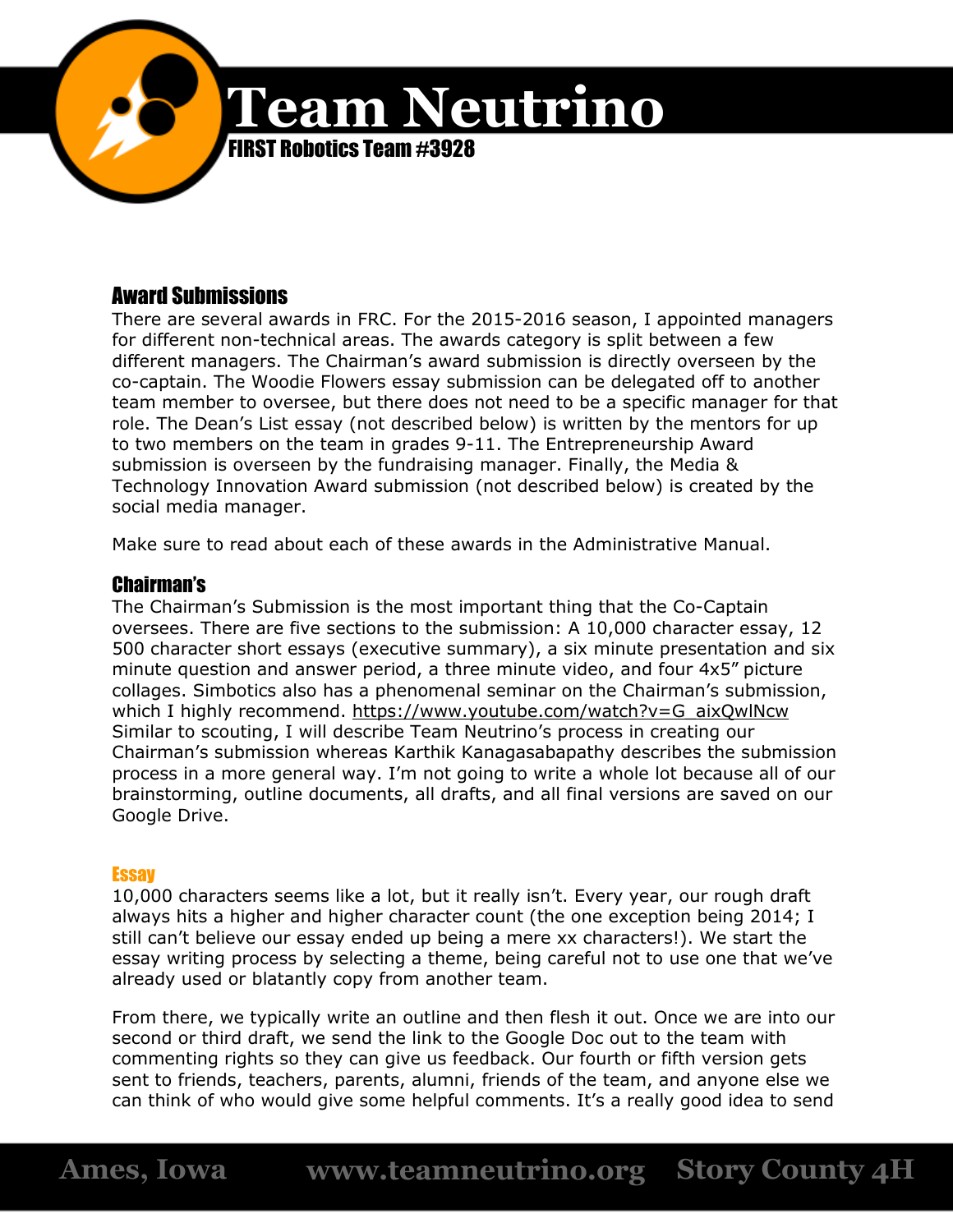![](_page_32_Picture_0.jpeg)

one of the earlier versions (first or second draft) to a strong journalist contact since they are good at selling stories.

Once again, that character count is hard to hit, but don't fall into the temptation of using ampersands (&) instead of the word "and" or numerals instead of spelling out numbers less than ten.

#### Executive Summary

The Executive Summary is a great place to highlight numbers and statistics that you have for your team, such as the high school graduation rate, number of FIRST teams you've started, assisted, and/or mentored and number of events you've run, hosted, and/or volunteered for.

#### **Presentation**

You get three presenters during the Chairman's presentation. Since you are physically talking to judges, we like to use this time to incorporate a few anecdotes and stories about how FIRST has impacted us. We've typically split the presentation into three sections and had each presenter cover a section. In 2016, Rucha talked about team structure and sponsor relations, Tianxin talked about recruitment and outreach events, and I talked about starting, mentoring, and assisting teams, team sustainability, and the future plans of the seniors.

Use the Question and Answer section to your advantage by incorporating more content. "Play tennis" with the judges and lead them into the next question.

#### Video

The video is a great place to highlight emotion. We used it in 2016 to emphasize the strong relationships between our members, mentors, parents, sponsors/partners, and community. It's three minutes long, and a lot of work to put together, so start early!! Historically, we've outlined the video, written interview questions, had students and community members sign up for times to interview, recorded interviews, and then created the video with Adobe Premier. In 2016, we bought this epic microphone called a Yeti. It was expensive, but is such high quality! Even though the video is not emphasized when the Chairman's judges are evaluating submissions, it's still important to make it look and sound as professional as possible since this is probably the only exposure a lot of teams will have of you. It can also be a great thing to show to sponsors and people interested in joining your team.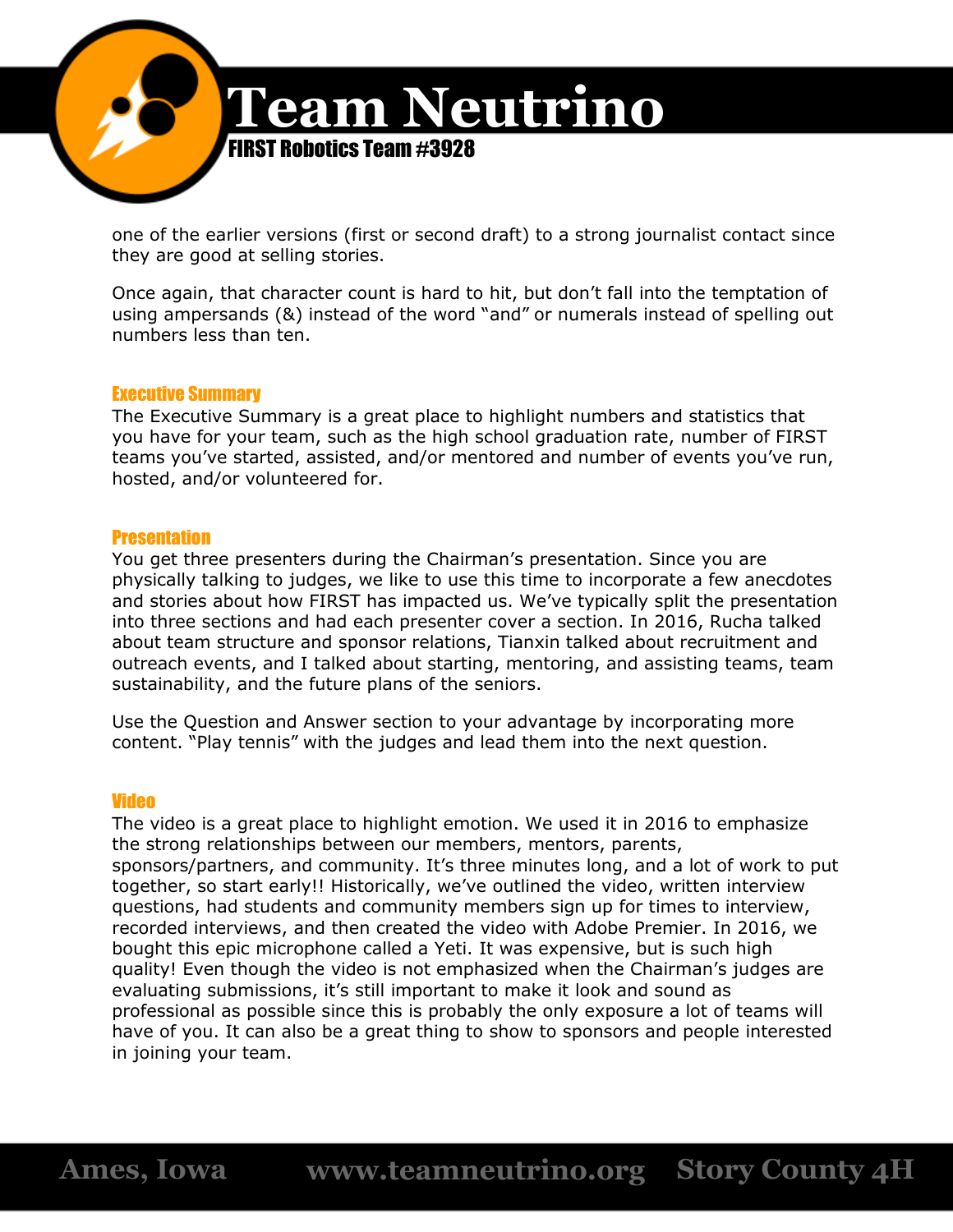![](_page_33_Picture_0.jpeg)

#### **Pictures**

You get four 4x5" images in your submission. We've treated them as more of themed collages instead of single pictures so we can cover more things. In 2016, the collages were:

- 1. Inspiring FLL (mentoring pictures, FLL kit building, FLL scrimmage, and regional and state championship volunteering)
- 2. 2016 Outreach (pictures of some of our high-impact outreach events from the past year)
- 3. Spirit (fun candids)
- 4. Team Neutrino (team photo and more fun candids)

## Woodie Flowers

The Woodie Flowers Finalist Award is "presented to an outstanding Mentor in the robotics competition who best leads, inspires, teaches, and empowers their team using excellent communication skills" (Administrative Manual). Historically, I scheduled a members-only meeting at the beginning of week 3 to start the essay. This is what was included in the weekly team email at the beginning of week 2:

**Student member only meeting.** The student members will be meeting on Wednesday the 12th from 6-6:30 to discuss the Woodie Flowers Award submission. Please try to be here; the ideas that go into this essay should be representative of all student members.

At the meeting, I explained the basic idea of the Woodie Flowers submission. Next, each member go two votes for the mentors they thought best deserved the award. Then we talked briefly about each of the nominations. After this, we each voted again, but only once. After we had reached a decision on a single mentor, we erased all and answered the following questions about the nominated mentor:

- How does  $\sim$  explain STEM concepts?
- How does  $\sim$  demonstrate his/her enthusiasm for Science & Engineering?
- How does  $\sim$  encourage you to work as a team on projects?
- How does  $\sim$  inspire you to use problem-solving skills?
- How does  $\sim$  motivate you to do better?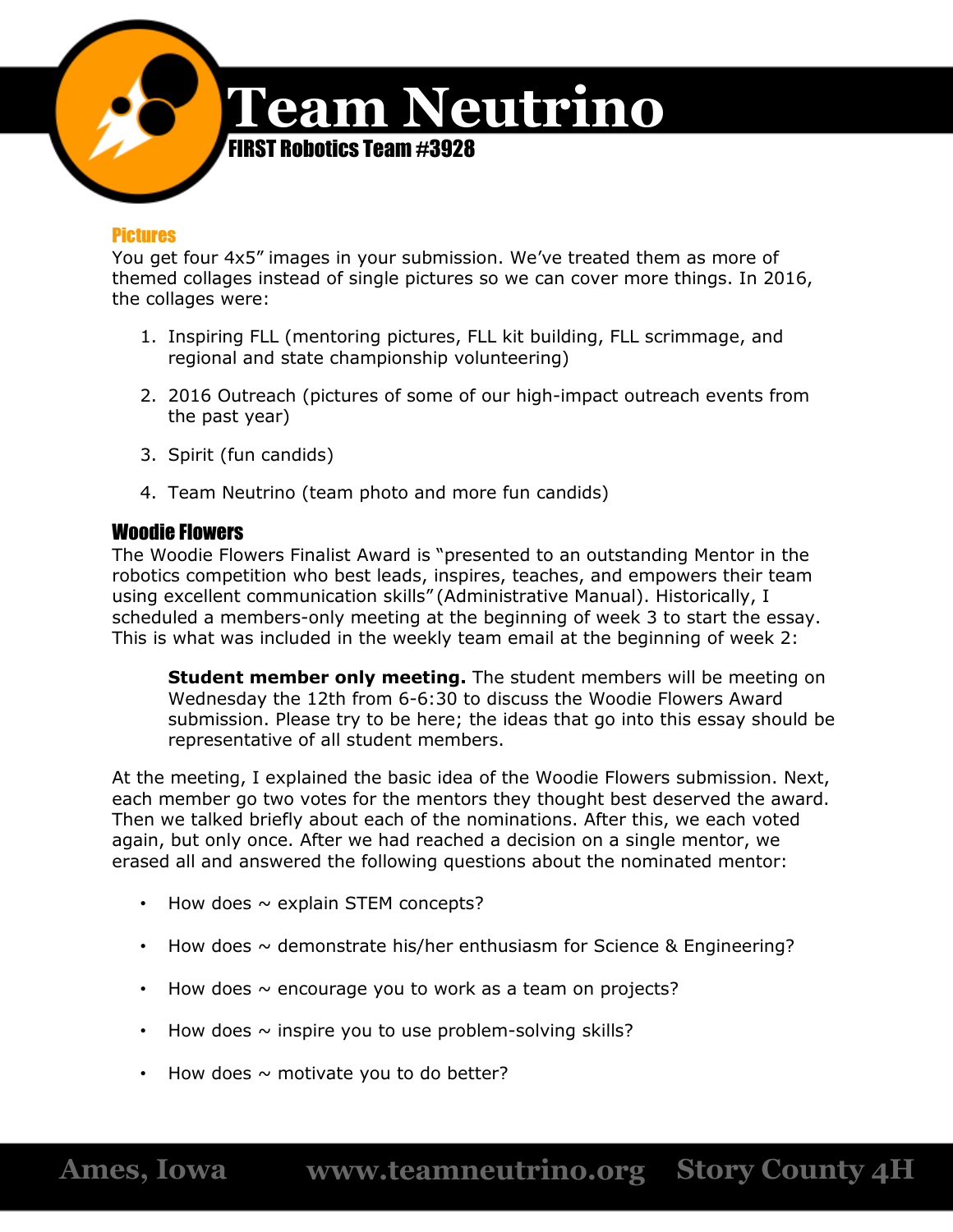![](_page_34_Picture_0.jpeg)

- How does  $\sim$  inspire the team?
- Other Comments that should be included in the submission?
- Who would like to help write this submission? *We wanted 3-4 writers.*

After this meeting, a few members were put in charge of writing the 3,000 character essay and choosing the six pictures. When the group got to a point where they all thought it was good, they should sent it to the rest of the members to comment on. You should use the [members@teamneutrino.org](mailto:members@teamneutrino.org) email for this.

## Entrepreneurship Award

The Entrepreneurship Award submission consists of an executive summary, a business plan, and four pictures.

#### Executive Summary

The executive summary should follow *FIRST*'s guidelines outlined in the Administrative Manual:

TEAM MISSION STATEMENT: Please briefly indicate what you believe to be the "driving engine" of your team. Your mission should be clear and concise. It should represent to any reader exactly what your business plan strives to accomplish. (1600 characters allowed, including spaces and punctuation)

TEAM ORIGIN: Please provide the date that your team formed, the location of your team, the current number of team members (highlighting any growth over past years) and describe the challenges the team had to overcome in order to participate in FIRST events. (1600 characters allowed, including spaces and punctuation)

ORGANIZATIONAL STRUCTURE: Please detail how the team is structured to 1) Raise funds; 2) Ensure funds are properly spent; 3) Find and engage sponsors; 4) Recruit team members/mentors for current & future seasons; 5) Ensure FIRST principles remain core to the team's efforts. Uploading an image of your team organizational chart below, will also satisfy this requirement. (1600 characters allowed, including spaces and punctuation. Graphic image allowed in addition to or as an alternative to text - upload 5" x 4" 100 dpi resolution images that end in .JPG or .GIF)

RELATIONSHIPS: Please detail team efforts to specifically engage, inspire, educate and retain 1) Team members; 2) Mentors; 3) Sponsors/Community. (1600 characters allowed, including spaces and punctuation)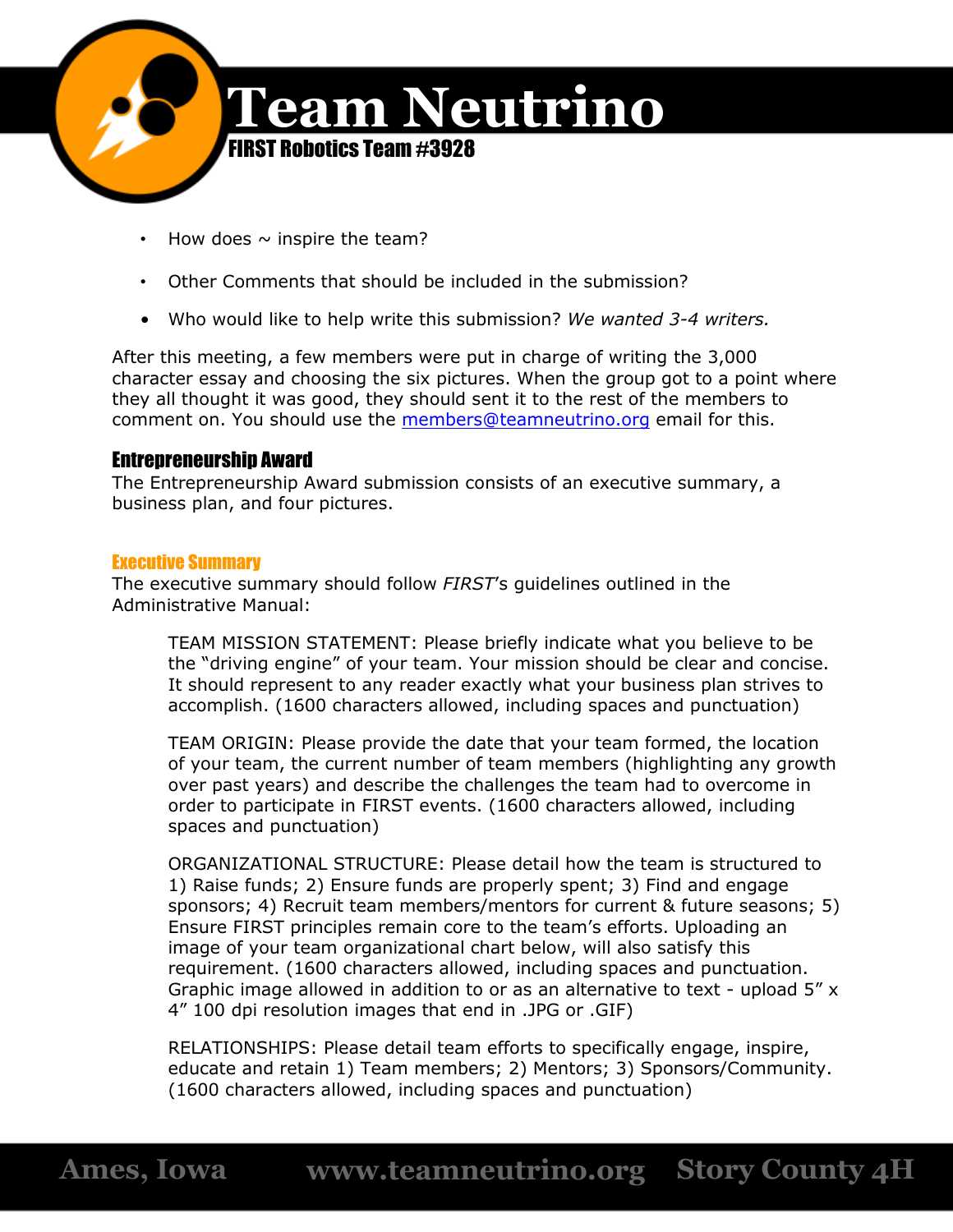![](_page_35_Picture_0.jpeg)

DEPLOYMENT OF RESOURCES: Please detail how the resources of your team (Financial or otherwise) have been deployed to 1) Engage the community to spread the message of FIRST; 2) Inspire others to get involved so that FIRST continues to grow; 3) Ensure all team members get the most out of their FIRST experience. (1600 characters allowed, including spaces and punctuation)

FUTURE PLANS: Please indicate specific plans the team has for the next 3 years in regards to sponsorship, team and community outreach (including helping FIRST grow) and detail how you expect to be able to accomplish these goals. (1600 characters allowed, including spaces and punctuation)

FINANCIAL STATEMENT: Please include information on team finances (include financial statement detailing income and expenditures). Uploading an image of your team financial plan below, will also satisfy this requirement. (1600 characters allowed, including spaces and punctuation. Graphic image allowed in addition to or as an alternative to text - upload  $5'' \times 4''$  100 dpi resolution images that end in .JPG or .GIF)

RISK ANALYSIS: Please describe the team's risk mitigation plan. Present a SWOT (Strengths, Weaknesses, Opportunities, and Threats) analysis or narrative that describes the team plan to identify and respond to sustainability threats. (1600 characters allowed, including spaces and punctuation)

PICTURES: Please upload four 5" x 4" 100 dpi resolution images that end in .JPG or .GIF

Team Captain/Student representative that has double-checked this submission.

First Name/Last Name

Entrepreneurship Award submissions are posted on a private, passwordprotected site where only the judges and authorized FIRST staff can read the entries. By making a submission the Submitter irrevocably grants to FIRST and FIRST designees the right to use any or all of the submission in any and all media for the purpose of describing the submission, describing the Award, and/or otherwise promoting FIRST and FIRST programs.

The executive summary is just that, a summary. Highlight main ideas and important points. Your detailed business plan will follow the executive summary, and that is where you should describe everything more fully.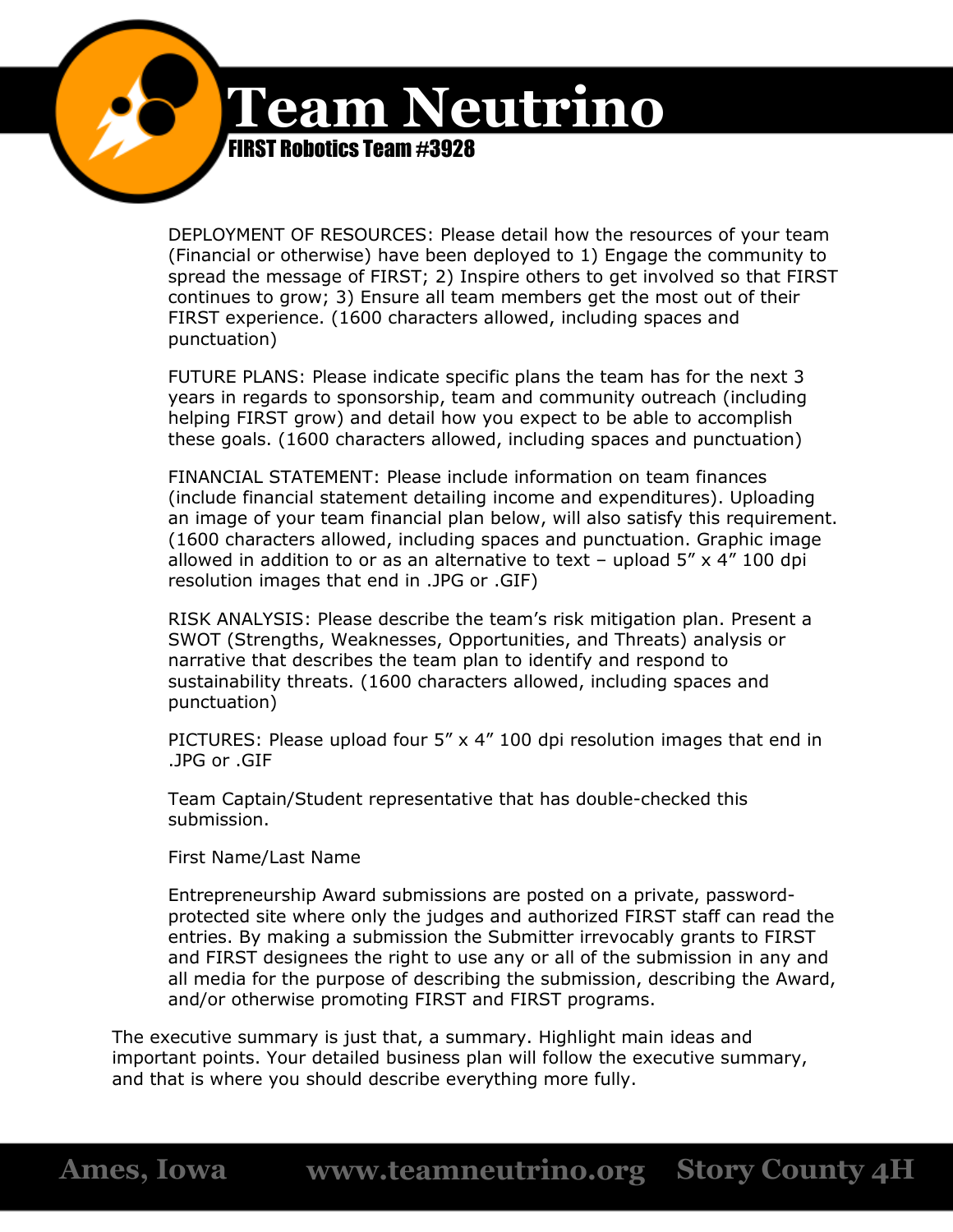![](_page_36_Picture_0.jpeg)

#### Business Plan

The business plan is another example of a living document. Basically, you are expanding on the executive summary. To create the business plan for a new season, start by creating a copy of the previous year's business plan and renaming it "Neutrino Business plan yyyy" and putting it in a new folder on the team hard drive under 03-Awards called "yyyy Business Plan." Start by making sure that the sections in our business plan cover everything they are supposed to. Once you have all the correct sections, go through each section and update it with new material for the new season.

The Team Outreach section does not include every outreach event, just the highimpact and/or unique ones. The Team Budget is a simplified version of the actual budget which can be found on our Google Drive. Don't forget to update the number of Iowa FRC teams on the very last page! ;)

### Judges' Information

Team Neutrino creates several documents to supply to judges at our competitions. We primarily submit the Judges' Report, which all competing FRC teams are required to submit, but we also create a judges' packet to have in the pit.

#### Judges' Report

The judges' report has seven sections that each require a 250 character essay. I inserted our judges' report from 2015 below.

- **1. Briefly describe team history.** Started in 2011 by students at Ames High School and 4 FRC alumni, 3928 won Highest Rookie Seed in 2012. The team formed a new partnership with ISU & 4-H in 2013 and qualified for the World Championships in 2014 after winning Engineering Inspiration.
- **2. Team's effort in promoting STEM education.** The team is dedicated to ensuring student success in STEM. They develop and teach a summer camp where K-8 students get hands-on STEM experience. It's continued to grow since 2012**.** 3928 presented at a STEAM summer school for underserved youth.
- **3. Team's strengths.** Team 3928 strives to have an equal balance within all of FRC. Strengths include strong and sustaining partnerships, especially with ISU, a competitive robot each year, community outreach, and professional mentors that work with students.
- **4. Team's effort in promoting FIRST.** 3928 has made FIRST available to all K-12 students in Ames through creation and mentoring of 3 Jr. FLL teams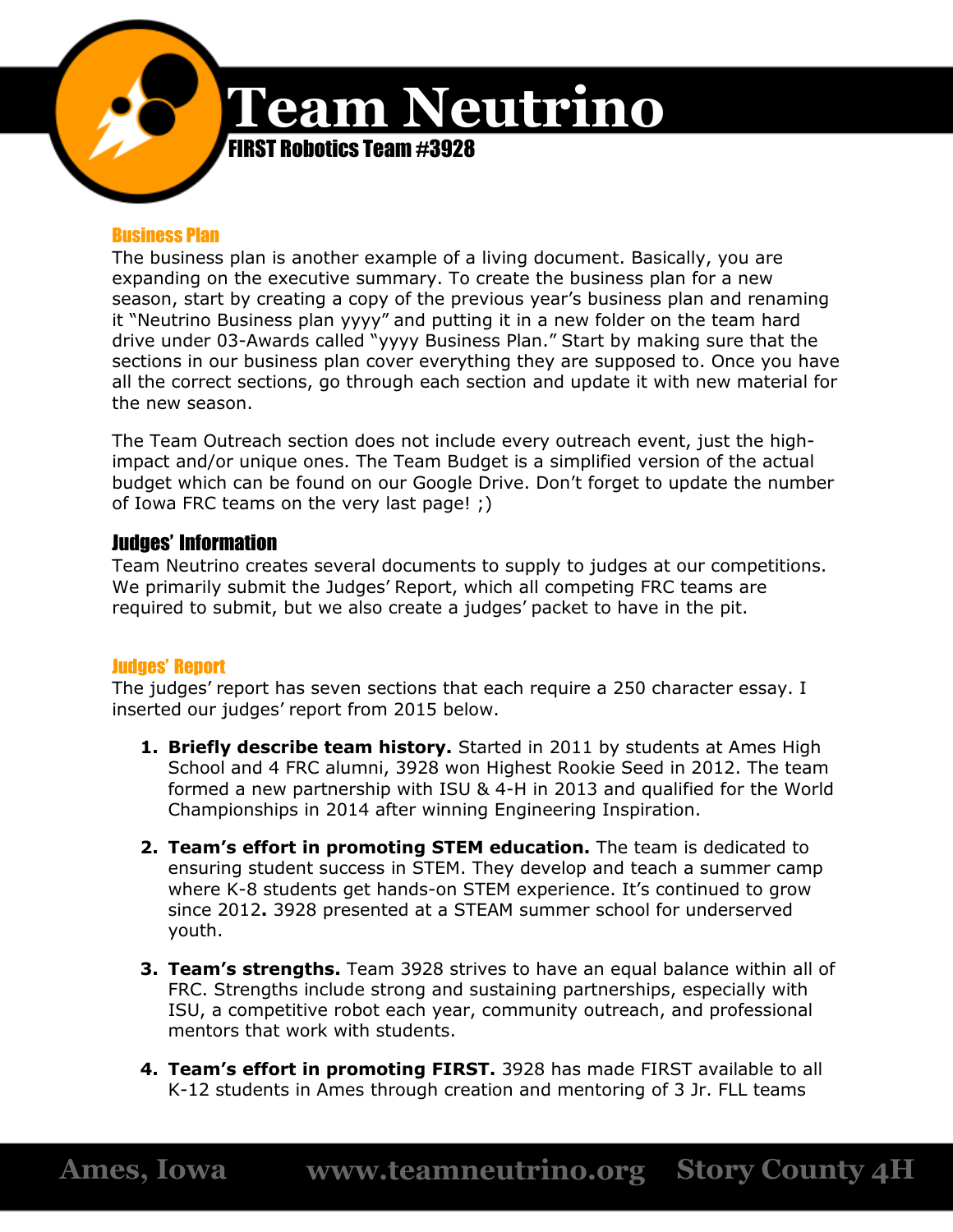![](_page_37_Picture_0.jpeg)

and 5 FLL teams. We saw the benefits of FIRST for all ages, completed a progression of programs, and continue to spark interest in FIRST.

- **5. Robot and game strategy.** The robot will primarily get totes from the human player and pick totes off the ground. It has a multipurpose fork to grab totes and fallen recycling containers. The sleek design used both a water jet and laser cutter to ensure strength and robust design.
- **6. Team's community involvement.** 3928 has 1200+ volunteer hours and made FIRST visible to 140000+ people this year through community demonstrations, events, and programs. They also sell FIRST light bulbs at the City of Ames' annual eco fair, fitting with this year's theme!
- **7. Most significant challenge overcome.** In 2013, losing the partnership with Ames High was a major setback, but 3928 created a new one with Iowa State. This year, the team experienced unprecedented growth and reorganized team structure to ensure development of student's full potential.

As you can see, 250 characters is not a lot at all, and so you have to conserve characters. We tried to use 3928 instead of Team Neutrino, numerals instead of spelling out numbers, and concise sentence structures. These summaries should stand alone; i.e. they shouldn't require someone to read our Chairman's award or Business Plan in order to make sense, although Chairman's judges do look at the judges report.

#### Judges' Packet

The judges' packet isn't so much a packet as it is a set of materials you want to make sure you have in the pit at all official FIRST competitions. In 2015, we tried to have these materials available to judges. This list is organized by award since judges will usually talk to the pit reps about topics related to a specific award. Put materials on display or in the pit binder.

## **Creativity Award** *sponsored by Xerox*

Celebrates creativity in design, use of component, or strategy of play.

- strategy sheet
- robot card (with coolest thing about our robot and why)
- CADD drawings (of both specific components and of the robot in general)

## **Engineering Inspiration Award**

Celebrates outstanding success in advancing respect and appreciation for engineering within a team's school and community.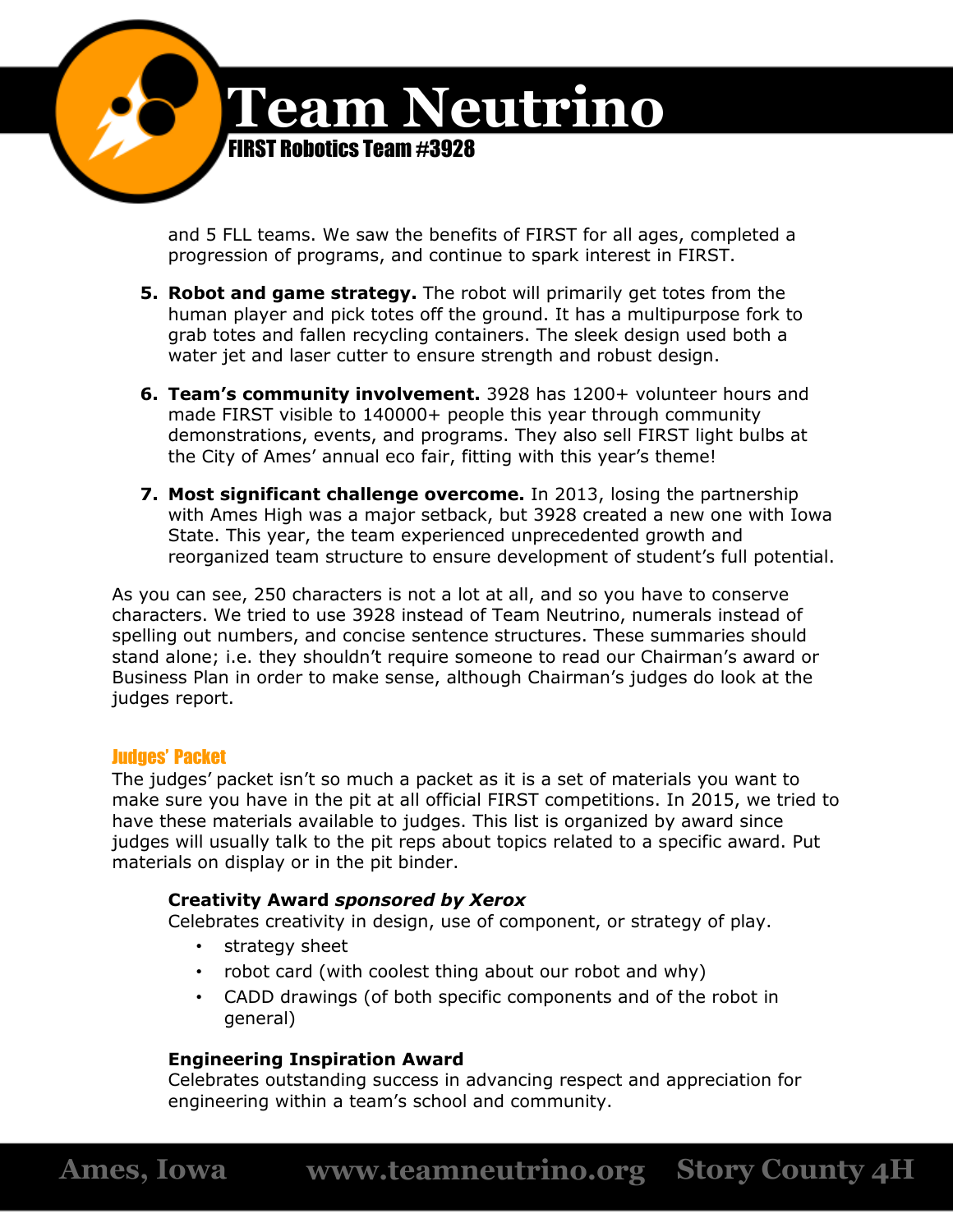![](_page_38_Picture_0.jpeg)

FIRST Robotics Team #3928

- annual report
- business plan
- tabulated outreach
- outreach statistics display
- information on Club Proton (Jr. FLL)

# Common Questions

- How is your team structured?
- What do your mentors do on the team?
- Tell me about your FIRST in your schools.
- Tell me about your plans to expand FIRST.
- How did you decide on your team image?
- Questions about team specific outreach activities & community involvement.
- According to you, what is FIRST's mission?
- What does Gracious Professionalism mean to you?
- How have you improved from last year?
- How do you work with sponsors? How do you connect with them and work with them to further your relationship with them?
- Tell me about your efforts to expand FRC.

# **Excellence in Engineering Award** *sponsored by Delphi*

Celebrates an elegant and advantageous machine feature.

- robot card
- CADD models
- robot specs display
- spare parts of robot (show them the part; give them a picture/flyer)
- mini 3D model of robot

Common Questions

- Tell me about your robot.
- What was your design process?
- How long did it take you to design the robot?
- How do the mechanisms work?
- What challenges did you overcome?
- What factors limited your design?
- What was your major design motivation?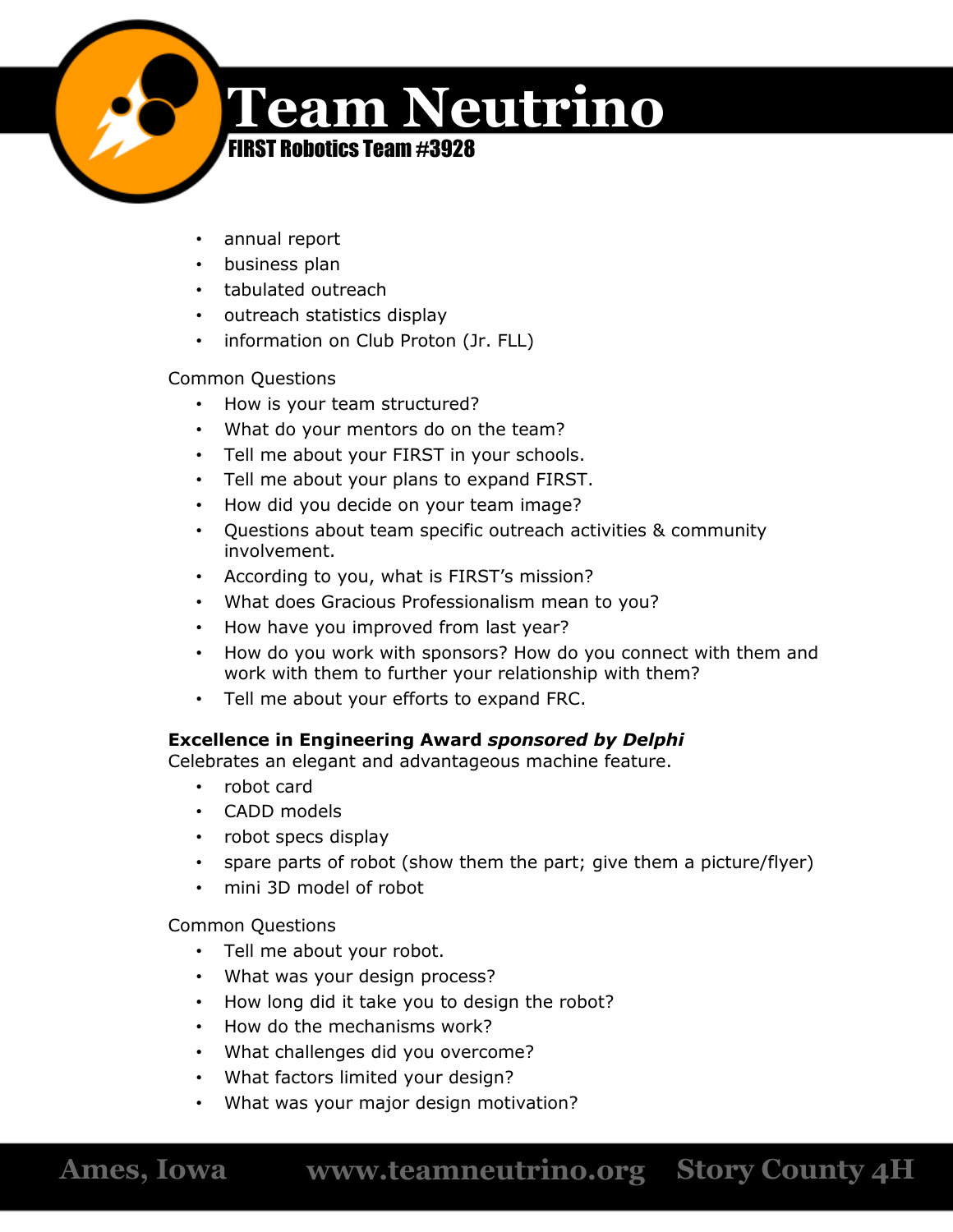![](_page_39_Picture_0.jpeg)

- What makes your drive train/lift/other systems innovative?
- How did you design your robot?
- What makes your robot different than everyone else's?

# **Gracious Professionalism® Award** *sponsored by Johnson & Johnson*

Celebrates the team that exemplifies the core values of *FIRST* in their relationships with other teams and by their demonstrated Gracious Professionalism®

- tabulated outreach
- do good things at competition

Common Questions

- What have you learned from FIRST?
- What will you carry from FIRST?
- What does FIRST mean to you?
- Tell me more about your FIRST outreach.
- According to you, what is FIRST's mission?
- What does Gracious Professionalism mean to you?

# **Imagery Award in honor of Jack Kamen**

In honor of Jack Kamen, Dean's father, for his dedication to art and illustration and his devotion to *FIRST*. This award celebrates attractiveness in engineering and outstanding visual aesthetic integration of machine and team appearance.

- Identity Standards Document
- make pit look nice
- robot is powder coated and lights (robot card)
- team spirit! team cheer/flag/driver outfits/etc.
- pins/buttons/signs/team giveaways

Common Questions

- What was your major design motivation?
- How did you design your robot to have aesthetic value
- How did you develop team spirit?
- Show me your identity standards.
- How is your team spirit different from last year?
- What is your objective with having aesthetic value?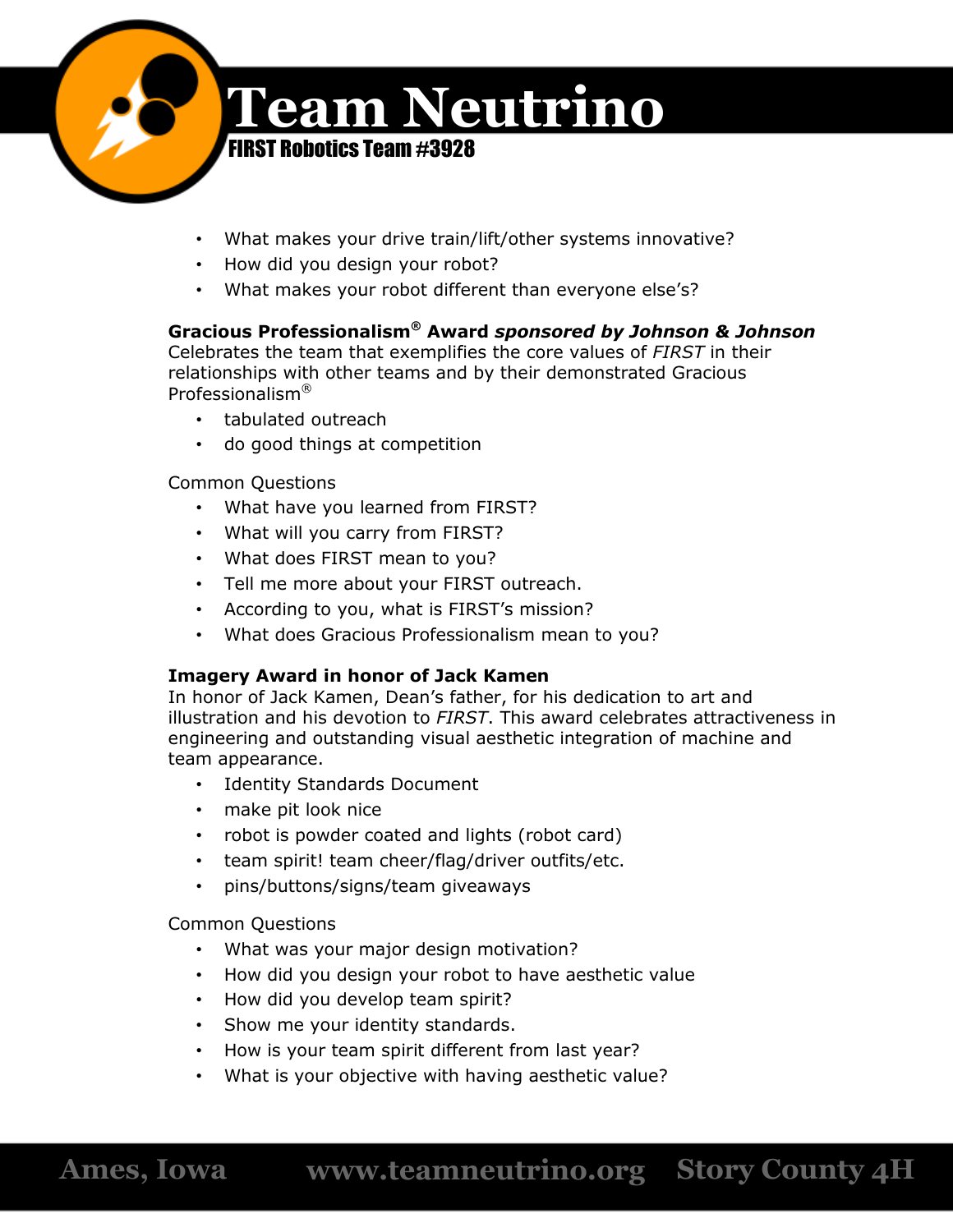![](_page_40_Picture_0.jpeg)

## **Industrial Design Award** *sponsored by General Motors*

Celebrates form and function in an efficiently designed machine that effectively addresses the game challenge.

- robot card
- CADD models

Common Questions

- How does our robot address the challenge?
- Can you tell me about your robot?
- What was your design process?
- How long did it take you to design the robot?
- How do the mechanisms work?
- What challenges did you overcome?
- What factors limited your design?
- What was your major design motivation?
- How did you design your robot to have aesthetic value?

# **Industrial Safety Award** *sponsored by Underwriters Laboratories*

Celebrates the team that progresses beyond safety fundamentals by using innovative ways to eliminate or protect against hazards.

- Safety Handbook
- Safety Captain

## **Innovation in Control Award** *sponsored by Rockwell Automation*

Celebrates an innovative control system or application of control components – electrical, mechanical, or software – to provide unique machine functions.

• Schematic diagram of robot electronics

Common Questions

- Is there anything that stands out about your robot/control system?
- What makes this robot different from any robot you've ever created?
- What makes your programming innovative?
- What makes your wiring innovative?
- What makes your design innovative?
- What makes your drive train/lift/other systems innovative?
- How did you design your robot?
- Is there a specific strategy/field element your team chose and why?
- What makes your strategy different than everyone else's?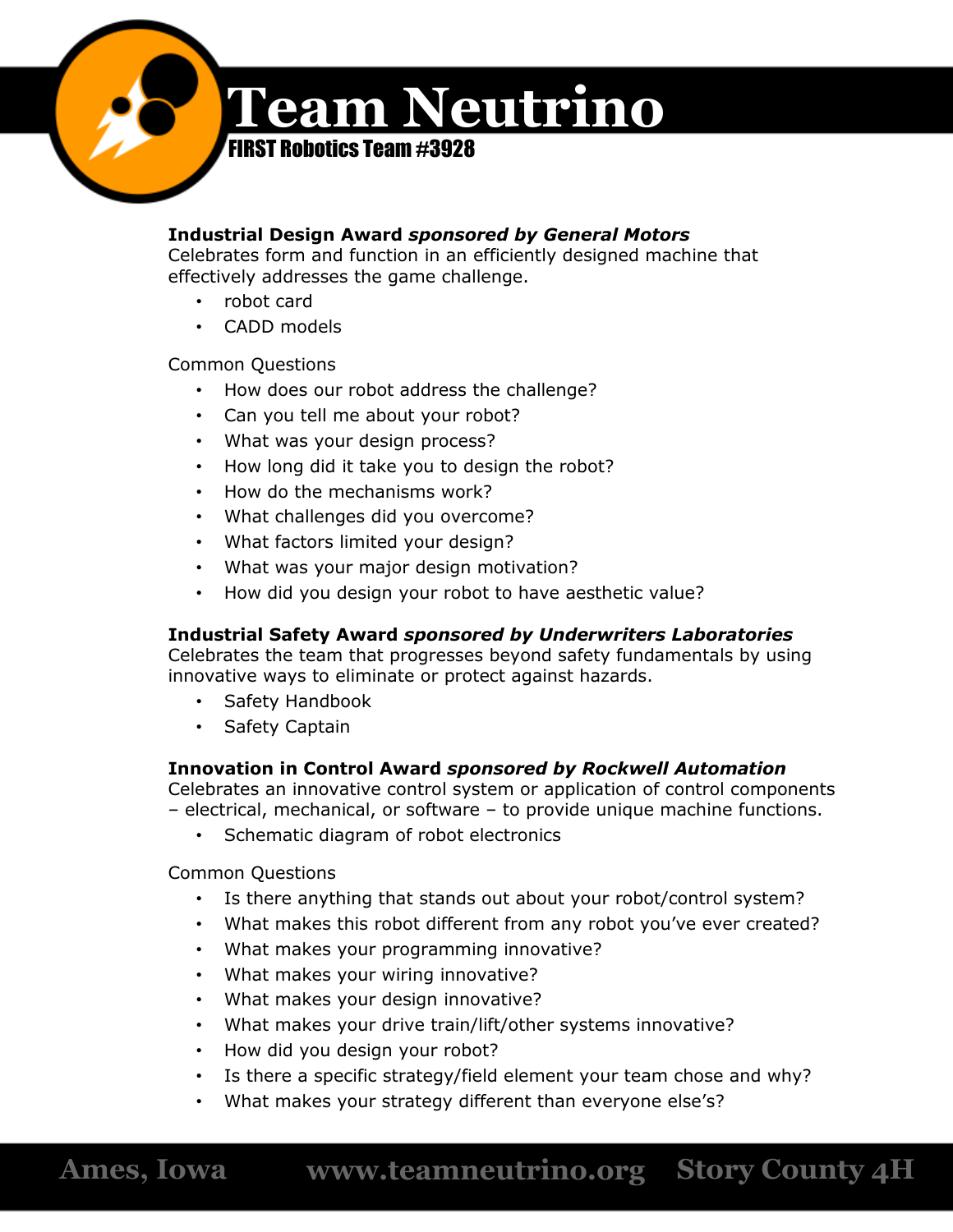![](_page_41_Picture_0.jpeg)

## **Judges' Award**

During the course of the competition, the judging panel may decide a team's unique efforts, performance, or dynamics merit recognition.

There's not much you can do for this one; it's up to the judges to recognize a team that doesn't quite fit a category but is deserving of recognition.

### **Media & Technology Innovation Award** *sponsored by Comcast NBCUniversal*

Recognizes the team that develops and implements the most outstanding digital experience, marketing strategy, and rationale for digital channels to disseminate content to its audience and further the *FIRST* mission.

- Tianxin's anecdote (joined the team because she saw our website)
- printouts of website
- printouts of other social media
- Identity Standards Document and how it was implemented

## **Quality Award** *sponsored by Motorola*

Celebrates machine robustness in concept and fabrication.

- robot card
- CADD models
- Provide evidence that our robot is robust in concept and fabrication.

Common Questions

- What makes your robot different than everyone else's?
- How is your robot robust?
- How did your design process make your robot stronger?
- Is your robot easy to maintain and why?
- Is everything easily accessible and protected?
- What part of your robot had the most design work?
- What part is the most complicated and why?
- How did your team design the robot?
- How did the fabrication process make your robot stronger?

## **Team Spirit Award** *sponsored by Chrysler*

Celebrates extraordinary enthusiasm and spirit through exceptional partnership and teamwork furthering the objectives of *FIRST*.

• pictures of team spirit supplies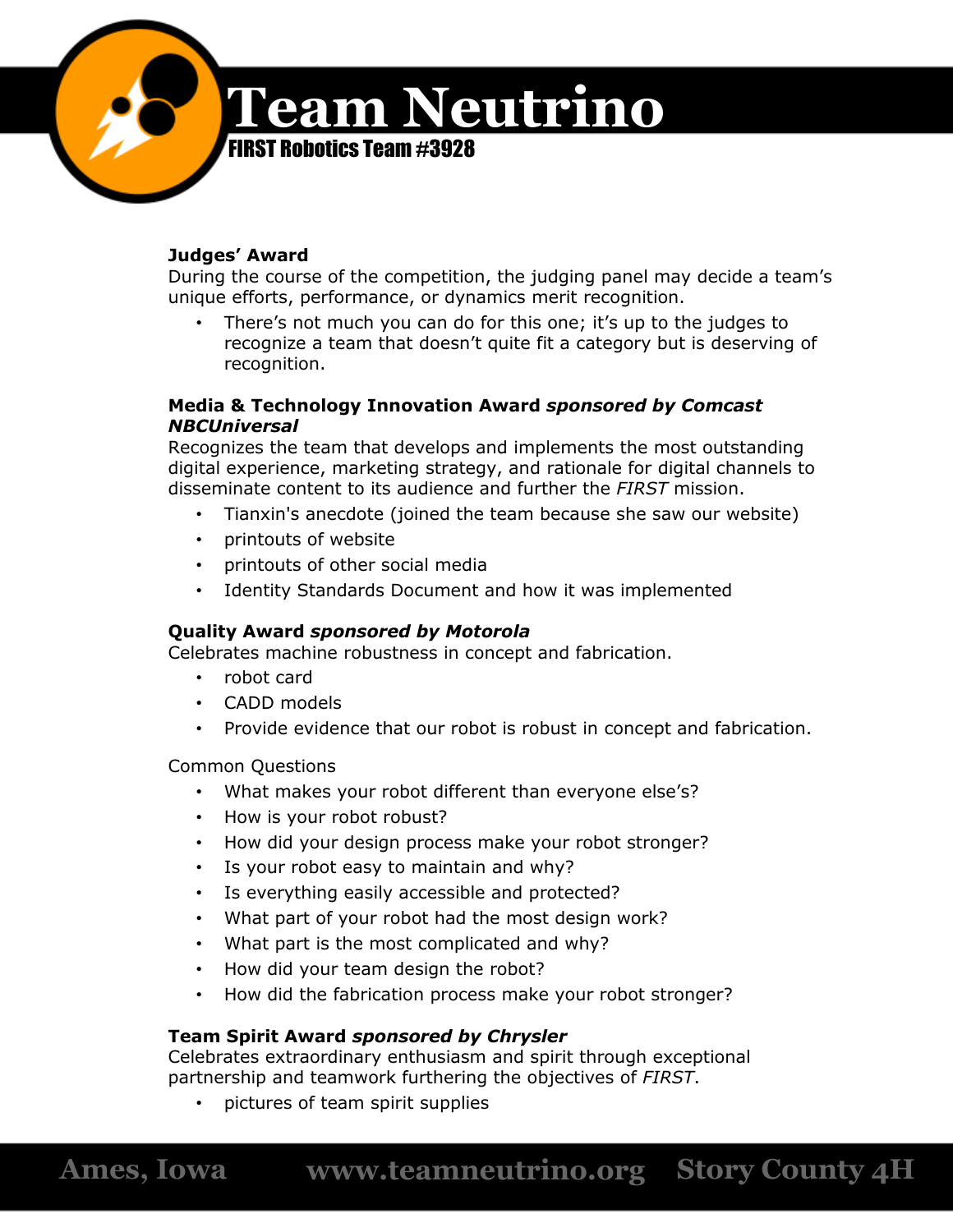![](_page_42_Picture_0.jpeg)

• slogan = Aim Higher!

**Ames, Iowa www.teamneutrino.org Story County 4H**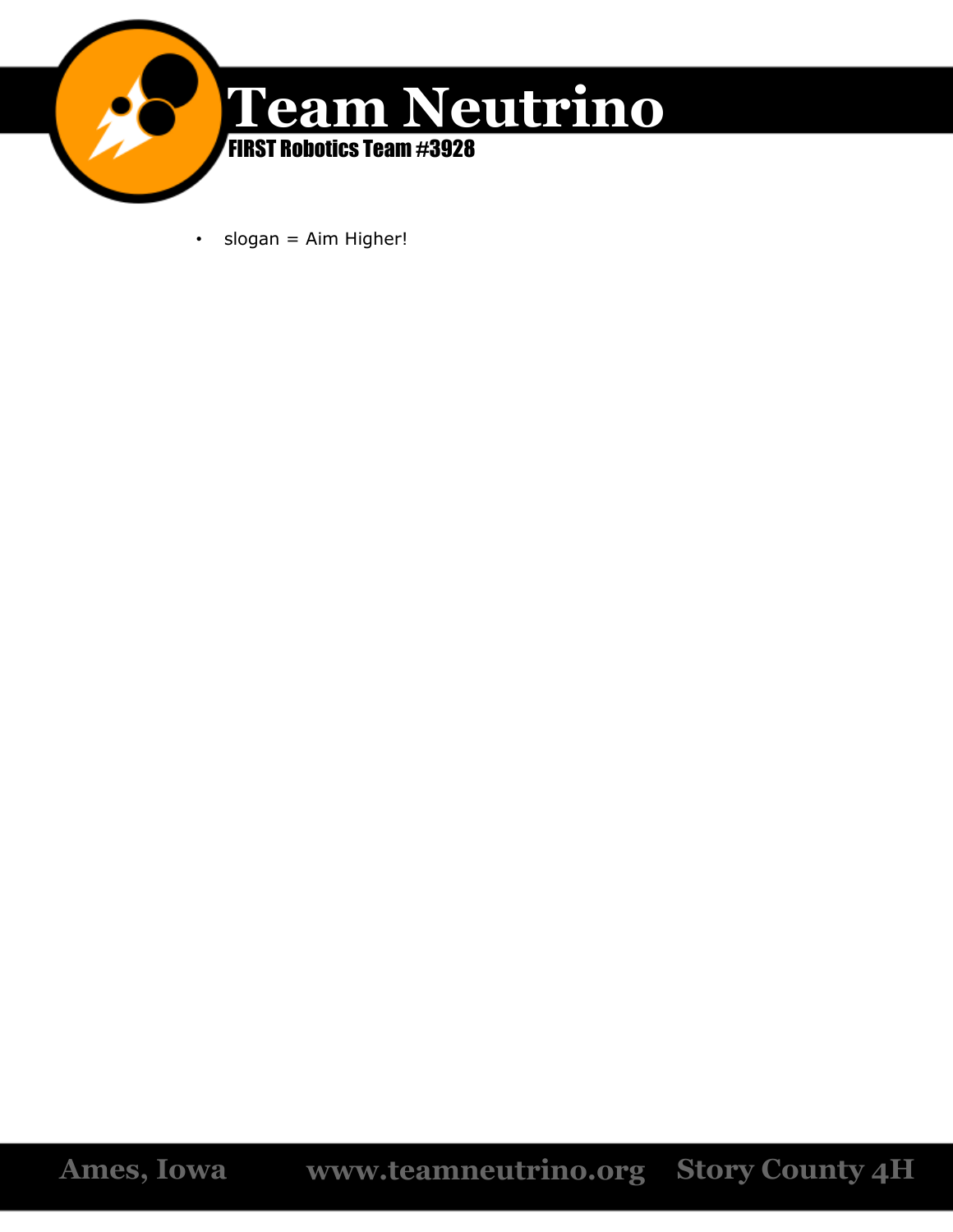![](_page_43_Picture_0.jpeg)

# Fundraising

As Jeremy Grzywacz used to say, "You are in charge of making sure the team can pay for all the stuff I buy for the robot." On Team Neutrino, fundraising used to be directly organized by the Co-Captain, but is now organized by the Fundraising Manager. By the end of the 2015-2016 season, Team Neutrino should be in a position where we have enough sponsors that we're pretty sure will continue to donate the same amount annually to fund at least 66% of our expenses. The Fundraising Manager is in charge of attaining new sponsors, organizing fundraisers, and maintaining communication with new and current sponsors throughout the year.

# Local Businesses

During the fall of 2013, a few members of our team met a several times to discuss getting potential sponsorships in our community. We started by brainstorming a list of businesses we thought might be willing to donate. On the list were companies like car dealerships, manufacturing companies, and restaurants. Then we divided up the companies between each of us, and each person visited the companies to encourage them to sponsor us. We filled out the "Business Contact Sheet" (found on the Neutrino hard drive under 04-Fundraising> Sponsor Packet) so we could have all the contact information for the business in one spot. A typical initial sponsor visit might look something like this:

You: "Hi, I'm from FRC team 3928. Can I speak with a manager about a donation request?"

Manager comes. "How can I help you?"

You: "I'm from FRC team 3928, and I'd like to talk to you about potentially sponsoring our team."

Manager: "Okay."

You: Explain FIRST and FRC. Keep it short and to the point; if they have questions, explain more in depth. Explain the mission of your team and why it is important that you have necessary funding. Explain what the money will be used for and/or give an overview of team expenses. Both Team Neutrino's mission statement and our overview of team expenses can be found in our business plan.

From here, you can hand them a packet with your team's pamphlet and information about FIRST. What our team did was put together a bunch of folders with our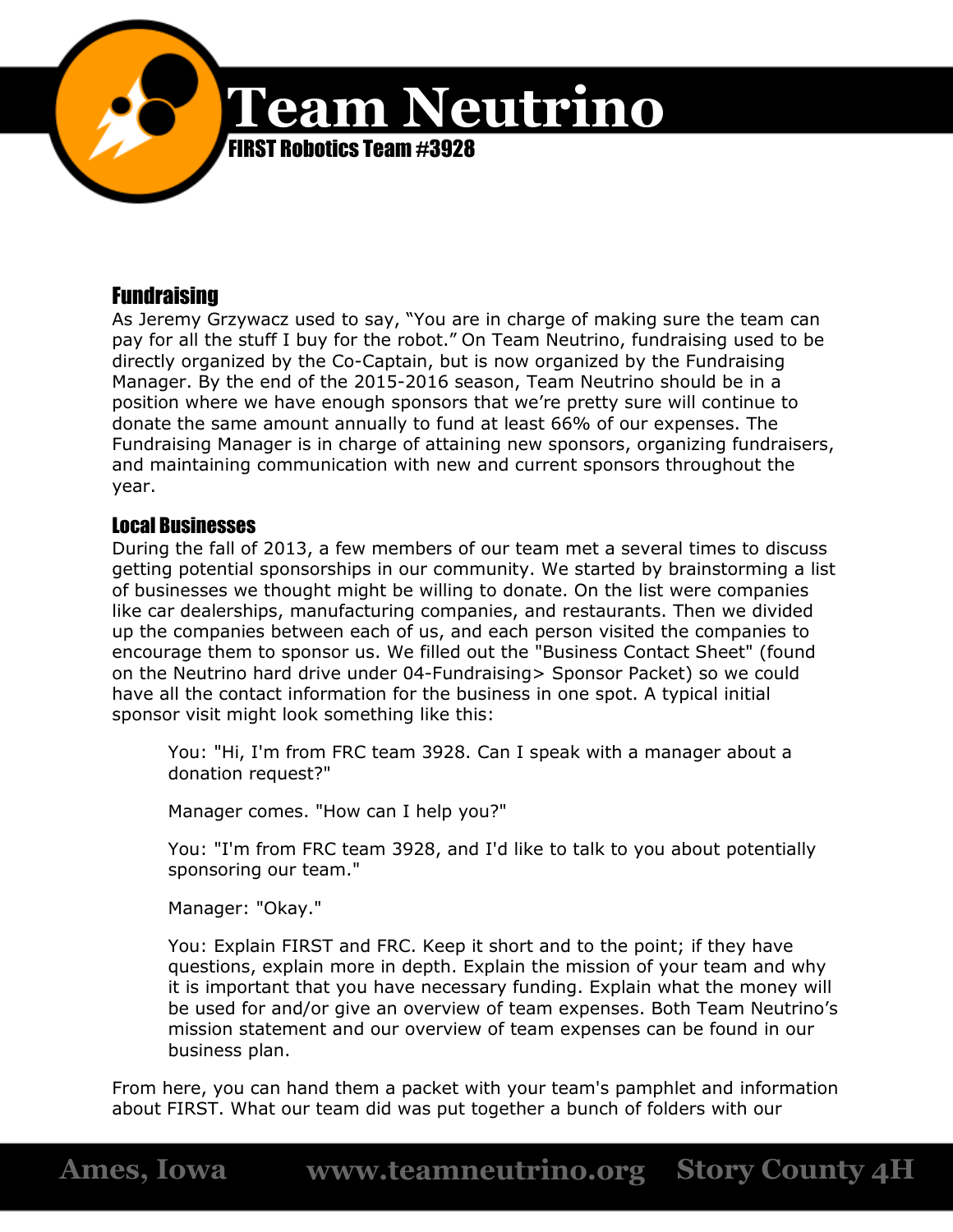**Team Neutrino** FIRST Robotics Team #3928

> business card, pamphlet, FIRST promotional pamphlet, previous year's robot card, sponsor letter, and packet with more information. These documents can be found on the team hard drive under 04-Fundraising> Sponsor Packet. Editable versions of several of these documents can be downloaded from our website at [http://www.teamneutrino.org/resources/fundraising/.](http://www.teamneutrino.org/resources/fundraising/) Finally, answer any more questions they have, fill out the Business Contact Sheet and leave your contact information with them. If they don't get back to you within a week, call and/or email them to ask where they are in their decision-making process and if there are any questions you can answer.

> Team Neutrino found that writing up a general sponsor letter was very helpful. It was a quick and easy way to reach out to sponsors when we didn't have enough resources for a bunch of sponsor packets. If you or someone else on your team is going to write one, I suggest including a BRIEF overview of FRC, your team, contact information (we put my information and the parent leader for the fundraising subteam's information), and what your planned budget is. Also include descriptions of what you will do to thank them. The nice thing about having a sponsor letter is that you can edit a few things and address it to a specific business. The sponsor letter should be no more than a page in length.

Team Neutrino has some year specific things in the sponsor letter, including "fifth season team," the section on our budget, and the contact information. When the fundraising manager updates this letter for a new season, he/she should save it as a new document called "Sponsor Letter Revised #" as both a word document and a pdf. That way, we can save all our old versions. It is also a good idea to save a version for each specific sponsor when possible. To do this, change the "To our business community" to "Dear <company's name>" and save the document as "Sponsor Letter Revised # - Name of Company" as both a document and a pdf.

Some videos I like to show to sponsors or students interested in joining our team are listed below.

Our season wrap-up videos: [2013](https://www.youtube.com/watch?v=Fc7EDIbYSQQ) [2014](https://www.youtube.com/watch?v=7dWhqyeuiWs)

FIRST kickoff video from 2008 (it's the best! — more geared toward interested students) <https://www.youtube.com/watch?v=kdB6qqKu7ms>

FIRST promo video with Morgan Freeman (good overview of why FIRST is a great cause to donate to) <https://www.youtube.com/watch?v=i1QyM9WTF18>

## Corporate "Big Name" Sponsors

For corporate sponsors that are located close to you or businesses that you are hoping will donate in the \$3000-\$6000+ range, I recommend visiting them with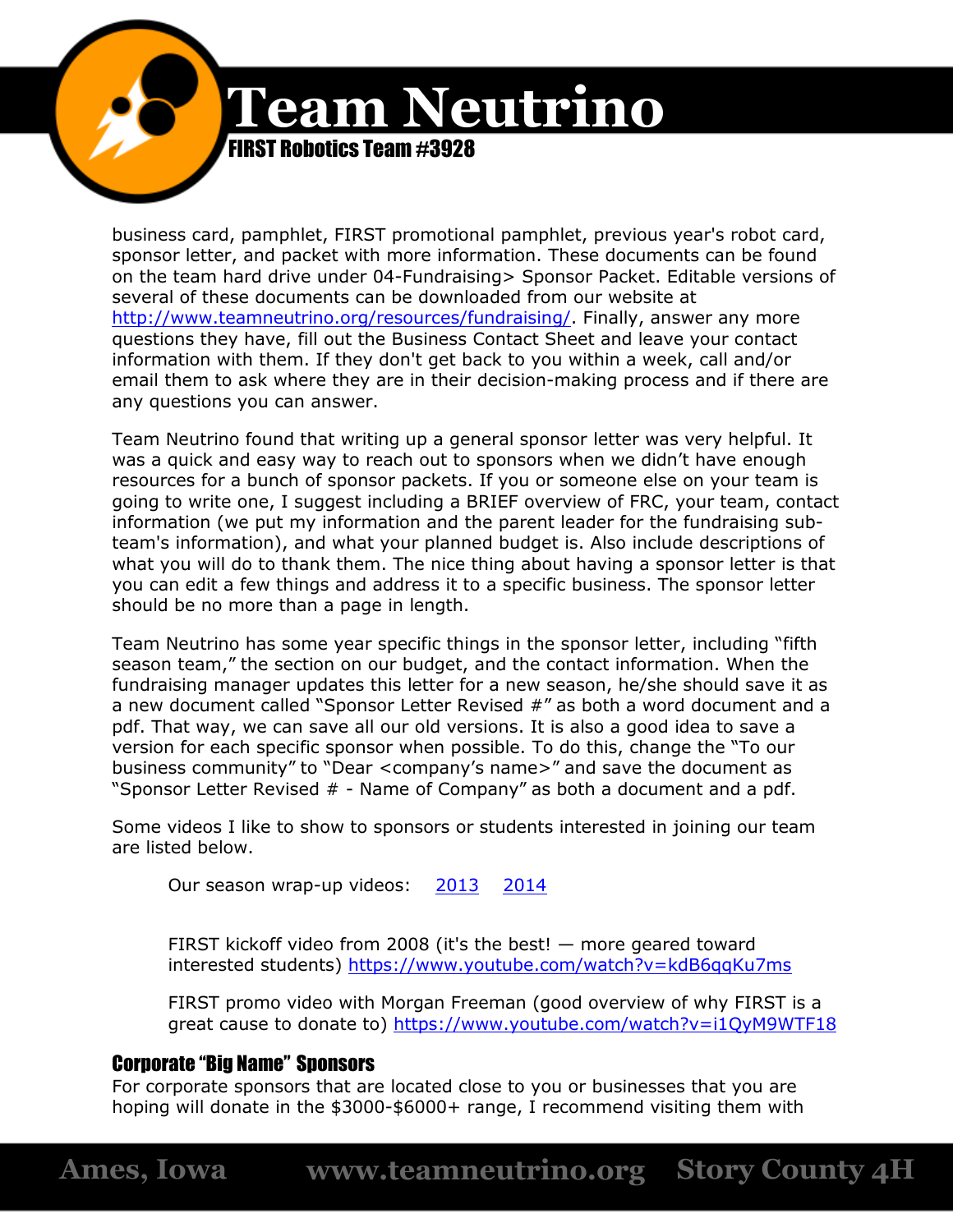![](_page_45_Picture_0.jpeg)

your robot. Obviously, if this is your team's rookie year, you won't have a finished robot to show them, however, if you have an offseason project that you built, videos of other team's robots, or a nearby FRC/FTC robotics team that could help you out, that should work for this year. Call or email the company to set up a meeting time. The email should look something like this:

Hello, Mr. Haberger, [or the name of the company you're writing to]

My name is Rucha Kelkar, and I am the Fundraising Manager of FRC Team Neutrino 4-H, a high school robotics team designed to help students gain experience in the STEM fields.

Our team is wondering if you would like to become a sponsor of our team, and how we could make a donation request. Short term, your donation would be used to help Team Neutrino as we build a robot to compete in this year's FIRST Robotics challenge, which will be revealed globally on January 9th. Long term, your donation would help future engineering employees gain knowledge and experience about the STEM fields. Our team also does outreach events to the community to help spread awareness for this cause. For more information about Team Neutrino, visit our website at [www.teamneutrino.org.](http://www.teamneutrino.org/)

If it is okay with you, I would like to bring a few members of the team in to give a presentation. Please send me some times you have available to set up a time to meet. Thank you.

Please read the attached sponsor letter for more information about the levels of sponsorship, FIRST, and Team Neutrino.

You can contact me at (email), or my home phone, (xxx)-xxx-xxxx.

Thank you for your time and consideration!

Rucha Kelkar Fundraising Manager FRC Team Neutrino 4-H

I created a PowerPoint (found on our website under fundraising resources and the team hard drive under 05-Public Relations> Presentations) in 2013 that our team updates annually that we show to sponsors such as Quality Manufacturing when we go visit them. When we show this, we emphasize how important sponsors are to our success as a team. If you decide to make one for your team, I suggest that you

**Ames, Iowa www.teamneutrino.org Story County 4H**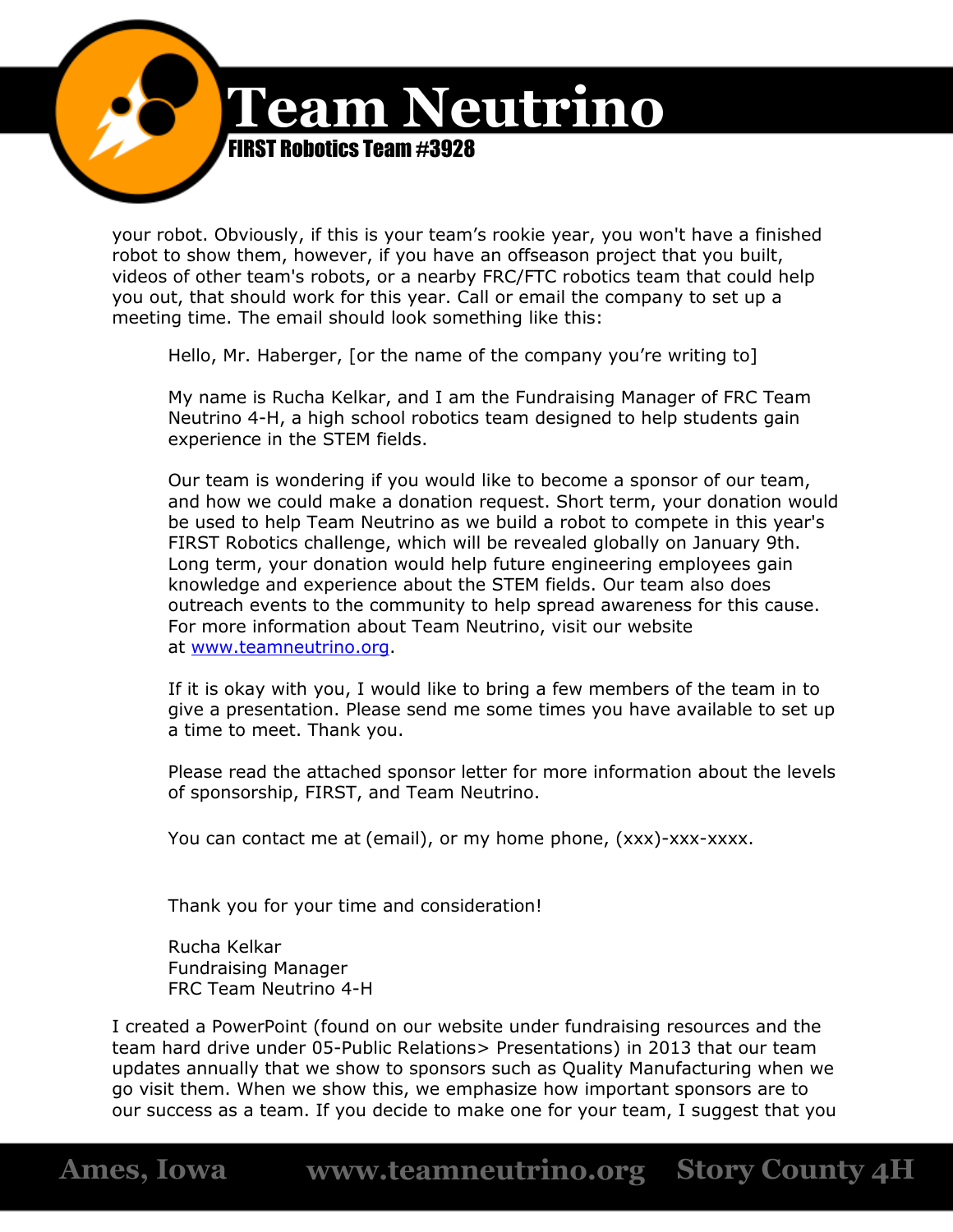![](_page_46_Picture_0.jpeg)

follow a similar outline to the ours, but if you are a rookie team, you may want to include more information about what FIRST and FRC are and what you are hoping to accomplish this year (maybe paraphrase your mission statement?).

Another, less successful, way you can reach out to large companies is by calling them on the phone and saying "Hi, I'm from a high school robotics team in Iowa, and I am calling to ask about a donation request," or something along those lines. We have not had any success with this, but it never hurts to try, right? Typically, you'll either be on hold for a very long time, or someone will direct you to their website where they might have a grant process, which brings me to the next section.

## **Grants**

I cannot emphasize enough how much grants can benefit an FRC team. They are a way to get a donation without having to set up a business visit or call anyone. The trick about grants, though, is the time frame. Some grants will only be open for part of the year, some will only be open to organizations with an employee as a mentor, and so on. That being said, Team Neutrino has had much success with grants such as Monsanto Fund and 3M. It is a good idea to attach a sponsor letter (if allowed) to forms like Casey's, Bobcat, and Panera if you are mailing them in.

To find out if a business has a grant process, visit their website and look for a page called something like "community impact," "charitable giving," or "corporate responsibility." Next, send the link to the website's page with the grant application on it to the Fundraising Manager and have him/her fill it out with you. Put the Fundraising Manager as the primary team contact and the Lead Mentor for the secondary contact. In 2015, we created a google sheet to collect all the information for various grants in one location.

# Business Plan

The fundraising manager is also in charge of revising the team's business plan each year. See the section on writing the business plan in the description of the Entrepreneurship Award.

# Managing the Fundraising Sub-Team

The fundraising sub-team has a lot of responsibility, since without them, the team wouldn't have enough money to function. Historically, the fundraising sub-team on Team Neutrino has ranged from including most of the team (2012), to a smaller group of people (2013-present). I think it works best to have a small group of people who make up the core of the fundraising sub-team, but then include as many members and mentors from the team for sponsor visits and things like that. I would go as far as to say that every member should attend at least one sponsor visit a year at least as an observer.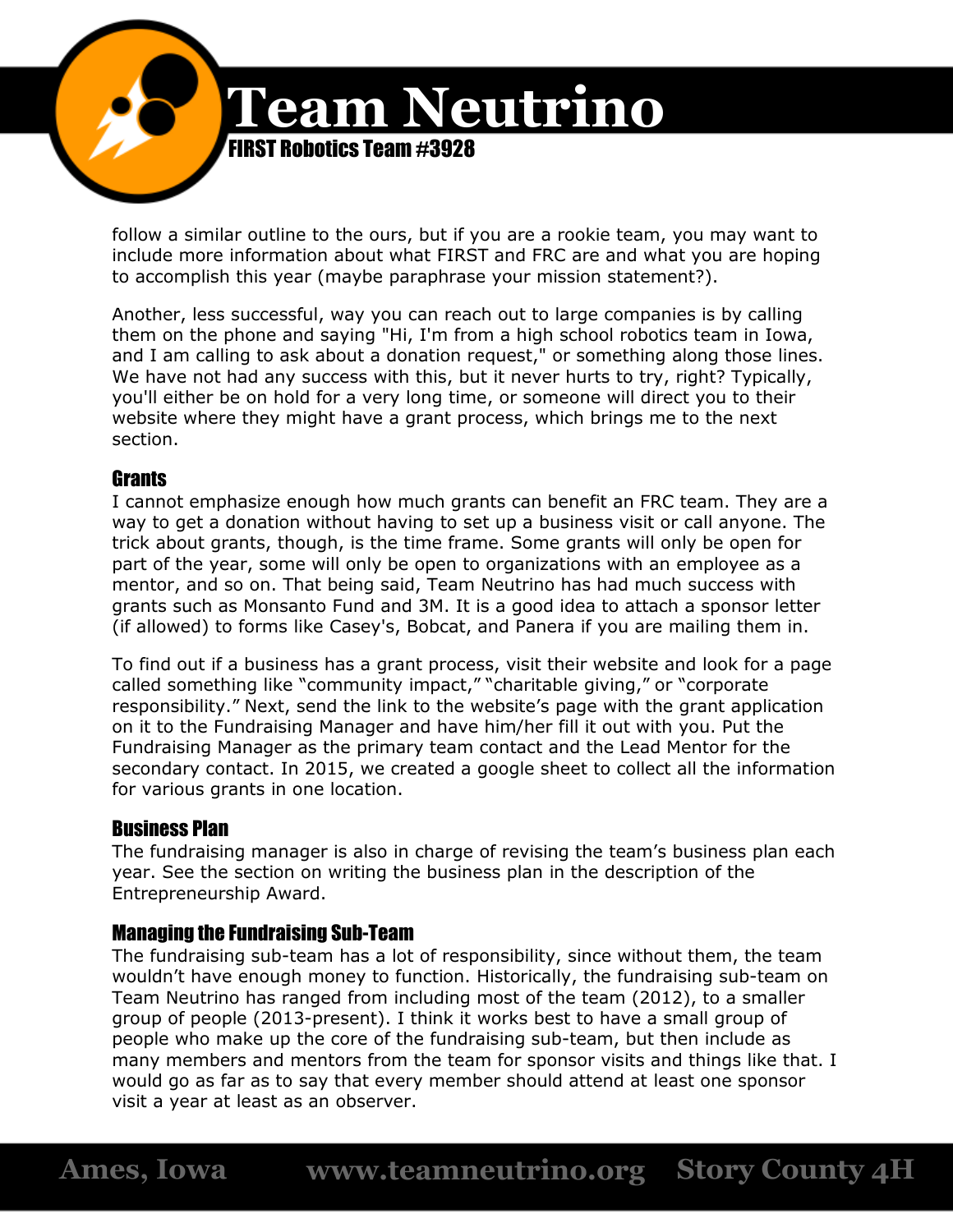![](_page_47_Picture_0.jpeg)

The core of the fundraising sub-team needs to have members who are strong writers and public speakers. This might mean that you need to recruit members specifically for this role, but maybe not.

#### TMI and Cultivating Relationships

Something I would like to emphasize to the rookie teams because this may seem a bit overwhelming at first is that I created all these supporting documents with the help of mentors over 2 1/2 years of being on the team. A lot of this I had to make from scratch, and so it took a lot of time to come up with it all. Hopefully you'll be able to use these documents as a jump-start for creating your own to cut down on some of that time.

Successful teams like 1986 Team Titanium have already worked out a system that works for them to get sponsors, and they have cultivated relationships that were built to last. Going off of that, it is vital to keep your relationships with sponsors strong after they donate to you so that they are more likely to keep donating for future seasons. Strategies that Team Neutrino implements include newsletters, thank-you visits, demonstrations, and updates during competitions.

#### Stay in touch

I mentioned it a little above, but it really is important to keep calling and/or emailing potential sponsors about their possible donation until you get a clear yes or no. It would be unfortunate to email a company once and then loose the sponsorship opportunity because you failed to follow up on the original phone call/visit/email. I think it's a good idea to give them a week to reply to the original message before following up, and then call if email did not work.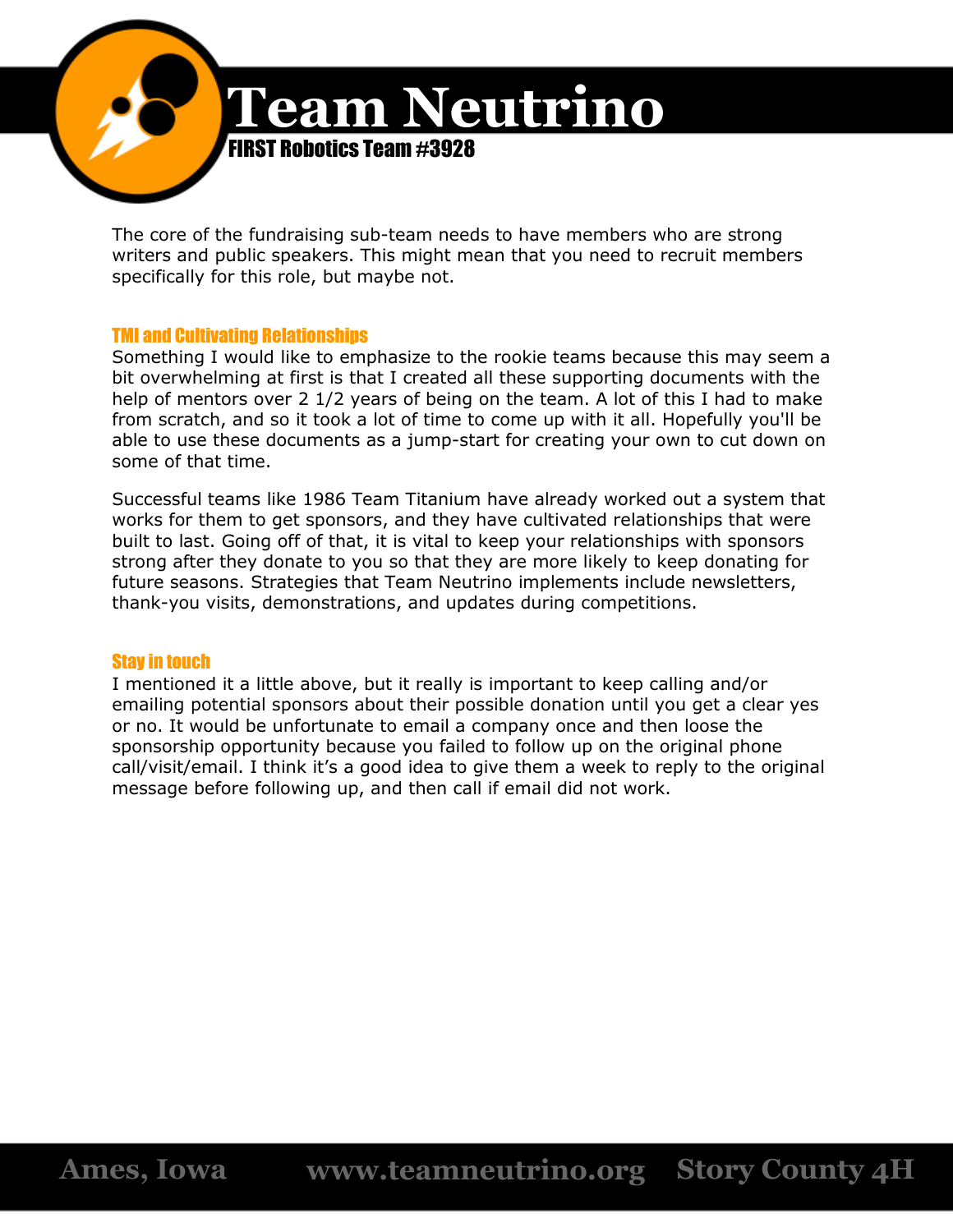![](_page_48_Picture_0.jpeg)

# Public Relations (PR)

In order for us to help achieve FIRST's mission of culture change, we need to spread the message of FIRST to the community. Public relations is one method of doing that, as is outreach. During competitions, the Public Relations Manager is the lead pit representative who talks to judges and other teams about Team Neutrino and our robot. During the off-season, the Public Relations Manager's job is to contact local media to get coverage of significant events, such as our Robot Reveal.

## The Press

Historically, Team Neutrino has not done much with getting media coverage for local events, but this is something I think we should work on. FINISH LATER WHEN HAVE MORE INFO.

## At Competitions

EVAN HELP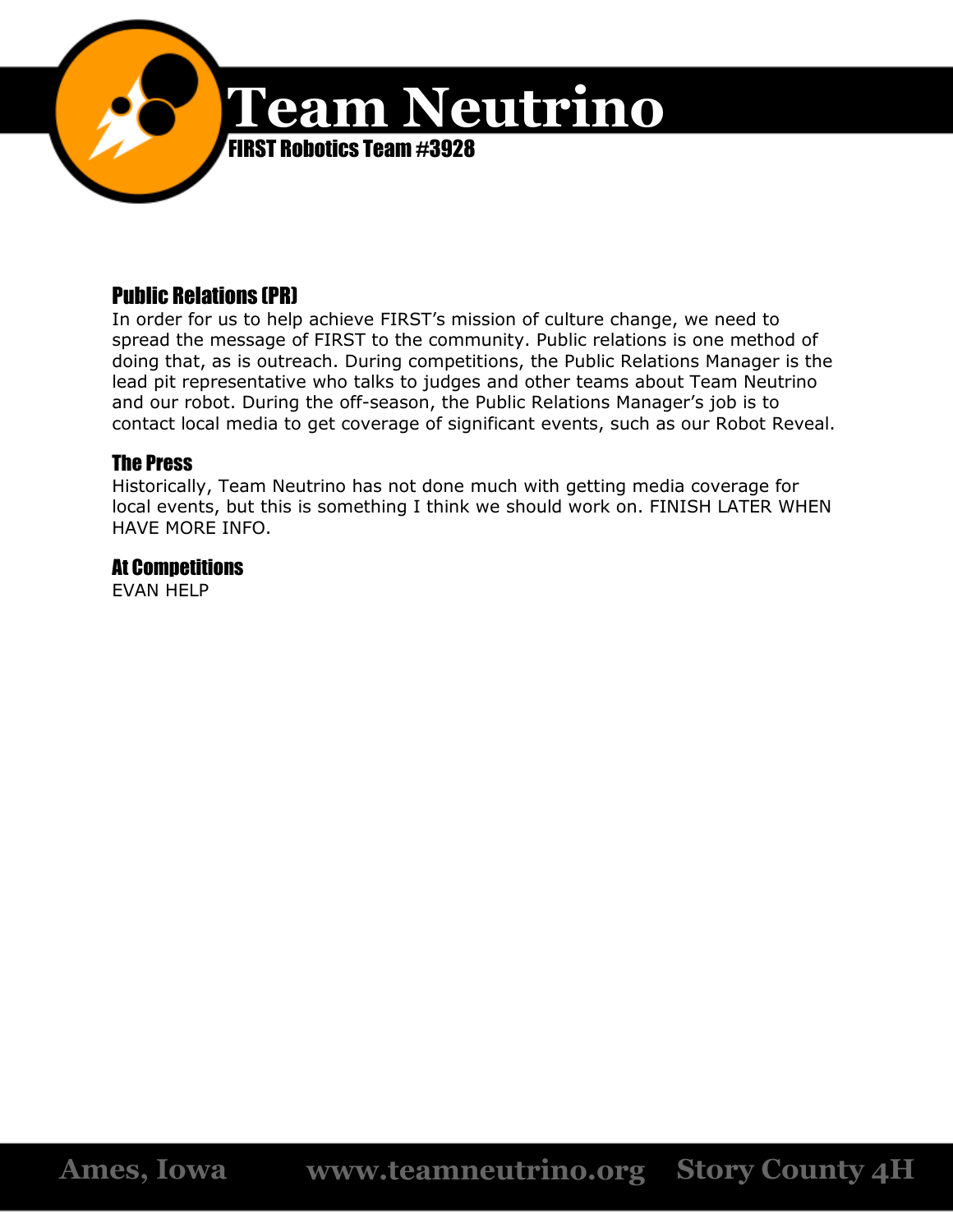![](_page_49_Picture_0.jpeg)

# Social Media

Team Neutrino has a pretty good social media presence. We have Facebook, Twitter, and Flickr pages, as well as an awesome website. Our team uses each media venue for a different purpose to promote FIRST, FRC, and our team. The Social Media Manager is in charge of making sure that the team's presence on social media sites is accurate and up-to-date.

# **Website**

Our team primarily uses our website [\(www.teamneutrino.org\)](http://www.teamneutrino.org/) to update the online community about our team. Historically, there has been a separate Website Manager who is in charge of keeping all of the pages up-to-date and posting on the blog about each new event.

## Facebook

Our Facebook page is found under "FRC Team Neutrino #3928." This is a public space to share team updates with our following communities. We have it set up to post whenever we have a new blog post on our website. Each year, the cover photo needs to be updated with the new team picture, which is taken at the Robot Reveal. The list of awards (according to The Blue Alliance) under the "Page Info" section also needs to be updated each year.

# **Twitter**

Our team's Twitter handle is "frcneutrino." Short, quick updates are posted throughout the year, but especially during competitions. The Social Media Manager is in charge of broadcasting our match results and other updates at competitions via our Twitter page.

# **Flickr**

Our central storage location of all team pictures and videos is our Flickr page. The Social Media Manager might delegate the organization and upkeep of the Flickr page to the team photographer. In 2015, we reorganized the Flickr page. It should now follow the pattern described below.

All the pictures prior to June 2015 should now be put into an album and tagged with the album name. Ideally, someone should go through each album and rename and tag the pictures based on the event as well (that wouldn't be necessary for the competition albums). In some of the past seasons, all the outreach events have been grouped together into one large outreach album, but the Flickr Manager should go through those albums and split the pictures into offseason, preseason, and build season events. Lastly, someone should go through the albums again, pick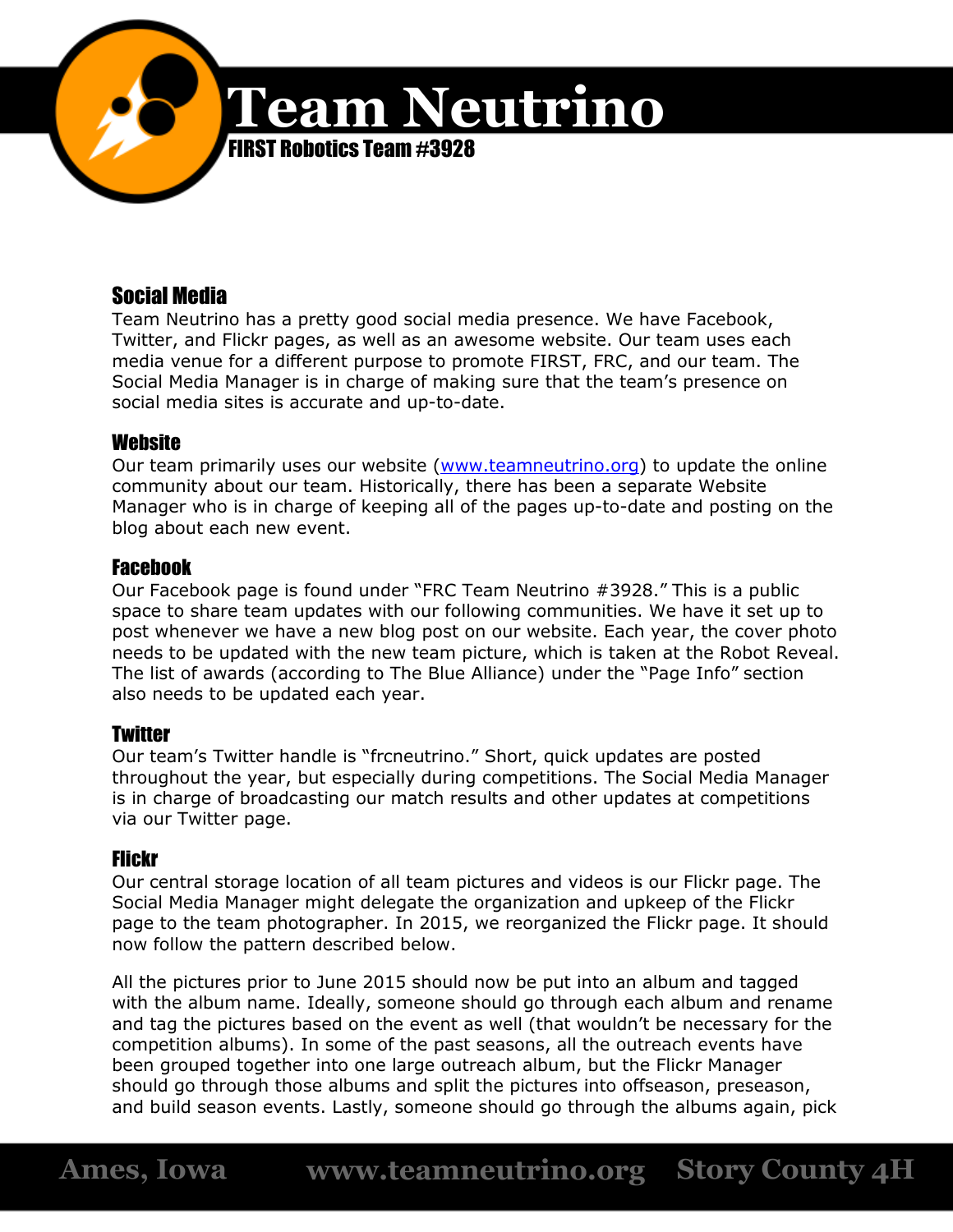![](_page_50_Picture_0.jpeg)

out the best ones, and put them into a season highlights folder. Rucha and Tianxin tried to do this in 2015, but there were a lot of pictures that weren't in any of the albums.

For new pictures, they should be uploaded, named as the event, and then put into the album based on what season or competition they were taken at/during. They should be tagged with the event name and the album name. Each picture should only be put in one album to avoid confusion. The only duplicated photos should be in the season highlights album.

Note that for Team Neutrino, the season starts in September 1. Preseason goes from September 1 to the day before kickoff. Build season lasts from kickoff to stop build day. Competition season lasts from the day after stop build day until the last day of our last official FIRST competition (either our last regional or the World Championships). Offseason lasts from the day after the last day of our last competition to August 31. The dates of each season should be in the album descriptions for each album.

There are also collections, which are groups of albums. Collections are titled yyyyyyyy and include albums from September 1 of the first year to August 31 of the second year in the title.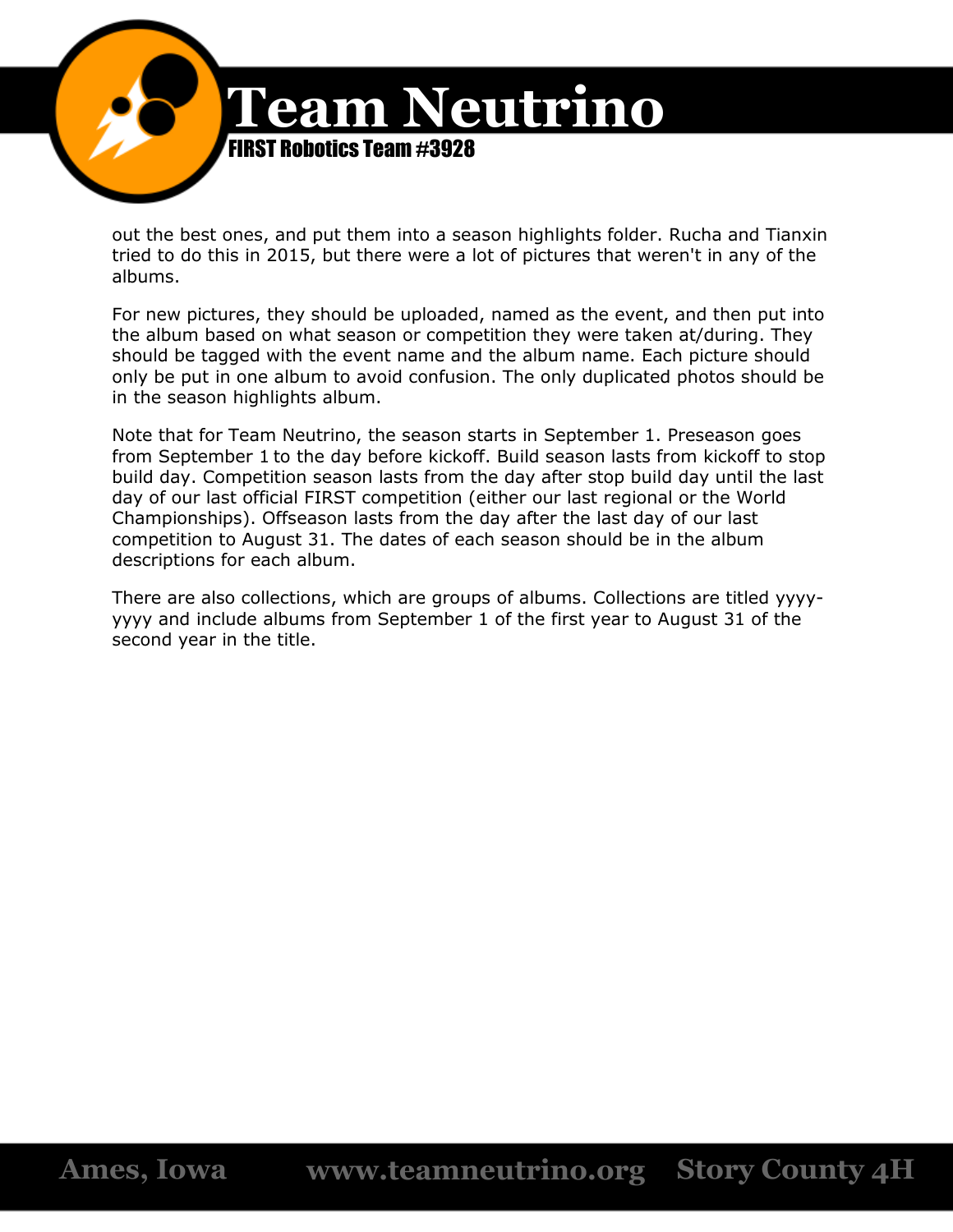![](_page_51_Picture_0.jpeg)

# Videography

Team Neutrino creates four main videos a year. Additional videos, such as slideshows for our summer camps, should be made as needed. All videos should be posted to our YouTube page upon completion.

## Safety Animation

Prior to the 2015-2016 season, Team Neutrino had not created a safety animation. My younger brother Nathan created one for the FIRST Stronghold game using Blender. Here is an abbreviated version of the Safety Animation Contest Information provided to all teams by FIRST.

**Theme:** A new theme is created for each year. Teams are encouraged to apply the theme to concepts from the FRC Safety Handbook.

**Criteria:** Animations should be no more than 40 seconds long, including opening titles and credits. Animations should be submitted electronically as a .AVI, .MPEG, .MP4, or .WMV file. Please note that the winning submission may be asked to reformat their video into a higher quality format in order to be shown at FRC events. Any animation that does not meet these criteria will automatically be disqualified. FIRST asks that the submitter review their submission after uploading the video to ensure it uploaded correctly.

**Copyright:** If using copyrighted music, you must have written permission. If using Creative Commons Music online, the music must be used in accordance with the appropriate license and properly attributed.

**Submission:** Animations must be submitted by your team's student award submitter in STIMS between TBD dates in early October and December.

**Judging:** Submissions will be reviewed and evaluated by UL designated judge panel. This is independent of current FIRST Program competition season judged awards. The winning submission will be announced through an FRC Email Blast and the FRC Blog. The winning team will receive a trophy and their video will be played at FIRST events.

## Chairman's

See the Awards> Chariman's> Video above.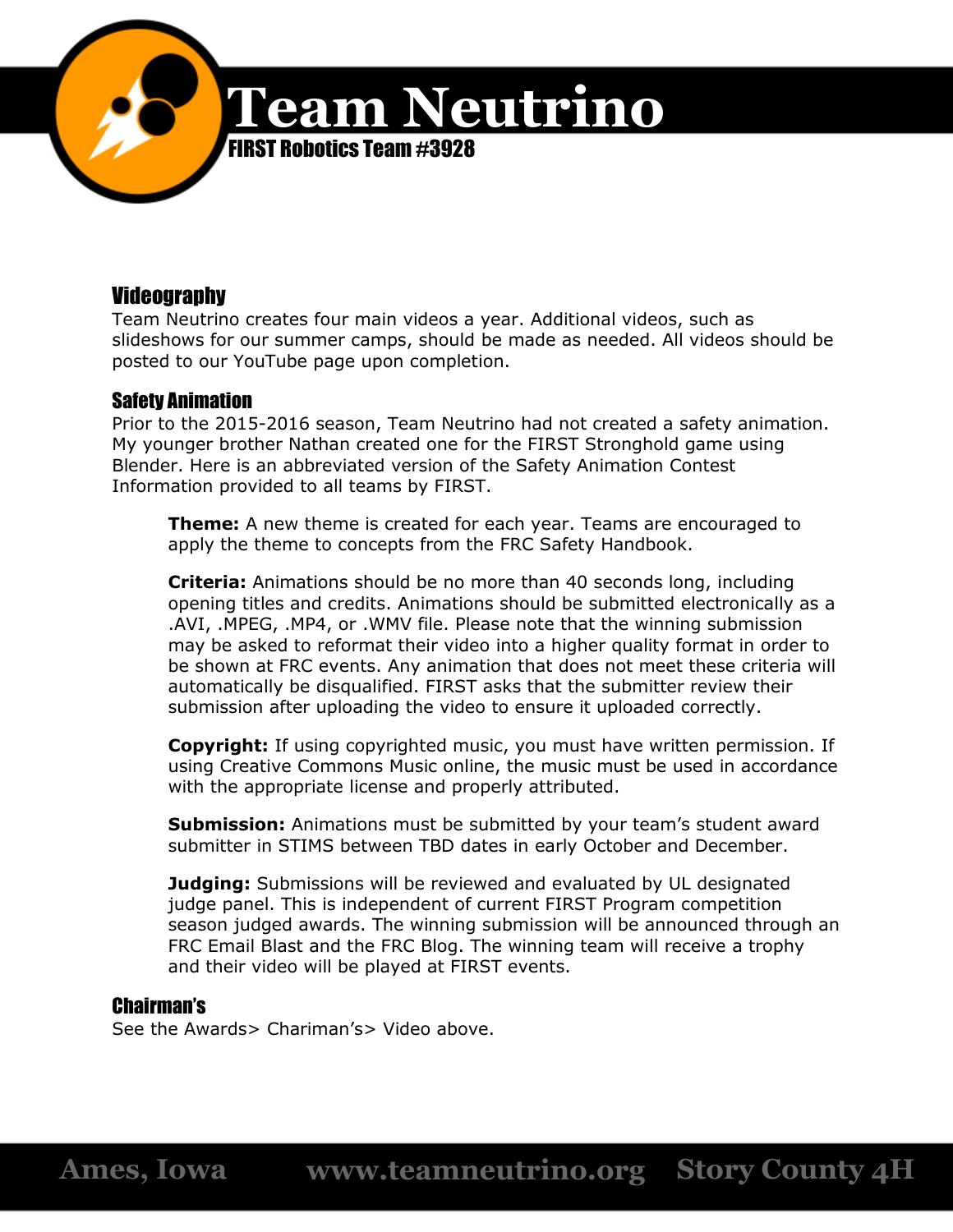![](_page_52_Picture_0.jpeg)

# Robot Reveal Slideshow

At our robot reveal each year, someone on the team puts together a slideshow of pictures and video clips from the build season. To create the slideshow, go through the Flickr album for the current season's build season and download the best pictures. Try to get a mix of all team members, with at least one good picture of everyone. Next, open iMovie and insert all the pictures you downloaded. Make sure they're still in chronological order or some other order that makes sense. Choose a nice theme, insert titles and a music track, and get it approved by the Photography/Videography Manager, the Captain, and the Co-Captain.

Some teams make a video to reveal the capabilities of their robot. Team Neutrino first made one for FIRST Stronghold, and it should be in addition to the slideshow.

# Season Wrap-Up

After all the competitions, a season wrap-up video should be created that has pictures and video clips of all the competitions (and some of build season, too). Watch our season wrap-up video from 2013 Ultimate Ascent as an example.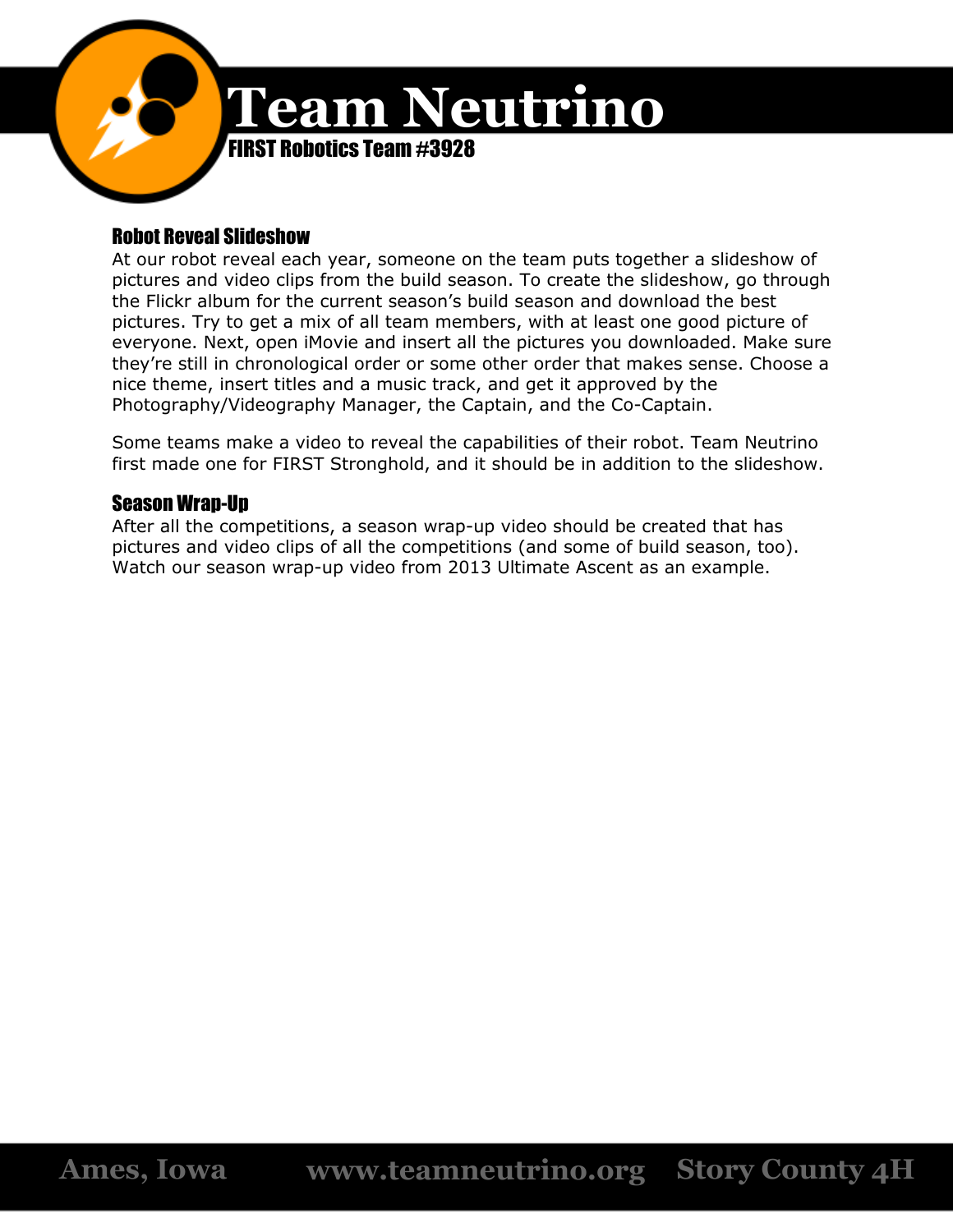![](_page_53_Picture_0.jpeg)

# Outreach and Event Planning

The first outreach event for Team Neutrino that I attended was Robotics Day at the Science Center of Iowa in July 2012. Even though I wasn't really sure what was going on, I learned a little about what outreach events were and what they meant to our team. Community outreach and volunteering are essential for FRC/FTC teams to engage in in order to help spread the message of FIRST. Here, I have laid out general guidelines for learning about our past outreach events and setting up new ones.

## Event Comment Sheets

In the 2013-2014 season, I started a record of all our outreach and volunteering events, as well as our summer camps. I hope that future Co-Captains and Outreach Managers keep this up, because it is a GREAT record keeping tool and way to remember things you want to improve for future years. I strongly encourage other FRC/FTC teams who are reading this to adopt a similar documentation strategy for their outreach.

An event comment sheet starts with the name of the event in centered, 18 pt. Impact font. The time and date are listed in the next line in centered, 10 pt. Georgia font. The next line has "Preparation" in left justified, 14 pt. Impact font. Describe what the team did to prepare for the event (including any important names and emails/phone numbers of contacts) in a paragraph in left justified, 12 pt. Verdana font with a ½" indent with space after the last paragraph. Add another section for a description of the actual event, an impact summary, and a list of suggestions for future events. (If you don't want to go through the hassle of matching all the formatting, just create a copy of a previous event comment sheet and replace text.)

When describing the event, be as specific as possible. Use past event comment sheets from similar events as examples. Make sure to include a description of what you brought with you and what you did. For the impact summary, include an estimate of how many people were there and a description of what the team's impact was on these people. For the attendance estimate, try to get as close as you can to the actual number by emailing the event coordinator for their attendance estimate.

It's also important to make sure you get good feedback on how the event went. Before you leave the venue, ask the team members and mentors who attended what was good and what they thought could be improved. I typically initiated a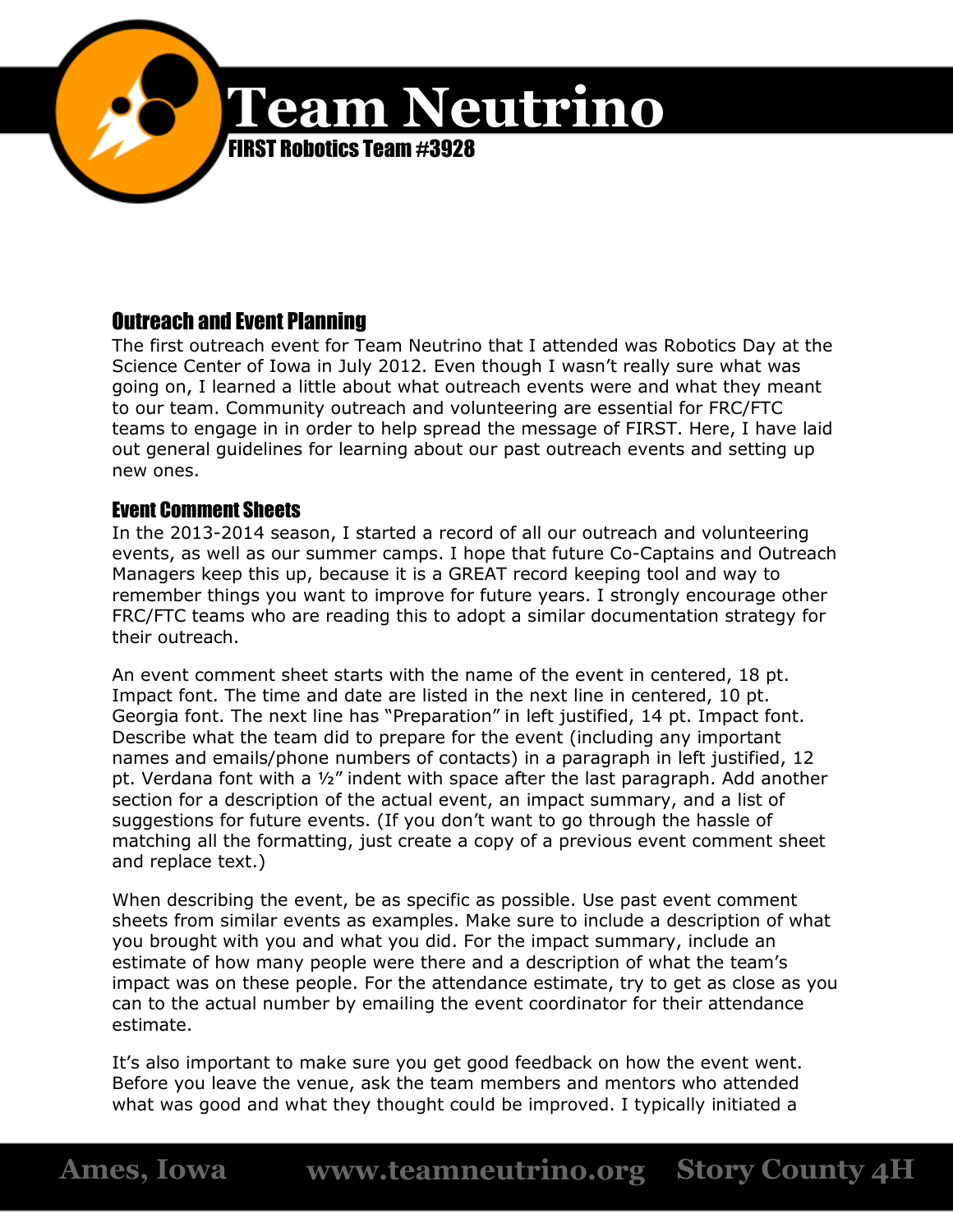![](_page_54_Picture_0.jpeg)

conversation on the car ride home and took notes in a notebook to type up later, since people are more likely to respond and give good feedback then instead of in a reply to an email later.

## How to set up an event

A full list of outreach events we attended each year can be found in the annual reports (team hard drive> 02-Graphics> Annual Report) and the tabulated outreach (Google Drive). Most events that the Outreach Manager will be managing the team participated in in the past. For events like these, start by reading event comment sheets for the event from past seasons. Most (Ames High Club Fest, Edwards Elementary School Science Night, all the Science Center of Iowa events, etc.) should have a contact you can email to ask if the team can participate in the event again for this year. Do this about a month or two prior to the date of the event. *To be involved in the Iowa State FLL State Championships, you actually have to contact them in November.*

Once the team is signed up for the event, send a description of the event (name, date, time, short summary of what it is) to the Co-Captain to include in the team email so team members and mentors can sign up to do it. If you're planning on bringing the robot to the event, make sure at least one member of the drive team signs up. If the event is out of town, ask parents of kids that are going if they could drive a carpool. If the event is over lunch and/or dinner, make sure to let students know they should bring food or money to buy food.

In 2015, we had a long clear tote with outreach materials, a green tote with tablecloths, and a clear box with drive modules to display. Make sure you bring what you need to the event.

Beyond those general guidelines, each event also might need additional prep work. Once again, check the event comment sheets for descriptions of what else you need to do.

## Mentoring Programs

Every year since the team was founded in the fall of 2011, we've participated in the Ames Middle School FIRST Lego League (FLL) scrimmage. Starting in December 2015, we actually ran the event (according to the Chairman's definitions published that year). In fall of 2014, we strengthened our relationship with Ames Middle School and added a mentoring program. One to two Neutrinos mentored each of the four FLL teams. We volunteered for the try-outs, attended all of their meetings, volunteered for and presented at the scrimmage, and attended their competitions and end-of-season party. This mentoring program brought great success to the teams, with three out of four teams winning awards and two teams advancing to the state championship. This mentoring program will hopefully continue for future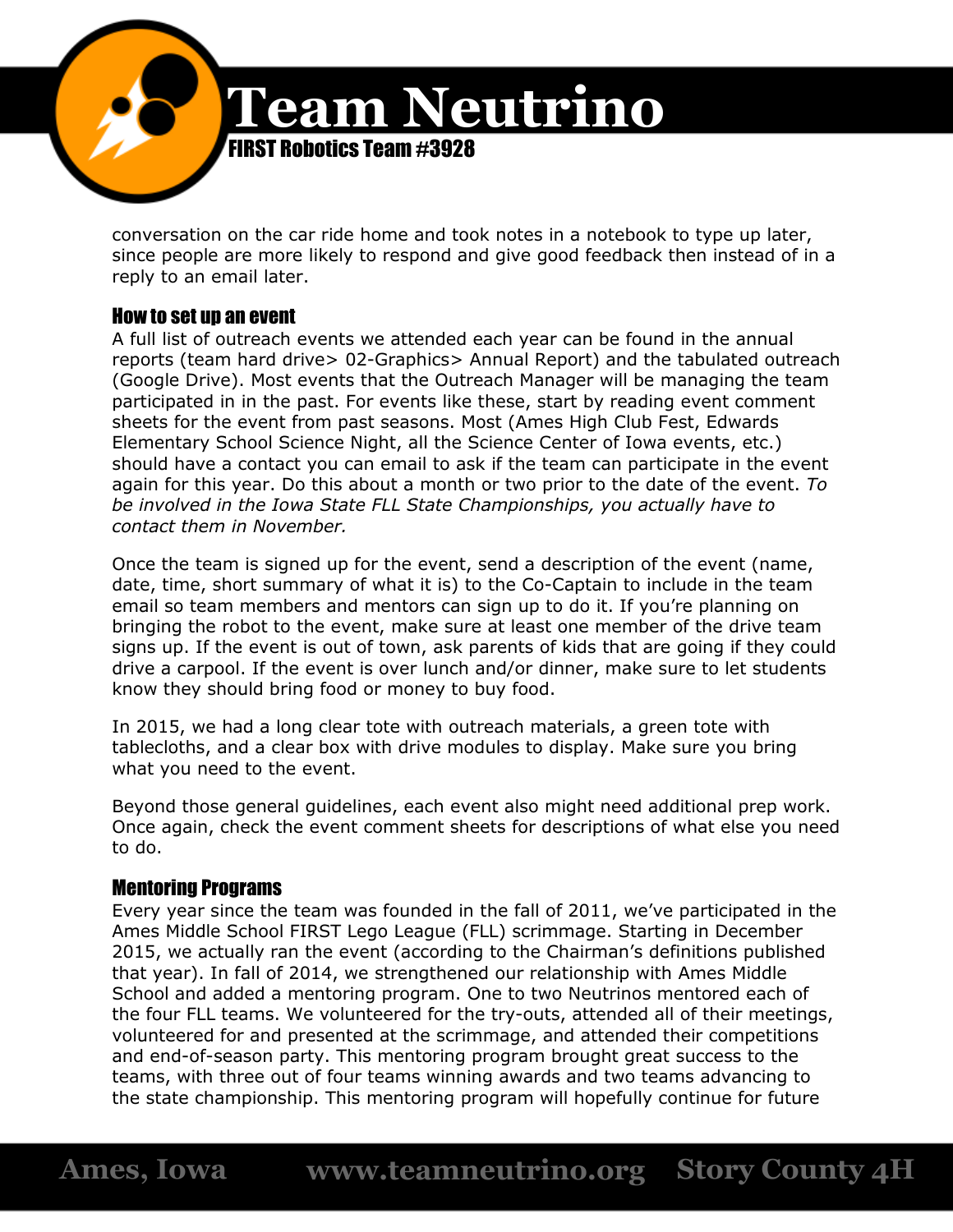![](_page_55_Picture_0.jpeg)

seasons, especially with leadership of the AMS FLL teams being transferred from Mrs. Dixon to Mr. Mattocks.

In 2015, I worked with Mrs. Green, the technology education teacher at Edwards Elementary school, to start four Jr. FIRST Lego League (Jr. FLL) teams (three of which were all-girls) collectively known as Club Proton. Team Neutrino sponsored the teams and led all the meetings and the final exposition in May. We expanded this program to Sawyer Elementary and moved the season start date back to November with their expositions in March and April. Proposals to the schools' PTOs and comprehensive lesson plans are posted on our team website.

## **Camps**

In June 2015, Team Neutrino helped teach five summer camps for elementarymiddle schoolers, including Lego Mindstorms, Engineering 0.101, Beyond an Hour of Code, and two Maker Tech Camps. We developed curriculum and lesson plans for Lego Mindstorms and the Maker Tech Camps. Over 100 students total participated in the camps in this year alone. Information for Lego Mindstorms, Engineering 0.101, and the two versions of Maker Tech Camp can be found on our website at [http://www.teamneutrino.org/resources/camps/.](http://www.teamneutrino.org/resources/camps/)

The Outreach Manager is in charge of organizing our camps each year and creating new ones if the team decides to do that. The actual documents for the curriculum and lesson plans from our 2015 camps can be found on the team hard drive under 11-Outreach. I made a binder with paper copies of everything as well, and this should be added to as new camps are developed.

#### Managing the Outreach Sub-Team

The Outreach Manager should be the main contact for the team for all events, mentoring programs, and camps. Most of the work for outreach should be able to be done by just the Outreach Manager and maybe a mentor. I started an outreach sub-team in 2015 to plan our summer events and camps in order to incorporate more underclassmen into this area. I have a few tips for the Outreach Manager below.

#### Documentation, Documentation, Documentation!

The Outreach Manager should be doing a lot of documentation and record-keeping for the team in order to keep track of all we do and make it easier to get information for the Chairman's submission. Here, I have described all the methods I implemented and hope continue.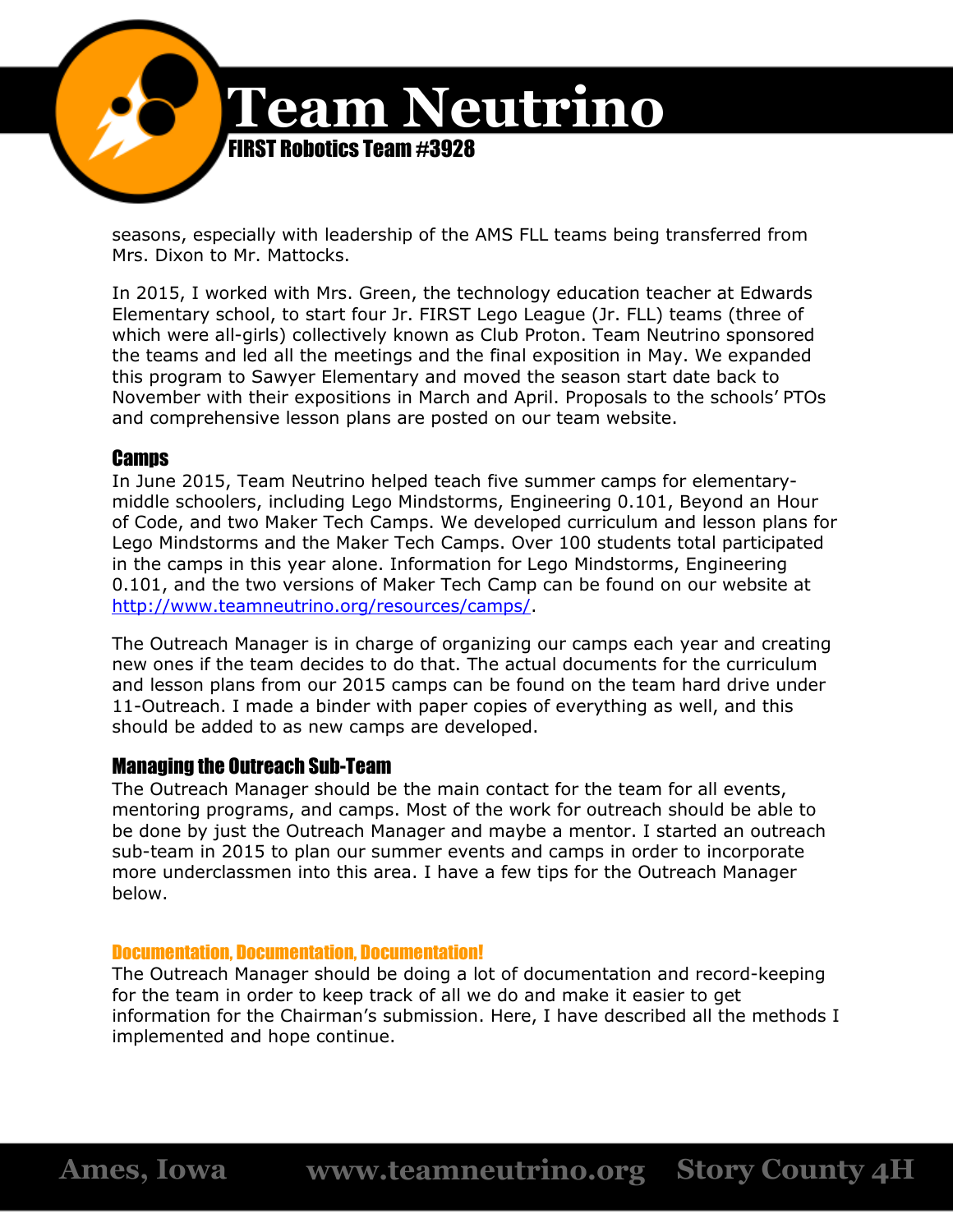![](_page_56_Picture_0.jpeg)

#### Event comment sheets

An event comment sheet needs to be created for each event and printed out on orange paper for the Event Planning and Documentation binder. Please see above for more details and instructions.

#### Tabulated outreach

We started this spreadsheet during the build season of 2015, but it should have information for *every single* outreach activity Team Neutrino has done since it was founded in fall 2011. The sheet is organized chronologically and separated by preseason, spring (January  $1 - May 31$ ), and summer (June  $1 - August 31$ ) for each year. For each event, the name, date, number of man-hours, attendance estimate, and a very short description of what we did. The sum of man-hours and attendance estimates is also included for each section. A shortened version of summer 2014 section is shown below as an example.

| <b>June 1st 2014 -</b><br><b>Aug 31st 2014</b> | totals:  | 281        | 12920           |                                                                                                                                                                                                                                                                      |
|------------------------------------------------|----------|------------|-----------------|----------------------------------------------------------------------------------------------------------------------------------------------------------------------------------------------------------------------------------------------------------------------|
| City of Ames Visit                             | 6/5/2014 | 6          | 8               | We visited the City of Ames Electric Company. We<br>presented the PowerPoint in their conference room,<br>then we answered questions, finally, we went<br>outside to demo the robot. the company was happy<br>to have us and pleased to hear how our season<br>went. |
| Super Summer 2014                              | 6/9/2014 | 108.7<br>5 | 20 <sub>1</sub> | A few Neutrinos volunteered for this event held by<br>ACSD in AMS, we helped teach kids using NXT and<br>helped them with the previous FLL challenge.                                                                                                                |
| 4th Parade 2014                                | 7/4/2014 | 12         | 14,000          | The team joined the 4th of July parade in Ames. We<br>had 1 person holding the driver station, two people<br>holding a Neutrino banner and 1 person pull the<br>wagon with the robot on it.                                                                          |
| <b>Iowa State Fair</b>                         | 8/17/201 | 55         | 10000           | The team went to Des Moines for the Iowa State<br>Fair. We shared our space with team 4646 ASAP.<br>We demonstrated our robot to many people and<br>gave several speeches to several people that are<br>interested in FRC.                                           |

At the bottom of the sheet, sums for man-hours and attendance estimates are calculated for each season (Sept.  $1 - Aug. 31$ ) and each year (Jan.  $1 - Dec. 31$ ).